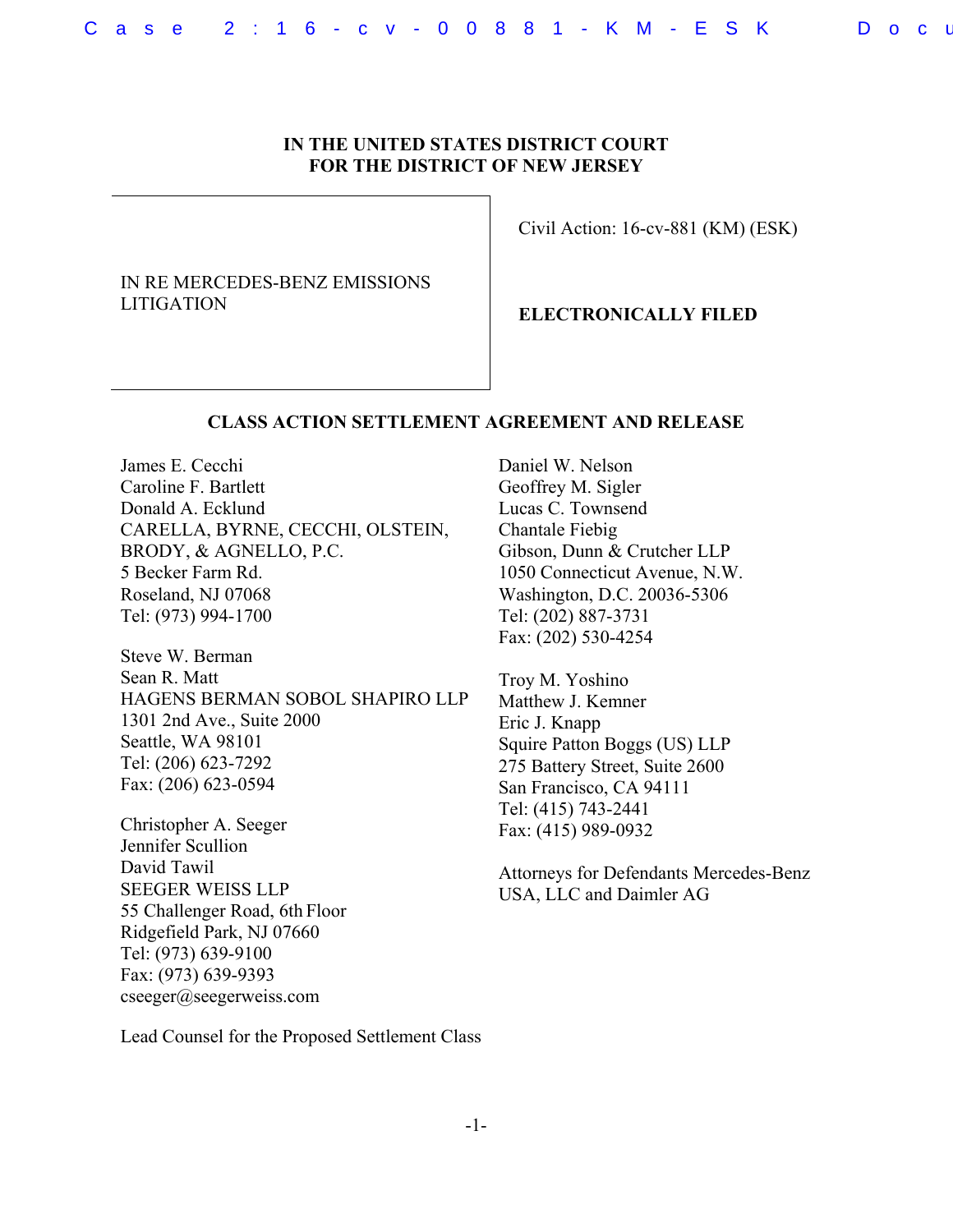# **TABLE OF CONTENTS**

|     |                                                    | Page |
|-----|----------------------------------------------------|------|
| 1.  |                                                    |      |
| 2.  |                                                    |      |
| 3.  |                                                    |      |
| 4.  |                                                    |      |
| 5.  |                                                    |      |
| 6.  |                                                    |      |
| 7.  |                                                    |      |
| 8.  |                                                    |      |
| 9.  |                                                    |      |
| 10. |                                                    |      |
| 11. |                                                    |      |
| 12. | AGREEMENT TO COOPERATE TO EFFECTUATE SETTLEMENT 49 |      |
| 13. | MODIFICATION OR TERMINATION OF THIS CLASS ACTION   |      |
| 14. |                                                    |      |
| 15. |                                                    |      |
| 16. |                                                    |      |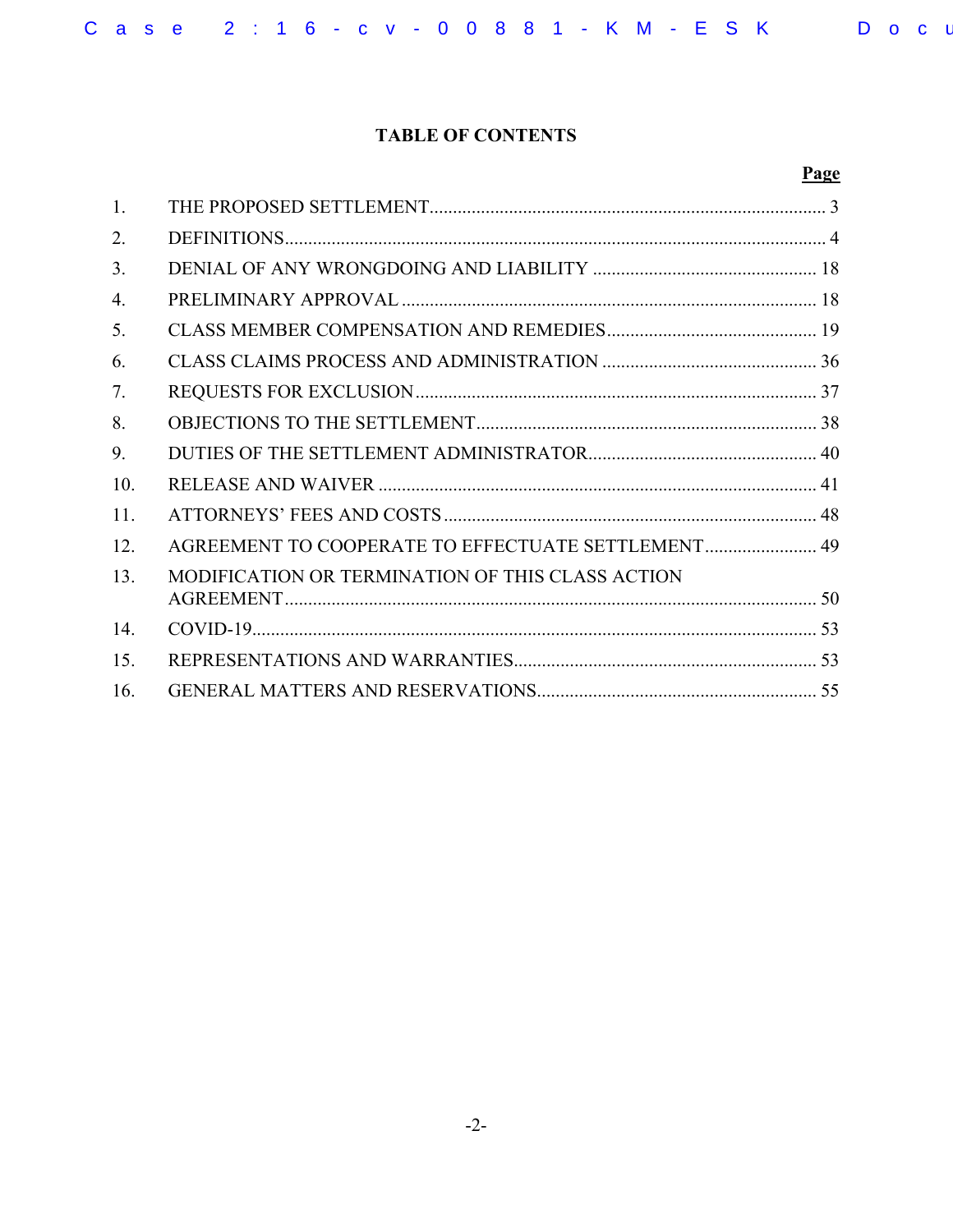#### **1. THE PROPOSED SETTLEMENT**

On February 18, 2016, Plaintiffs filed this lawsuit against Daimler AG ("Daimler") and Mercedes-Benz USA, LLC ("MBUSA") (together, the "Mercedes Defendants") in the United States District Court for the District of New Jersey, relating to the Mercedes Defendants' marketing and sale of Mercedes-Benz BlueTEC II diesel vehicles. After extensive litigation and settlement efforts facilitated by mediator Hon. Edward A. Infante (Ret.), Plaintiffs and the Mercedes Defendants have reached this agreement to resolve consumers' claims related to the BlueTEC II vehicles sold or leased in the United States (the "Class Action Agreement" or the "Class Action Settlement").

As detailed below, the Class Action Settlement, if approved by the Court, provides substantial compensation and relief to all eligible Class Members. Pursuant to a proposed Consent Decree with the Department of Justice ("DOJ"), the Environmental Protection Agency ("EPA"), and the California Attorney General ("CA AG"), acting on behalf of the California Air Resources Board ("CARB"), the Mercedes Defendants will provide Approved Emission Modifications ("AEMs")—modifications of the emission control system software calibration and certain related hardware—that ensure that the vehicles meet the emissions standards to which they were originally certified. Upon entry by a federal district court, the proposed Consent Decree (the "US-CA Consent Decree") will resolve the agencies' allegations that certain software functions and calibrations in BlueTEC II vehicles reduced the effectiveness of the vehicles' emission control systems. Daimler has developed, and the EPA and CARB have approved, AEMs for approximately 123,000 currently registered vehicles. Proposed emission modifications for the remaining BlueTEC II vehicles are scheduled to be submitted for approval during the years 2020 and 2021.

The Class Action Agreement provides eligible Class Members with cash payments and other benefits. The Class Action Agreement is a claims-made settlement. The compensation pursuant to the Class Action Settlement is available only to Class Members who do not opt out

-3-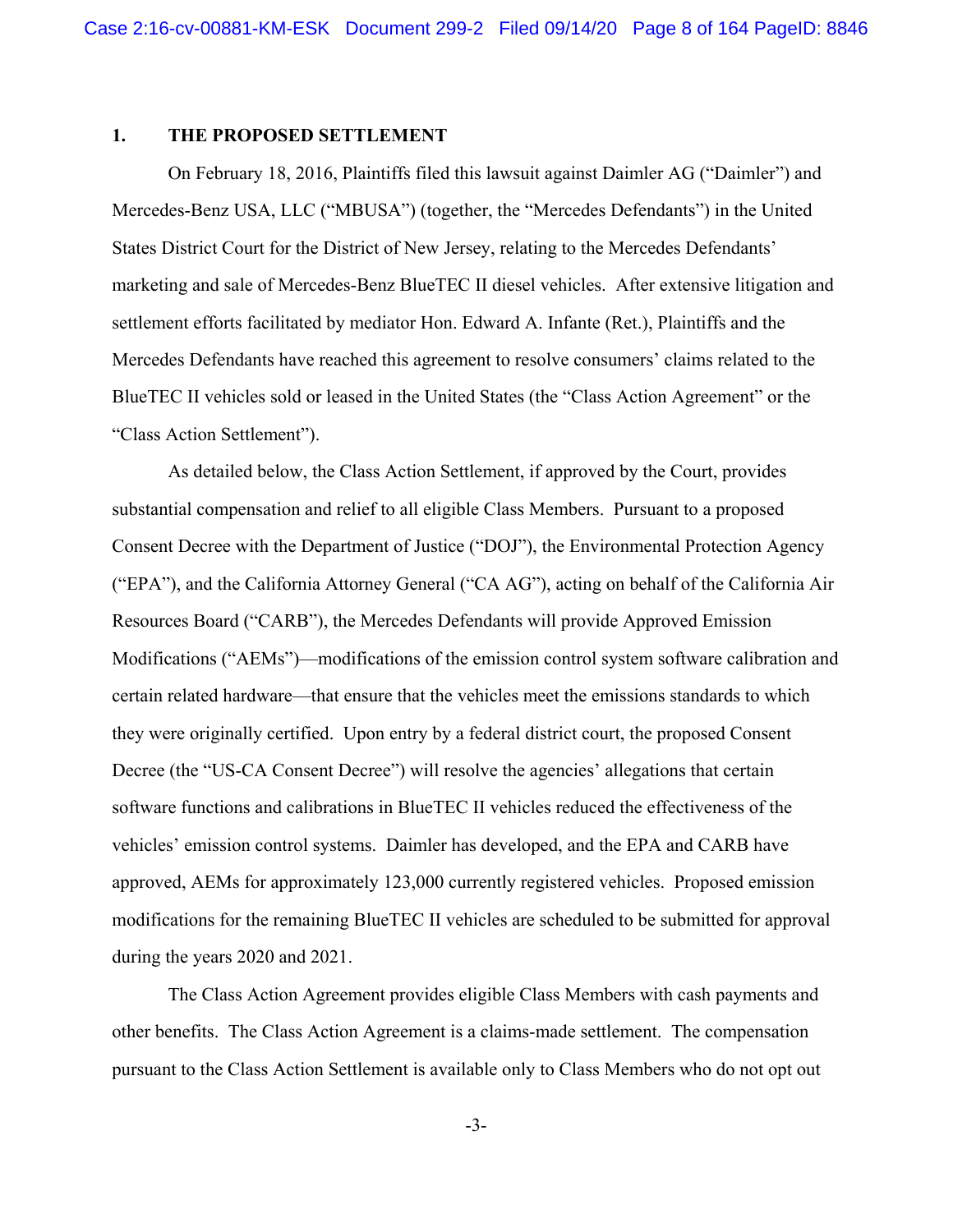of the Class and who submit Valid Claims in the Claims Program. The amount the Mercedes Defendants will pay under the Class Action Agreement depends on how many Class Members submit Valid Claims. The ultimate goal of the Class Action Agreement is to resolve Plaintiffs' claims against the Mercedes Defendants in this Action, compensate eligible Class Members, and incentivize owners and lessees to have the AEMs installed in their vehicles. The Benefits provided by this Class Action Agreement will become available only upon, and after, the US-CA Consent Decree is entered by a federal district court and this Class Action Settlement receives final approval from this Court.

### **2. DEFINITIONS**

As used in this Class Action Agreement (which, as defined below, includes the attached Exhibits), the terms defined herein have the following meanings.

2.1. "Action" means the class actions that have been consolidated in the United States District Court for the District of New Jersey in *In re Mercedes-Benz Emissions Litigation*, No. 2:16-cv-0881-KM-ESK (D.N.J.).

2.2. "AEM Availability Deadline" means the date on which, if an AEM for a Subject Vehicle is not available, Class Members who own or lease an affected Registered Subject Vehicle become eligible and may file a Claim for a Class Member Payment pursuant to Sections 5.3.4 or 5.3.5. The AEM Availability Deadline is October 1, 2022. However, if the deadline to submit an Emission Modification Proposal Report for a Subject Vehicle is extended beyond November 8, 2021 pursuant to the terms of the US-CA Consent Decree, the AEM Availability Deadline shall be extended by the number of days that the last deadline to submit an Emission Modification Proposal Report extends beyond November 8, 2021.

2.3. "Approved Emission Modification(s)" or "AEM(s)" means modifications to the emissions software and certain related hardware of vehicles in the Emission Modification Categories, as proposed by the Mercedes Defendants and approved by EPA and CARB, pursuant to Appendix B, Paragraphs 4-5 of the US-CA Consent Decree.

-4-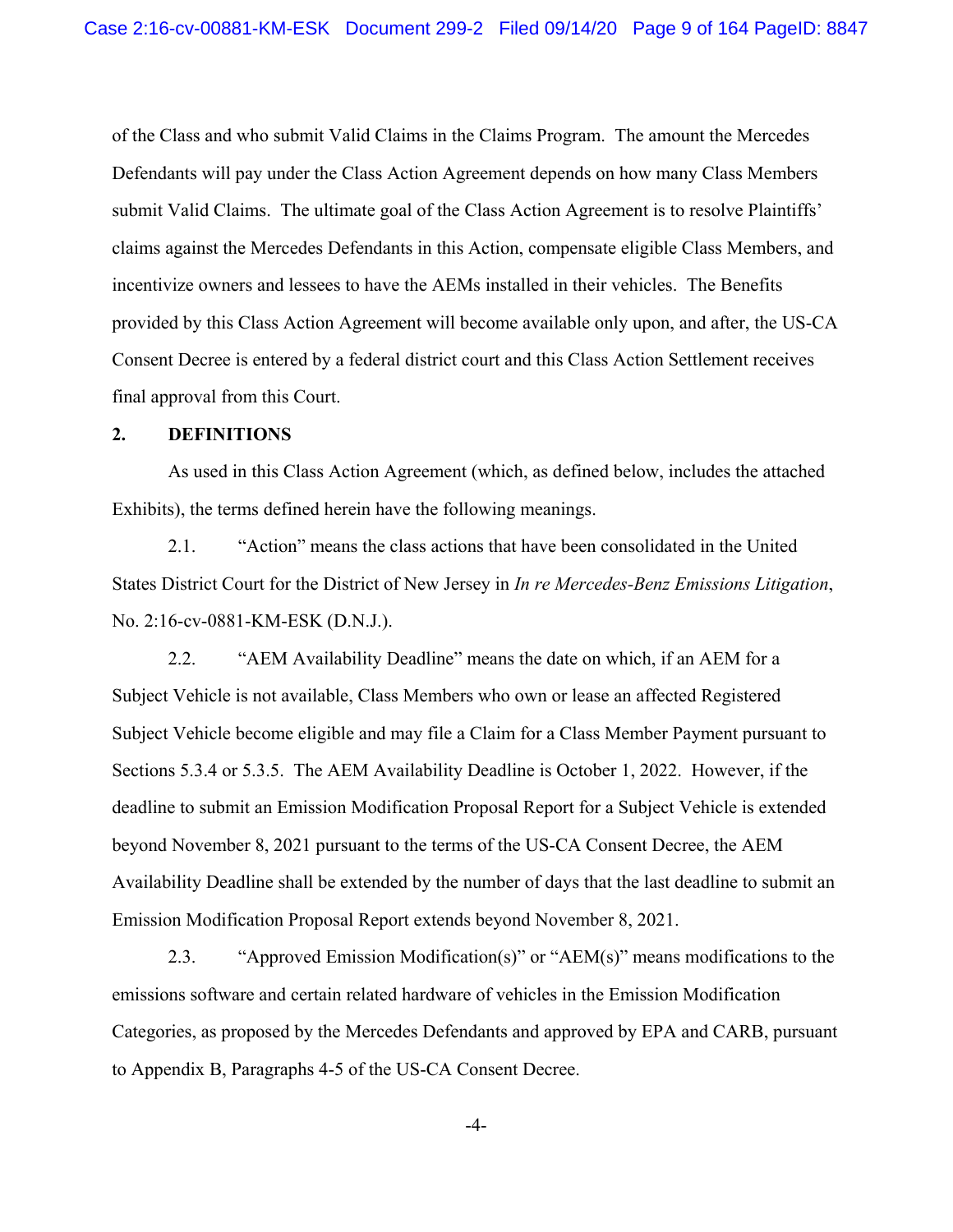2.4. "Authorized Service Provider" means a Dealer or any other entity authorized by the Mercedes Defendants to install the Approved Emission Modification.

2.5. "Benefits" means all consideration made available to the Class Members pursuant to this Class Action Settlement, including but not limited to Class Member Payments.

2.6. "BlueTEC Diesel Matter" means all claims arising from or in any way relating to: (1) the design, manufacture, assembly, testing, development, installation, performance, presence, disclosure, or nondisclosure of any auxiliary emission control device ("AECD") (as defined in 40 C.F.R. § 86.1803-01) or defeat device (as defined in 40 C.F.R. § 86.1803-01 or 42 U.S.C. § 7522(a)(3)(B)) in any Subject Vehicle, as that term is defined in Section 2.70; (2) the design, manufacture, assembly, testing, development, installation, or performance of emission control equipment and methods and related hardware or software in Subject Vehicles, including Diesel Exhaust Fluid and associated equipment, Selective Catalytic Reduction systems, electronic control units, and emission-related software programming, coding, and calibrations; (3) overpayment or diminution in value related to the design, manufacture, assembly, testing, development, installation, or performance of emission control equipment and methods and related hardware or software in Subject Vehicles; (4) the actual or alleged noncompliance of any Subject Vehicle with state or federal environmental or emissions standards; (5) the marketing or advertisement of the emissions or environmental characteristics or performance of any Subject Vehicle, including as clean diesel, clean, low emissions, green, environmentally friendly, and/or compliant with state or federal environmental or emissions standards; (6) the marketing or advertisement of the fuel efficiency, fuel economy, mileage, power, drivability, or performance of any Subject Vehicle, to the extent related in any way to the emissions performance, the design, manufacture, assembly, testing, development, installation, or performance of emission control equipment and methods, and related hardware or software; (7) any badges, signage, or BlueTEC labels on the Subject Vehicles, including any badges or signage placed on the Subject Vehicles at the point of sale or in an advertisement; (8) performance of the AEM in a Subject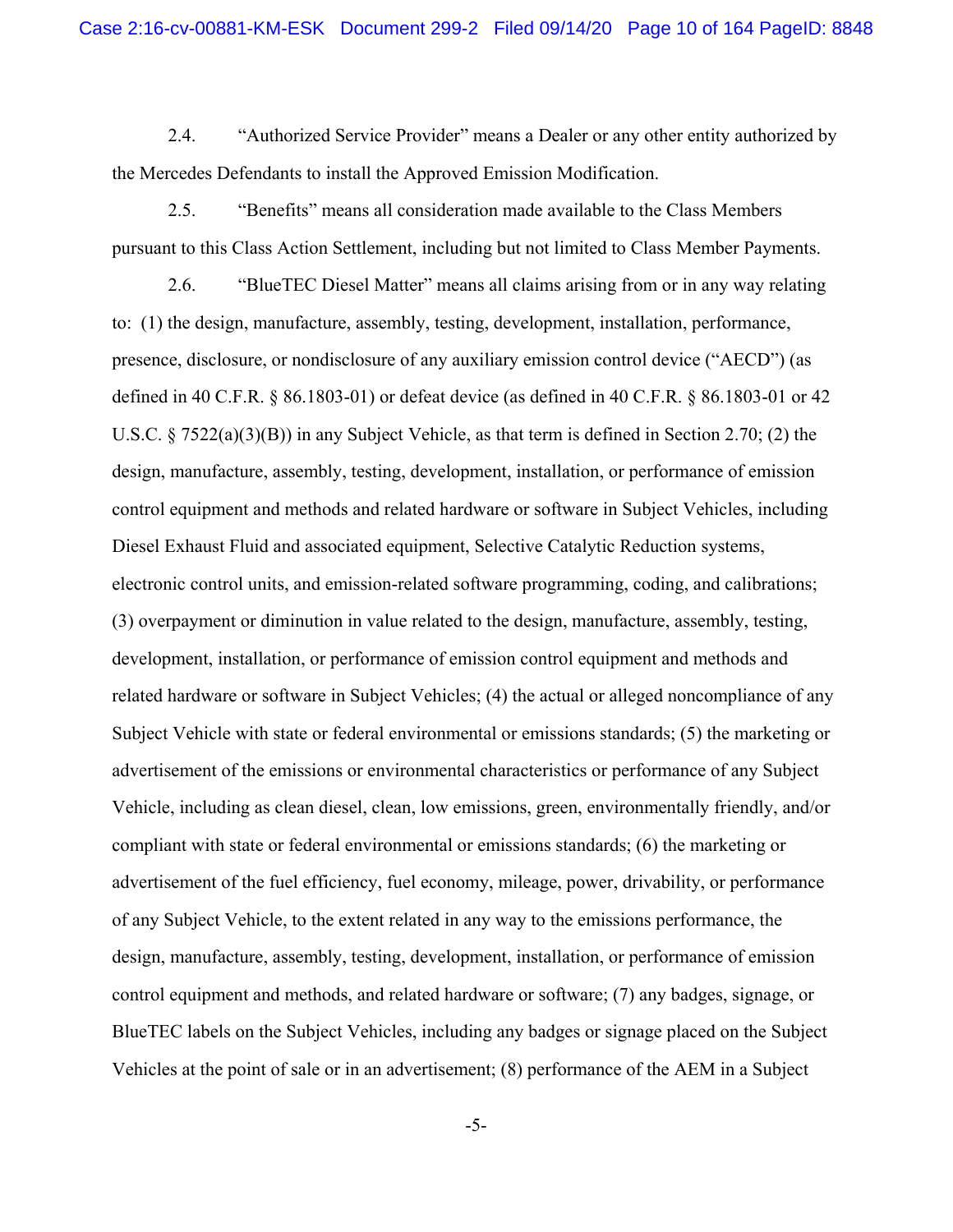Vehicle, exclusive of the Extended Modification Warranty and any "Lemon Law" protections available to Class Members; (9) whether the Subject Vehicles meet or exceed (or met or exceeded) consumer expectations, to the extent related in any way to the emissions performance, the design, manufacture, assembly, testing, development, installation, or performance of emission control equipment, and methods and related hardware or software; or (10) the subject matter of the Action as well as events or allegations related to the Action, with respect to the Subject Vehicles. Without limiting the foregoing, "BlueTEC Diesel Matter" includes allegations that (i) are related to any Subject Vehicle, (ii) relate to conduct by a Released Party that predates the date of this Class Action Settlement, and (iii) formed or relate to the factual basis for a claim that was made or could have been made in the Complaint.

2.7. "CARB" means the California Air Resources Board and any of its successor departments or agencies.

2.8. "Claim" means the claim of any Class Member or their representative submitted on a Claim Form as provided in this Class Action Agreement. Class Members will not be required to submit more than one Claim Form per Subject Vehicle to receive Benefits.

2.9. "Claim Form" means the paper or online form used to submit a Claim for a Class Member Payment under this Class Action Agreement. The Claim Form is attached as Exhibit 4.

2.10. "Claim Submission Deadline for Eligible Former Owners/Lessees" means the latest date by which an Eligible Former Owner/Lessee may submit a Claim to participate in the Claims Program. The Claim Submission Deadline for Eligible Former Owners/Lessees is the later of (1) 75 days after the Notice Date; or (2) the date of the Final Approval Order.

2.11. "Claim Submission Deadline for Eligible Current Owners/Lessees" means the latest date by which an Eligible Current Owner/Lessee may submit a Claim to participate in the Claims Program. The Claim Submission Deadline for Eligible Current Owners/Lessees is October 1, 2022, except under the following circumstances:

-6-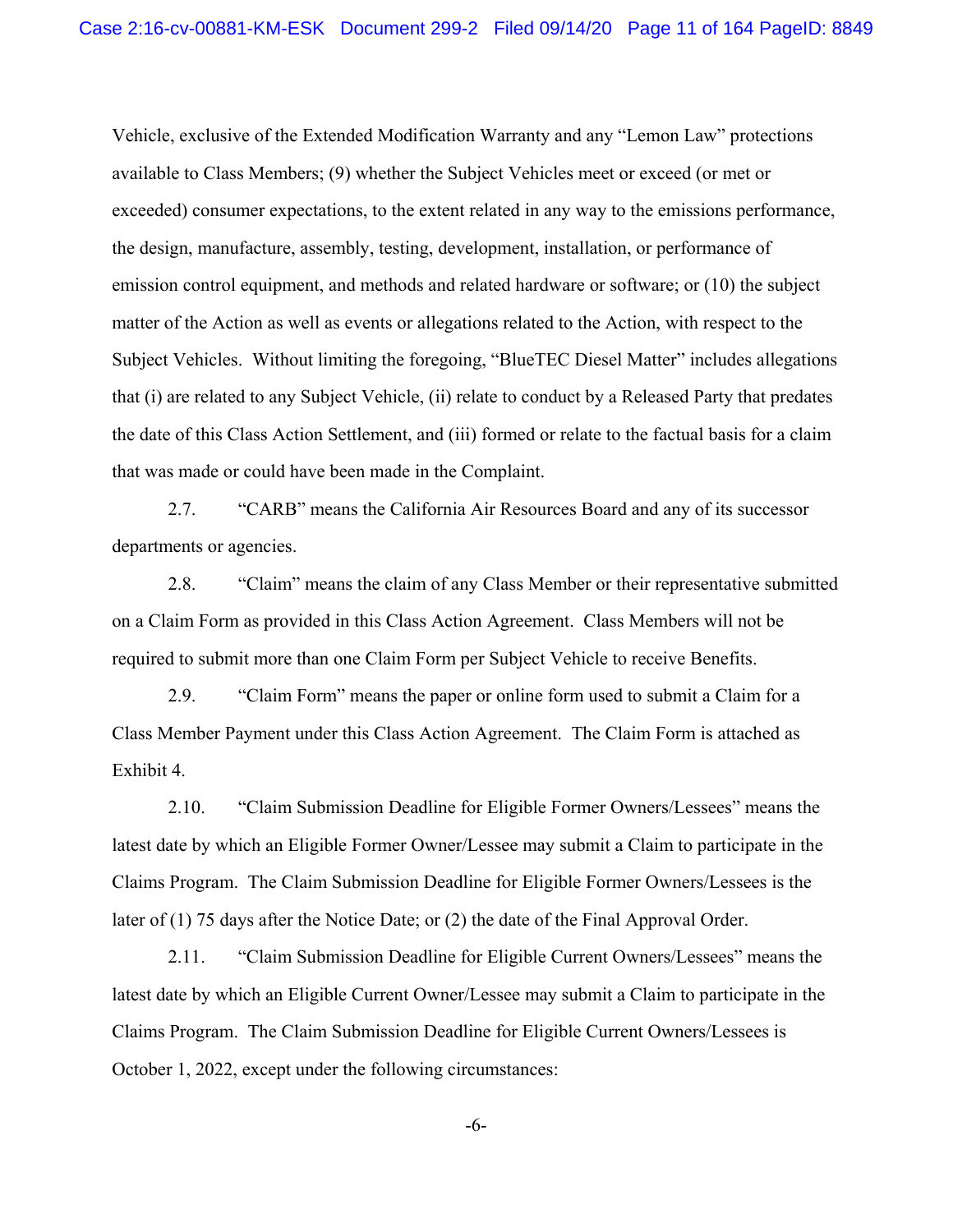- 2.11.1. If an Approved Emission Modification for a Subject Vehicle becomes available less than 60 days before October 1, 2022, then Eligible Current Owners/Lessees of the affected Registered Subject Vehicle may file a Claim for an Owner/Lessee Payment or Post-Announcement Owner/Lessee Payment (as applicable) within 60 days of the date on which the AEM becomes available, in accordance with the claims process described in Sections 5-6; and
- 2.11.2. If an AEM for a Subject Vehicle is not available by the AEM Availability Deadline, Class Members who own or lease the affected Registered Subject Vehicles on the AEM Availability Deadline may file a Claim within 60 days to receive a Class Member Payment, pursuant to Sections 5.3.4 or 5.3.5, as applicable; and
- 2.11.3. If the AEM Availability Deadline is extended pursuant to Section 2.2, and an AEM becomes available by the AEM Availability Deadline but after October 1, 2022**,** then Eligible Current Owners/Lessees of the affected Registered Subject Vehicle may file a Claim for an Owner/Lessee Payment or Post-Announcement Owner/Lessee Payment (as applicable) within 60 days of the date on which the AEM becomes available, in accordance with the claims process described in Sections 5- 6.
- 2.11.4. For the purpose of Sections 2.11.1-2.11.3, an AEM is "available" on the date the Mercedes Defendants post the Consumer Emission Modification Disclosure pertaining to that AEM on the Settlement Website.

-7-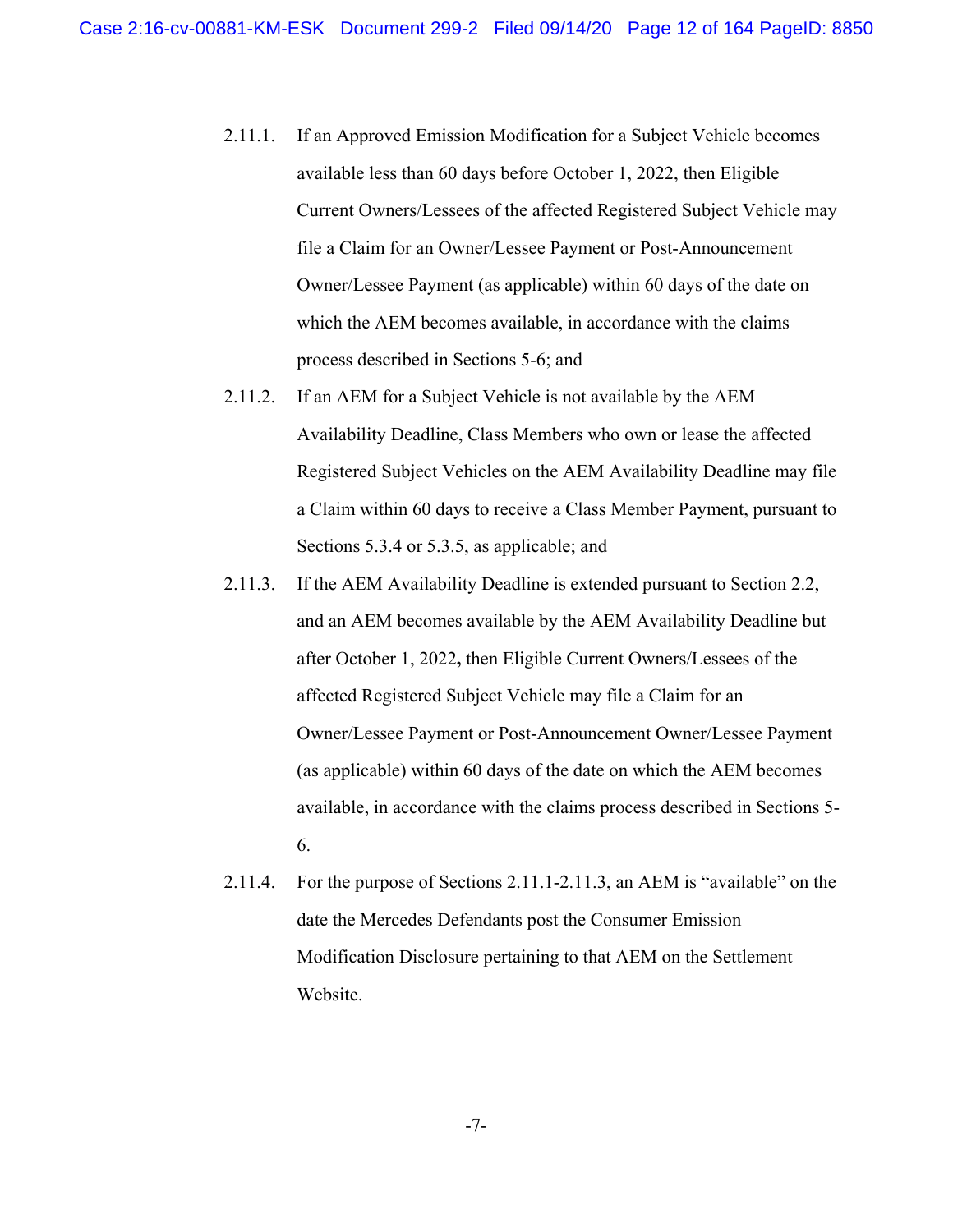2.12. "Claims Program" means the program through which Class Members may submit Claims and, if eligible, obtain benefits under this Class Action Agreement, as described in Sections 5-6.

2.13. "Claims Review Committee" or "CRC" means the committee approved by the Court to resolve disputes regarding whether Subject Vehicles are Operable, as defined herein, and regarding the implementation of the Extended Modification Warranty. The CRC is described more fully in Section 5.7.

2.14. "Class" means, for purposes of this Class Action Settlement only, a nationwide class, including territories of the United States, of all Persons who (1) on or before the Settlement Announcement Date owned or leased, and Registered, a Subject Vehicle, or (2) after the Settlement Announcement Date begin owning or leasing, and Register, a Subject Vehicle for which an AEM has not been installed. The following entities and individuals are excluded from the Class:

- (a) The Mercedes Defendants and their officers, directors, and employees; the Mercedes Defendants' corporate affiliates and corporate affiliates' officers, directors, and employees; their distributors and distributors' officers, directors, and employees;
- (b) Judicial officers and their immediate family members and associated court staff assigned to this case;
- (c) Persons who have settled with, released, or otherwise had claims adjudicated on the merits against the Mercedes Defendants arising from the same core allegations or circumstances as the BlueTEC Diesel Matter; and
- (d) All Persons otherwise in the Class who timely and properly exclude themselves from the Class as provided in this Class Action Agreement.

-8-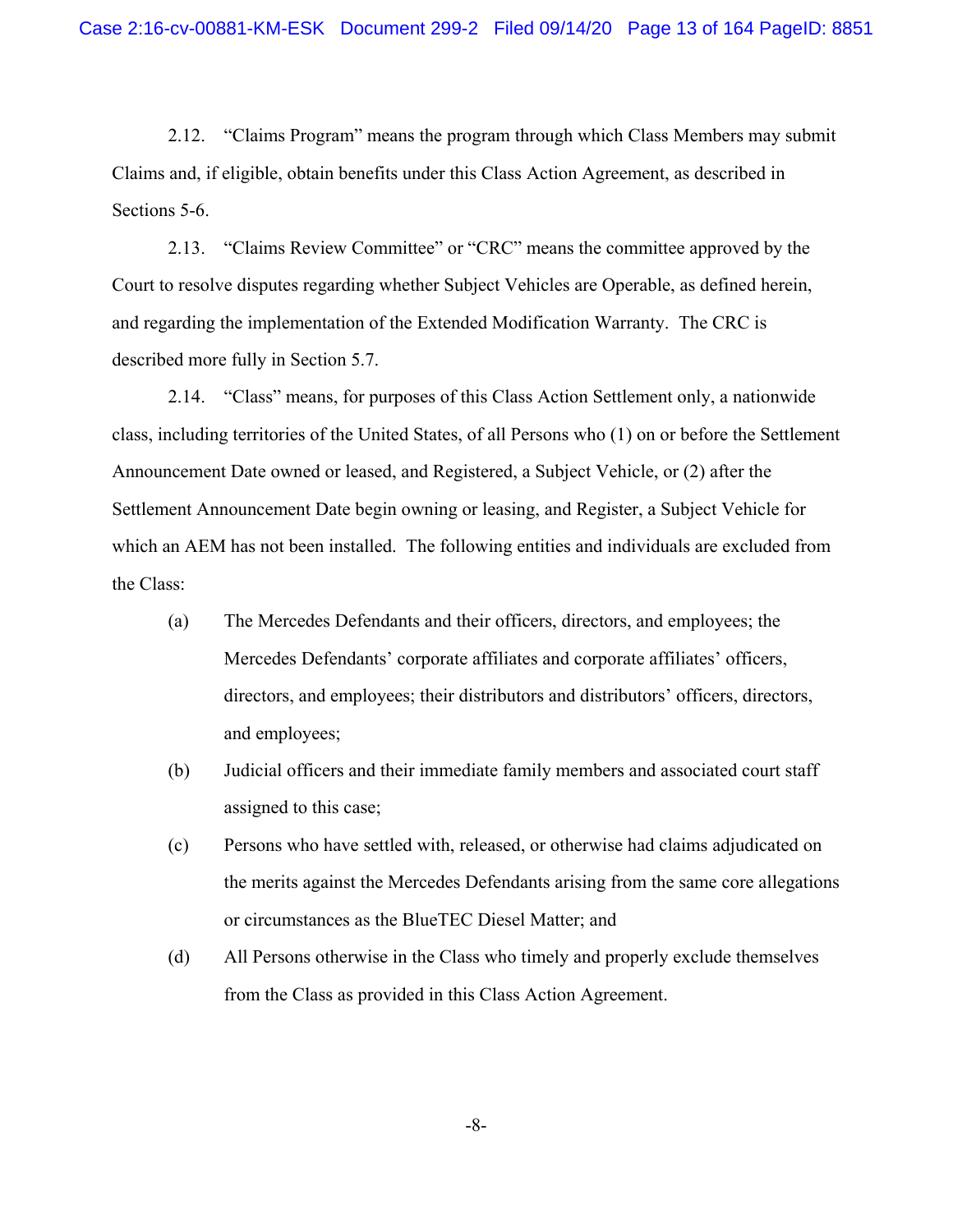2.15. "Class Action Agreement" means this settlement agreement and the exhibits attached hereto, including any subsequent amendments or any exhibits to such amendments. The Class Action Agreement may also be referred to as the "Class Action Settlement."

2.16. "Class Counsel" means Carella, Byrne, Cecchi, Olstein, Brody & Agnello, PC, and Hagens Berman Sobol Shapiro LLP, the firms that were appointed by the Court to be Interim Lead Counsel on April 7, 2016 (D.E. 7), as well as Seeger Weiss LLP, which has also represented the Class in connection with negotiations of this Class Action Settlement.

2.17. "Class Member" means a Person who meets the Class definition set forth in Section 2.14 of this Class Action Agreement and who has not timely opted out of the Class pursuant to the procedures set forth in Section 7.

2.18. "Class Member Payment" means the monetary compensation that the Mercedes Defendants shall pay eligible Class Members who do not opt out of the Class and who submit a Valid Claim, on the conditions set forth in Sections 5-6. The Class Member Payment includes the Owner/Lessee Payment, Post-Announcement Owner/Lessee Payment, Former Owner/Lessee Payment, and the contingency payments described in Section 5.3.

2.19. "Class Notice Program" means the program for distributing information about the Class Action Settlement to the Class, as approved by the Court.

2.20. "Complaint" means the Fifth Consolidated and Amended Class Action Complaint and Demand For Jury Trial (D.E. 185) filed in the Action on March 15, 2019.

2.21. "Consumer Emission Modification Disclosure" means the disclosure required by Paragraphs 15.a-b of Appendix A of the US-CA Consent Decree. The Consumer Emission Modification Disclosure is described in Section 5.8.

2.22. "Court" means the United States District Court for the District of New Jersey.

2.23. "Daimler" means Daimler AG.

2.24. "Dealer" means any entity authorized by MBUSA or DVUSA, subject to a written dealer agreement, to sell and/or service Subject Vehicles in the United States.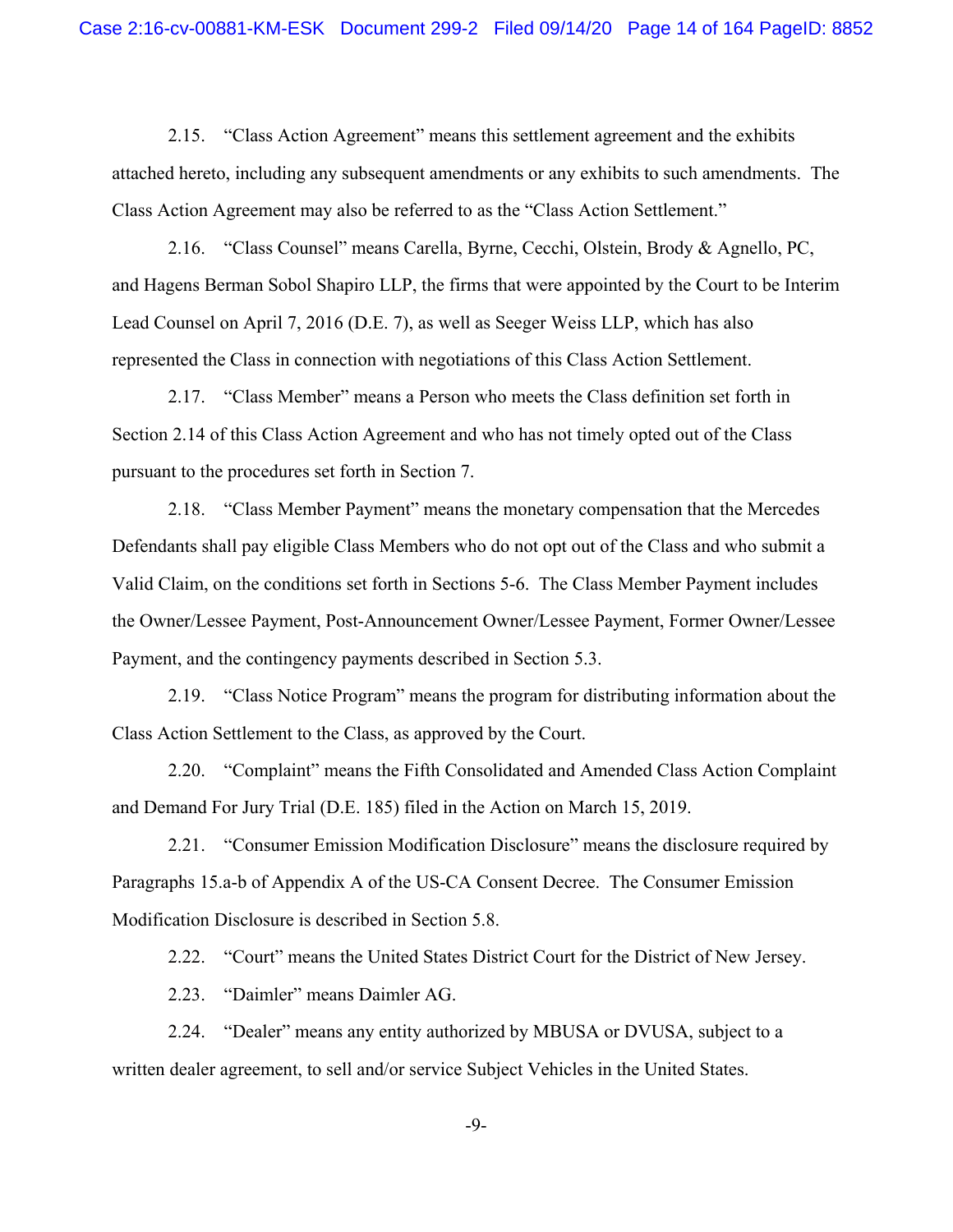2.25. "DOJ" means the United States Department of Justice.

2.26. "DVUSA" means Daimler Vans USA, LLC.

2.27. "Effective Date" means the earliest date on which both of the following events have occurred: (a) entry of the Final Approval Order; and (b) entry of the US-CA Consent Decree by a federal district court. Due to the interrelationship between the US-CA Consent Decree and Class Action Settlement, the Mercedes Defendants shall have no obligation to provide Benefits to Class Members under the Class Action Settlement unless and until the US-CA Consent Decree is entered by a federal district court and the Final Approval Order is entered.

2.28. "Eligible Current Owners/Lessees" includes Eligible Owners, Eligible Lessees, Eligible Post-Announcement Owners, and Eligible Post-Announcement Lessees.

2.29. "Eligible Former Lessee" means a Class Member (1) who leased and Registered a Subject Vehicle prior to the Settlement Announcement Date, (2) who surrendered or surrenders the Subject Vehicle on or before the Claim Submission Deadline for Former Owners/Lessees, and (3) whose Subject Vehicle did not receive the Approved Emission Modification during their lease period. For the avoidance of doubt, this includes any Eligible Former Lessee whose lease is terminated as a result of a total loss before the AEM is installed in their vehicle.

2.30. "Eligible Former Owner" means a Class Member (1) who owned and Registered a Subject Vehicle prior to the Settlement Announcement Date, (2) who sold or otherwise transferred ownership of the Subject Vehicle on or before the Claim Submission Deadline for Former Owners/Lessees, and (3) whose Subject Vehicle did not receive the Approved Emission Modification during their period of ownership. For avoidance of doubt, a sale or transfer of ownership under this definition includes the transfer of ownership of a Subject Vehicle as a result of a total loss.

2.31. "Eligible Former Owners/Lessees" includes Eligible Former Owners and Eligible Former Lessees.

-10-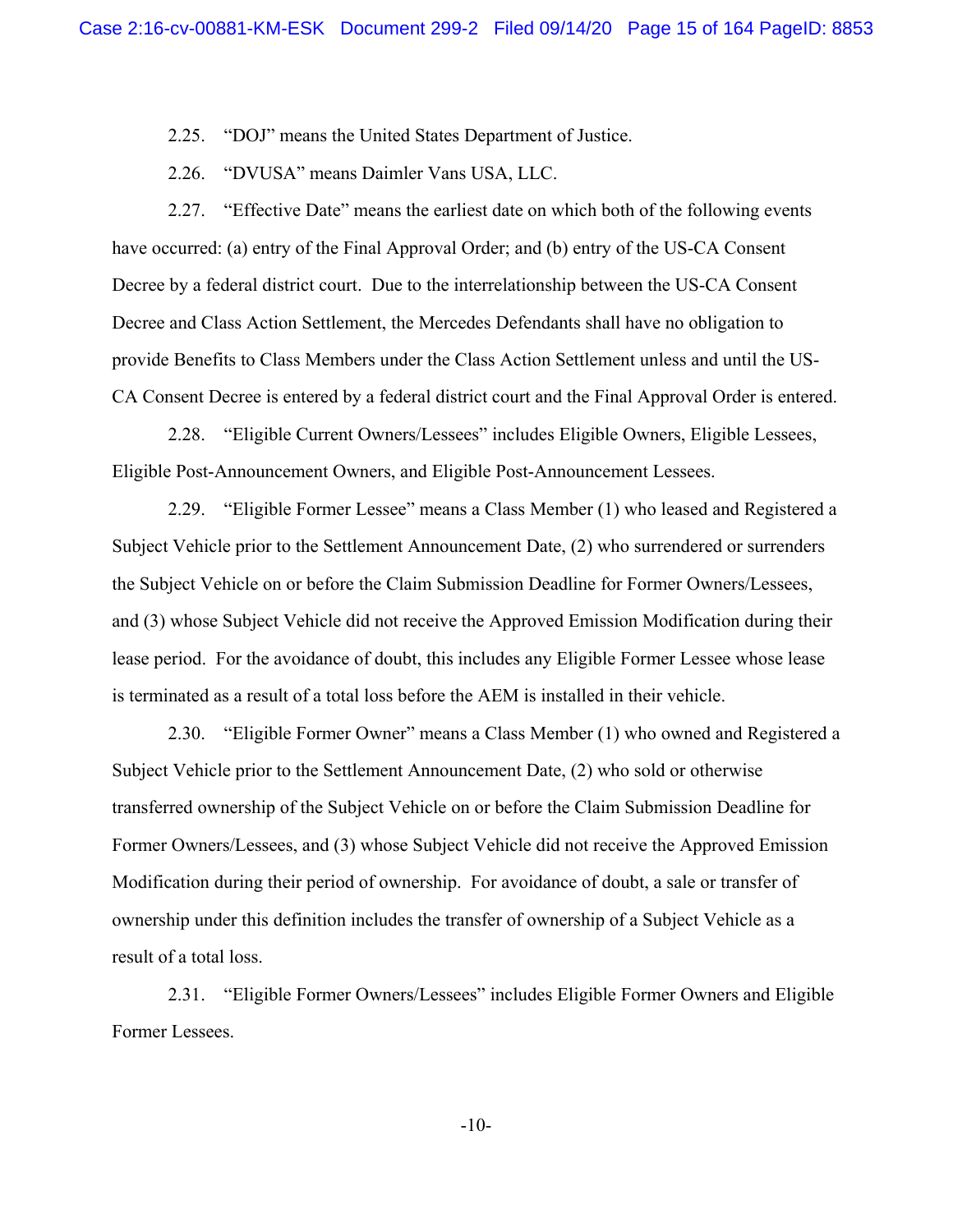2.32. "Eligible Lessee" means a Class Member who (1) leases and Registers a Subject Vehicle on or before the Settlement Announcement Date; and (2) is leasing the Registered Subject Vehicle at the time the Approved Emission Modification is installed in that vehicle. A Class Member is not an Eligible Lessee if they surrender their Subject Vehicle under the terms of the lease or assign their lease to another Person before the AEM is installed.

2.33. "Eligible Owner" means a Class Member who (1) owns and Registers a Subject Vehicle on or before the Settlement Announcement Date; and (2) owns the Registered Subject Vehicle at the time the AEM is installed in that vehicle. However, the lessor of a Subject Vehicle shall not be an Eligible Owner.

2.34. "Eligible Post-Announcement Lessee" means a Class Member who did not lease the Registered Subject Vehicle on or before the Settlement Announcement Date, but who leases the Registered Subject Vehicle at the time the Approved Emission Modification is installed.

2.35. "Eligible Post-Announcement Owner" means a Class Member who did not own the Registered Subject Vehicle on or before the Settlement Announcement Date, but who owns the Registered Subject Vehicle at the time the Approved Emission Modification is installed.

2.36. "Emission Modification Category" means any one of the 12 categories of models and model years as identified in the seventh column of Appendix B, Attachment I of the US-CA Consent Decree, for which the Mercedes Defendants have or will submit an Emission Modification Proposal Report. To facilitate development and approval of the Approved Emission Modifications, vehicles are grouped into Emission Modification Categories according to their technological characteristics.

2.37. "Emission Modification Program" means the program specified in Paragraph 1 of Appendix A of the US-CA Consent Decree to implement the Approved Emission Modifications.

2.38. "Emission Modification Proposal Report" means the report specified in Paragraph 4.a of Appendix B of the US-CA Consent Decree that the Mercedes Defendants must submit to

-11-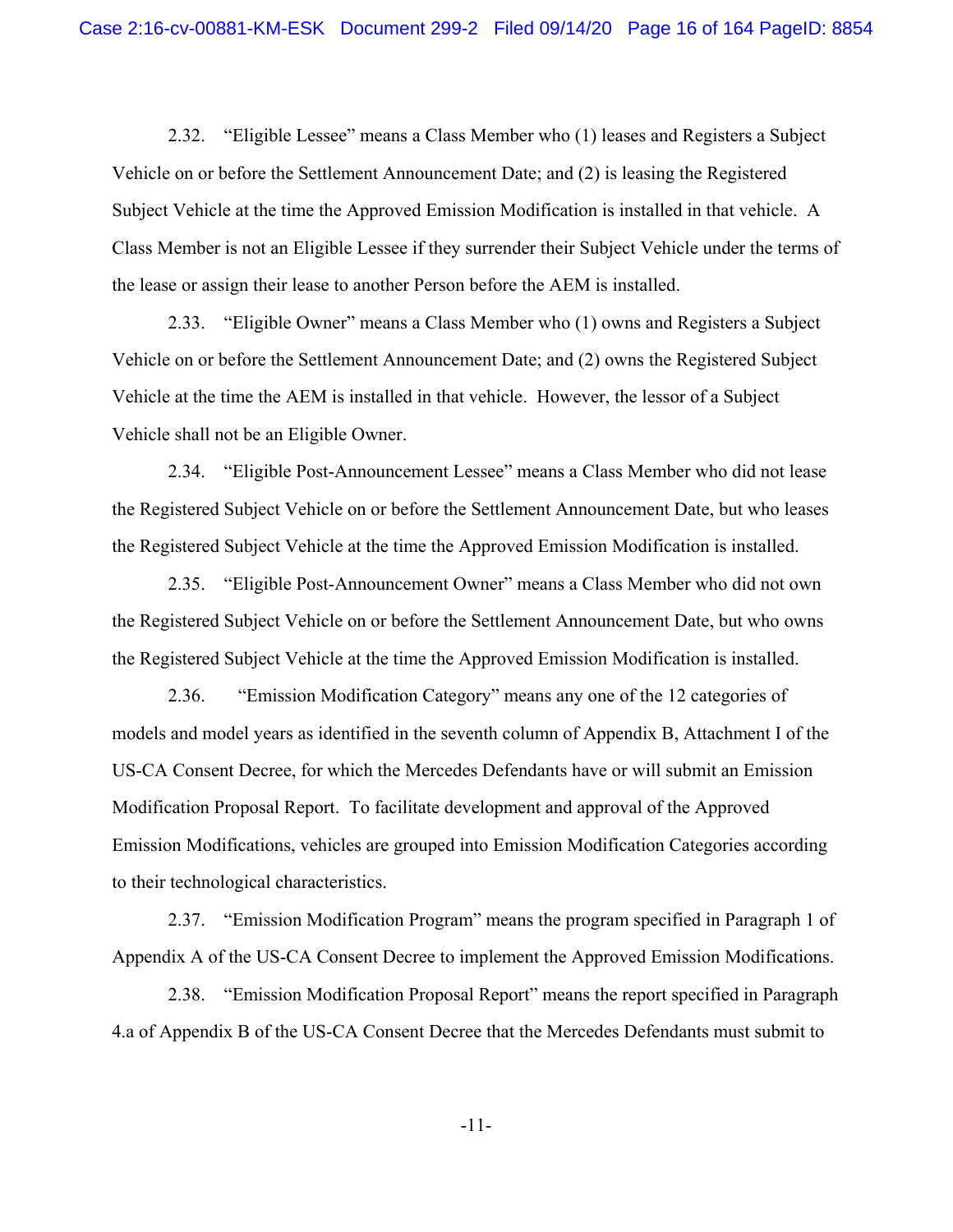EPA and CARB for approval of the Approved Emission Modifications, according to the schedule in Appendix B, Attachment I of the US-CA Consent Decree.

2.39. "EPA" means the United States Environmental Protection Agency and any of its successor departments or agencies.

2.40. "Extended Modification Warranty" means the warranty described in Section 5.4.

2.41. "Fairness Hearing" means the hearing held by the Court for the purpose of determining whether to approve this Class Action Settlement as fair, reasonable, and adequate.

2.42. "Final Approval Order" means the order substantially in the form of Exhibit 7 that may, at the discretion of the Court, be entered by the Court granting final approval of the Class Action Settlement.

2.43. "Final Judgment" means the order substantially in the form of Exhibit 8 by which Court may, at its discretion, enter final judgment with respect to the Released Claims.

2.44. "Former Owner/Lessee Payment" means monetary compensation, as set forth in Section 5, that the Mercedes Defendants will pay to Eligible Former Owners/Lessees who submit a Valid Claim, on the conditions set forth in Section 5-6.

2.45. "Individual Release" means the release that Class Members must execute to receive a Class Member Payment, as described in Section 10 of this Class Action Agreement. The Individual Release will remain valid even if the Court does not enter the Final Approval Order, the Final Approval Order is later reversed and/or vacated on appeal, or if this Class Action Agreement is abrogated or otherwise voided in whole or in part. The Individual Release binds Class Members when they receive a Class Member Payment.

2.46. "Long Form Notice" means the Long Form Notice substantially in the form attached hereto as Exhibit 2.

2.47. "MBUSA" means Mercedes-Benz USA, LLC.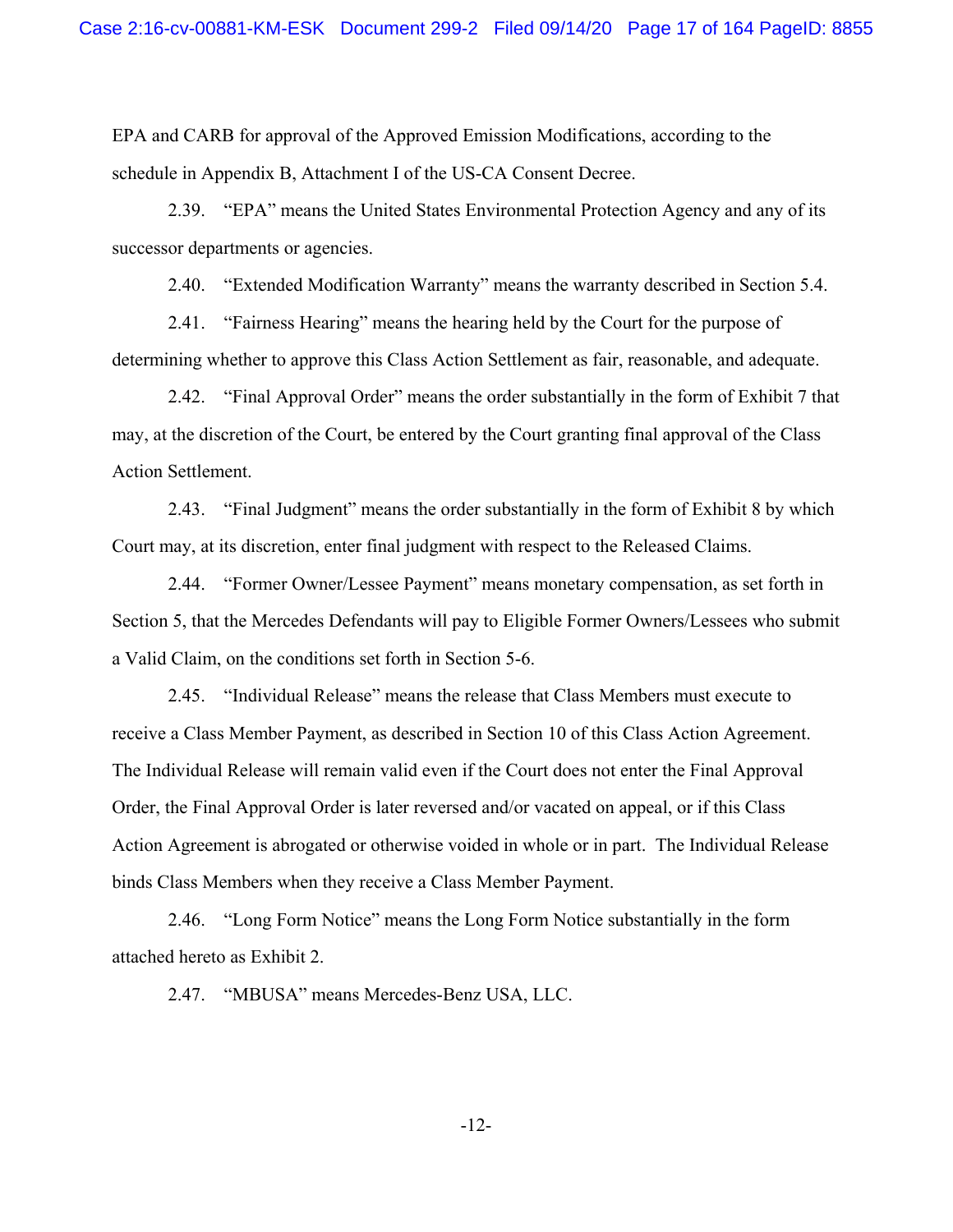2.48. "Mediator" means Hon. Edward A. Infante (Ret.), who mediated settlement negotiations between the Parties, and who will preside over certain settlement-related proceedings, if necessary, as set forth in this Class Action Agreement.

2.49. "Mercedes Defendants" means Daimler AG and Mercedes-Benz USA, LLC.

2.50. "Mercedes Defendants' Lead Counsel" means Daniel W. Nelson of Gibson, Dunn & Crutcher LLP, and Troy M. Yoshino of Squire Patton Boggs (US) LLP.

2.51. "Non-Settling Defendants" means Robert Bosch LLC and Robert Bosch GmbH.

2.52. "Notice Date" means the date on which the Class Notice Program begins, as set forth in the Preliminary Approval Order, which shall be the later of (1) within 15 business days of the Preliminary Approval Order; or (2) within 15 business days after Entry of the US-CA Consent Decree.

2.53. "Operable" means that a vehicle can be driven under its own engine power. A Subject Vehicle that has been altered with the use of any after-market emissions-related components, parts, and/or software or the removal of any original emissions-related components, parts, and/or software, if such alteration(s) are likely to substantially affect the operation of the vehicle with the Approved Emission Modification or substantially impede installation of the AEM, shall not be considered Operable unless and until the owner or lessee of such vehicle has reversed the alteration(s) such that the AEM may be installed and not substantially affected. Vehicles that are not Operable may be unable to receive the AEM. The CRC will be the final decision maker on whether a vehicle is Operable, but the initial determination of whether a vehicle is Operable will be made by the Authorized Service Provider that has been asked to install the AEM in the Subject Vehicle. A determination under this Section regarding whether a vehicle is Operable does not constitute any determination by EPA or CARB as to whether the emissions system of the vehicle has been modified.

-13-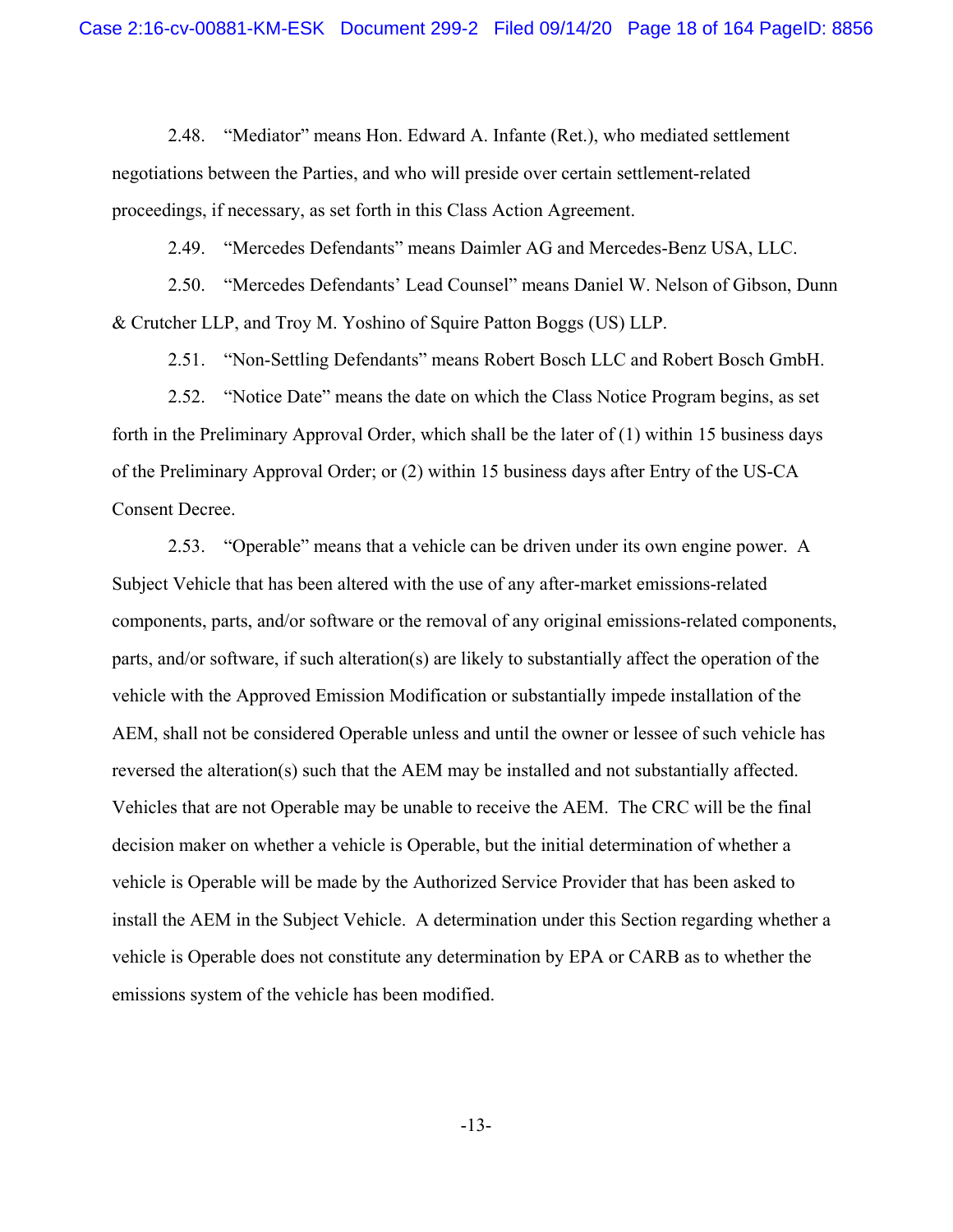2.54. "Opt-Out Deadline" means the last day a Person within the definition of the Class may opt out of the Class Action Settlement, which is 60 days from the Notice Date. Requests to opt-out must be received by the Settlement Administrator by the Opt-Out Deadline.

2.55. "Owner/Lessee Payment" means monetary compensation the Mercedes Defendants will pay to Eligible Owners and Eligible Lessees who submit a Valid Claim, on the conditions set forth in Sections 5-6.

2.56. "Parties" means the Settlement Class Representatives and the Mercedes Defendants, collectively.

2.57. "Party" means the Settlement Class Representatives or the Mercedes Defendants, as applicable.

2.58. "Person" or "Persons" includes individuals and entities.

2.59. "Post-Announcement Owner/Lessee Payment" means monetary compensation that the Mercedes Defendants will pay to Eligible Post-Announcement Owners and Eligible Post-Announcement Lessees who submit a Valid Claim, on the conditions set forth in Section 5-6.

2.60. "Post-Appeal Date" means the latest date on which the Final Approval Order approving this Class Action Settlement becomes final. For purposes of this Class Action Settlement:

- 2.60.1. If no appeal has been taken from the Final Approval Order, "Post-Appeal Date" means the date on which the time to appeal therefrom has expired; or
- 2.60.2. If any appeal has been taken from the Final Approval Order, "Post-Appeal Date" means the date on which all appeals therefrom, including petitions for rehearing or reargument, petitions for rehearing en banc, and petitions for a writ of certiorari or any other form of review, have

-14-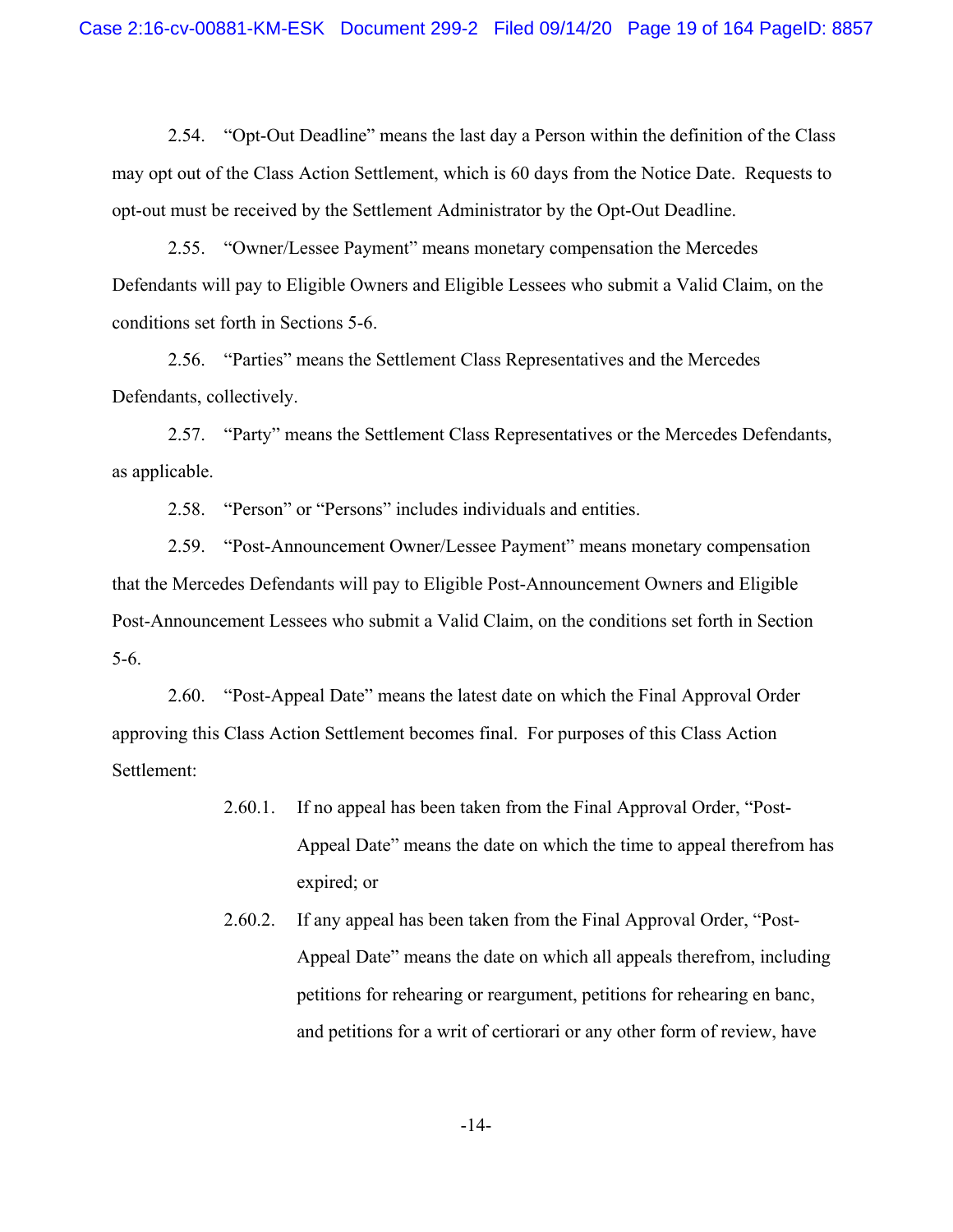been fully disposed of in a manner that affirms the Final Approval Order; or

2.60.3. If Class Counsel and the Mercedes Defendants agree in writing, the "Post-Appeal Date" can occur on any other earlier agreed date.

2.61. "Preliminary Approval Order" means the order substantially in the form of Exhibit 6 that may be entered by the Court approving the Class Notice Program, concluding that the Court will likely be able to approve the Class Action Settlement and certify the proposed Class as outlined in Section 4 of this Class Action Agreement, and staying all discovery as to the Mercedes Defendants and the Released Parties.

2.62. "Register" means to register a vehicle with a Department of Motor Vehicles or equivalent agency in the name of the owner or, for a leased vehicle, the lessee, in the United States or its territories. "Registered" means to have registered a vehicle with a Department of Motor Vehicles or equivalent agency in the name of the owner or, for a leased vehicle, the lessee, in the United States or its territories.

2.63. "Release" means the release and waiver described in Section 10 of this Class Action Agreement and in the Final Approval Order.

2.64. "Released Party" or "Released Parties" has the definition set forth in Section 10 of this Class Action Agreement.

2.65. "Settlement Administrator" means the third-party agent agreed to by the Parties and appointed by the Court to oversee the Claims Program, including the claims process described in Section 6, and to implement the Class Notice Program. The Parties agree that JND Legal Administration shall serve as the Settlement Administrator, subject to approval by the Court.

2.66. "Settlement Announcement Date" means September 14, 2020.

2.67. "Settlement Class Representative" means a Plaintiff in this Action who meets the Class definition set forth in Section 2.14 of this Class Action Agreement, and who has agreed to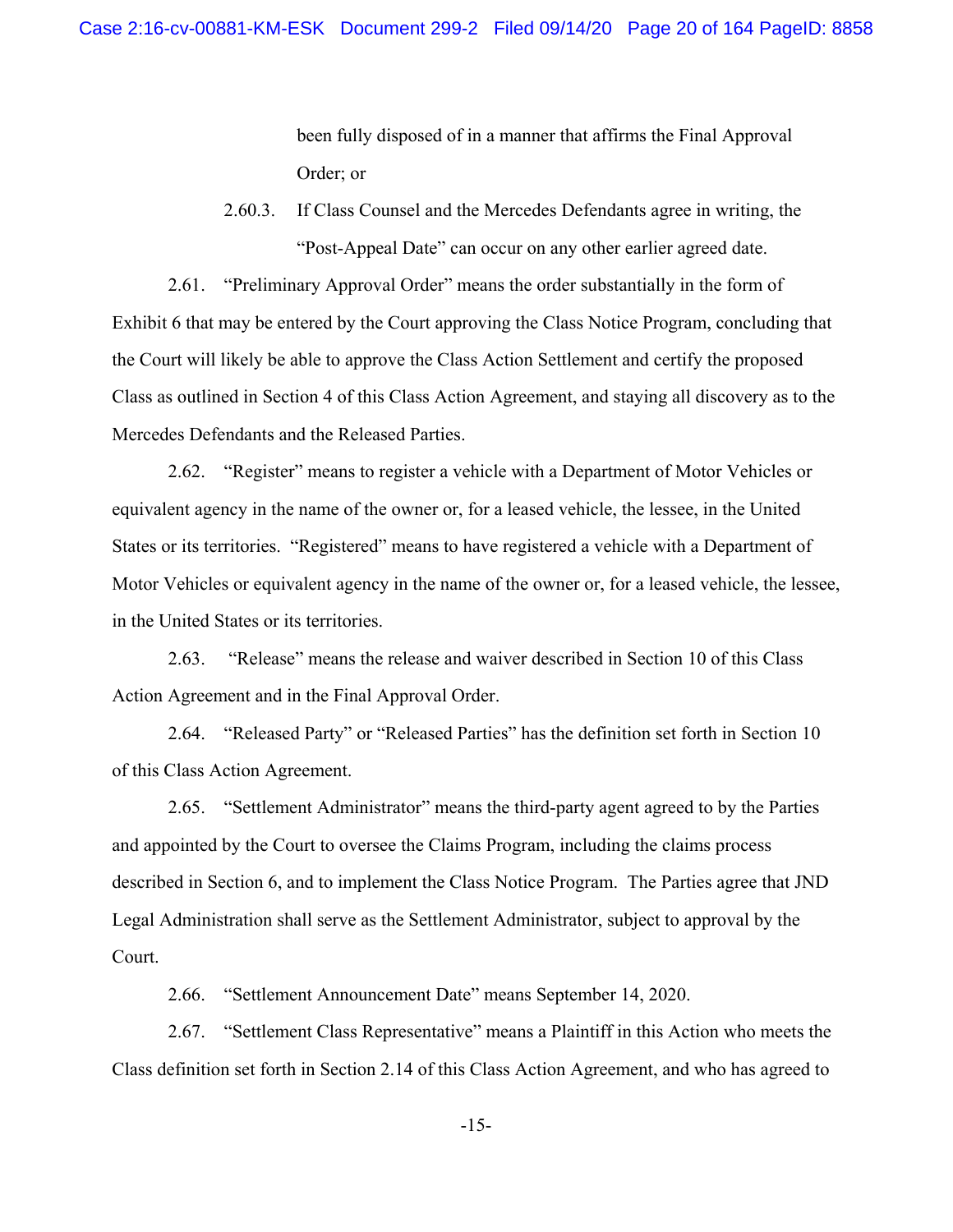represent the Class for purposes of obtaining approval of, and effectuating, this Class Action Settlement, as described in the Parties' Motion for Preliminary Approval.

2.68. "Settlement Website" means the public website that provides information and key filings regarding the Class Action Settlement, including Frequently Asked Questions. Class Members will be able to access a "Claims Portal" on the Settlement Website. The Settlement Website also will allow Class Members to obtain a description of the Emission Modification Program and to complete and submit an online Claim Form, or download a Claim Form to complete and submit in hard copy. The Settlement Website shall display the Consumer Emissions Modification Disclosure and the Supplemental Notice of Class Benefits in a manner such that members of the public and consumers can readily access the information.

2.69. "Short Form Notice" means the Short Form Notice(s) substantially in the form as attached hereto as Exhibit 1.

2.70. "Subject Vehicles" means a "Subject Vehicle" as defined in the US-CA Consent Decree, which includes the diesel vehicles listed in the table below.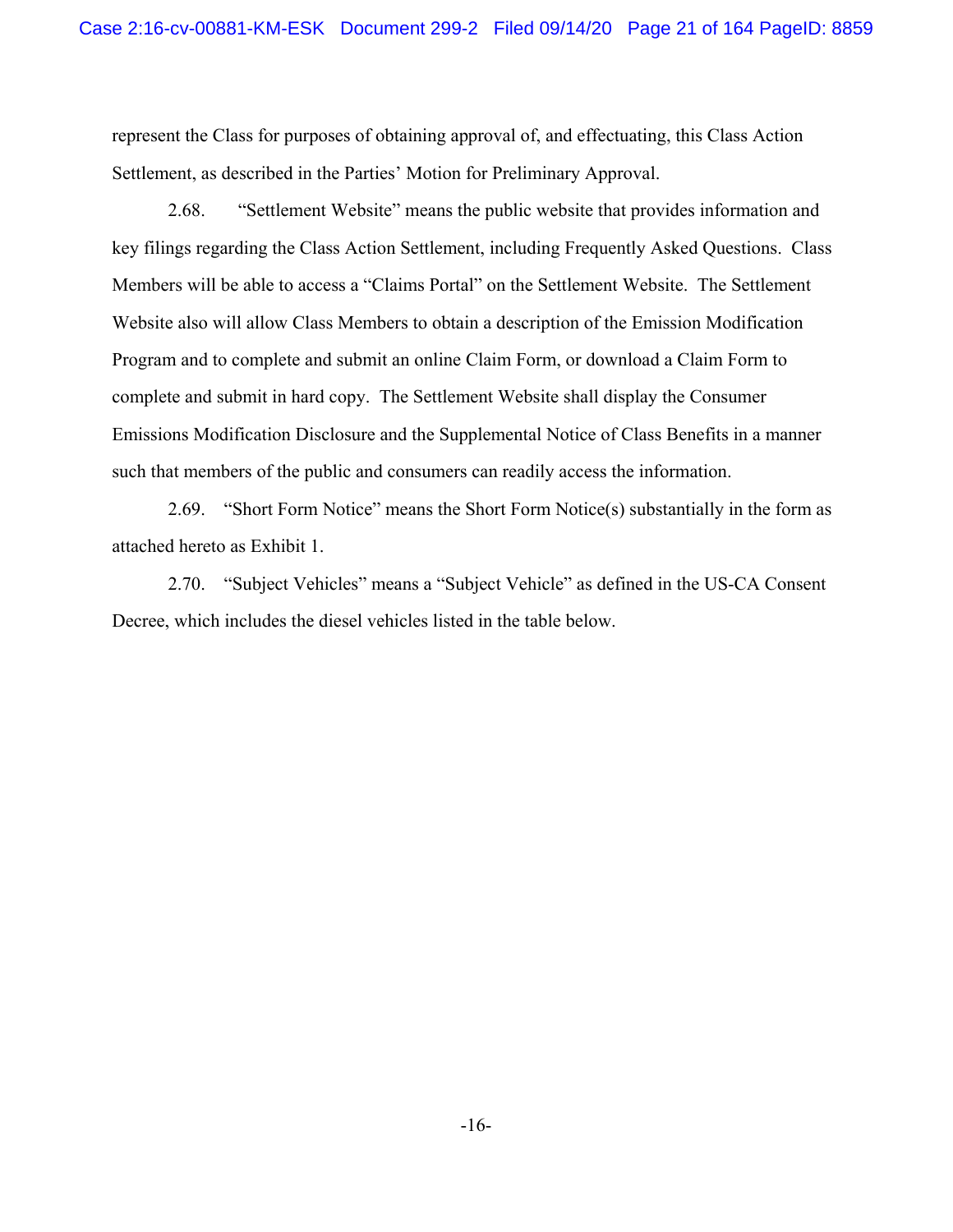| <b>BlueTEC II Diesel Vehicles</b> |                      |  |  |
|-----------------------------------|----------------------|--|--|
| <b>Model</b>                      | <b>Model Year(s)</b> |  |  |
| E <sub>250</sub>                  | 2014-2016            |  |  |
| E350                              | 2011-2013            |  |  |
| GL320                             | 2009                 |  |  |
| GL350                             | 2010-2016            |  |  |
| GLE300d                           | 2016                 |  |  |
| GLE350d                           | 2016                 |  |  |
| <b>GLK250</b>                     | 2013-2015            |  |  |
| ML250                             | 2015                 |  |  |
| <b>ML320</b>                      | 2009                 |  |  |
| ML350                             | 2010-2014            |  |  |
| R320                              | 2009                 |  |  |
| R350                              | 2010-2012            |  |  |
| S350                              | 2012-2013            |  |  |
| Mercedes-Benz or Freightliner     |                      |  |  |
| Sprinter (4-cylinder)             | 2014-2016            |  |  |
| Mercedes-Benz or Freightliner     |                      |  |  |
| Sprinter (6-cylinder)             | 2010-2016            |  |  |

2.71. "Supplemental Notice of Class Benefits" means the notice that will be sent by the Settlement Administrator announcing that an Approved Emission Modification has become available for a make, model, and model year of a Subject Vehicle, and describing the available Class Member Payments, including any available contingent payments pursuant to Section 5.3. The Supplemental Notice of Class Benefits will be sent to Class Members who own or lease the Subject Vehicle, to the extent possible at the same time as the Consumer Emission Modification Disclosure is sent.

2.72. "US-CA Consent Decree" means the Consent Decree lodged with a federal district court on or about September 14, 2020, as agreed by (1) the United States on behalf of the EPA; (2) the People of the State of California, by and through CARB and the Attorney General of California; and (3) the Mercedes Defendants, resolving disputes between those parties on the terms described therein. If the federal district court approves and enters the Consent Decree, "US-CA Consent Decree" shall mean the decree as and in the form that it is ultimately approved and entered by the federal district court.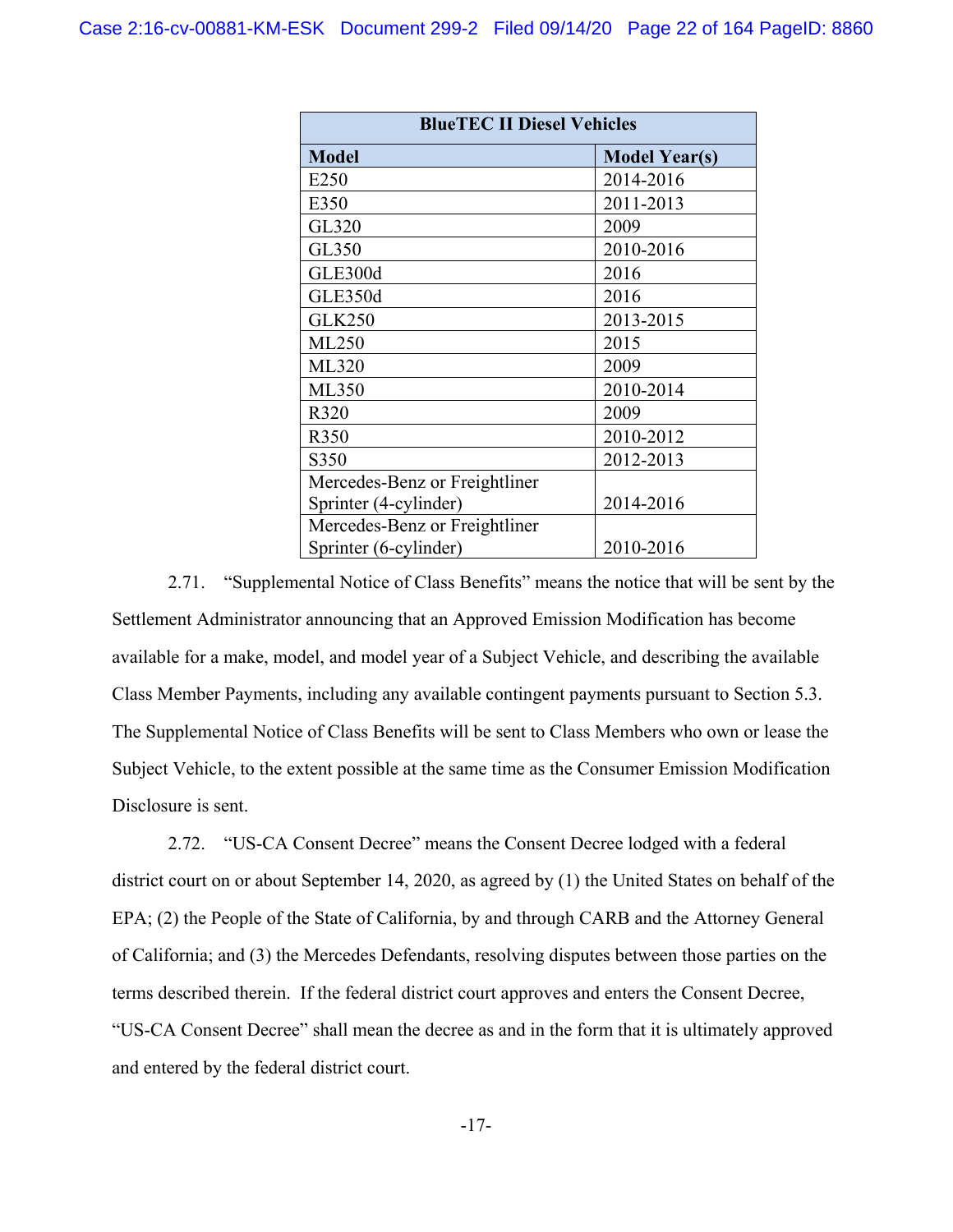2.73. "Valid Claim" means a Claim that is accurate, truthful, complete, executed by a Class Member or authorized representative, and submitted to the Settlement Administrator by the applicable claims deadline. A Valid Claim must include a fully executed Individual Release and all required documentation, including, for Eligible Current Owners/Lessees, proof that the Approved Emission Modification has been installed in their Subject Vehicle by an Authorized Service Provider (e.g., by repair order).

2.74. Other capitalized terms used in this Class Action Agreement but not defined in this Section 2 shall have the meanings ascribed to them elsewhere in this Class Action Agreement.

2.75. The terms "he or she" and "his or her" include "it" or "its," as applicable; the terms "they" or "their" include "he," "she," "his," "her," "it," or "its," as applicable.

# **3. DENIAL OF ANY WRONGDOING AND LIABILITY**

3.1. The Mercedes Defendants deny the material factual allegations and legal claims asserted by the Plaintiffs and Class Members in the Action, including, but not limited to, any and all charges of wrongdoing or liability, or allegations of defect, arising out of any of the conduct, statements, acts or omissions alleged, or that could have been alleged, in the Action.

#### **4. PRELIMINARY APPROVAL**

4.1. Promptly after this Class Action Agreement is signed, but by no later than September 15, 2020, the Parties shall file the Class Action Agreement with the Court, together with a Motion for Preliminary Approval, seeking preliminary approval of the Class Action Agreement, including the proposed Long Form Notice and Short Form Notice. Simultaneously, the Settlement Class Representatives shall move for certification of the Class for settlement purposes only, pursuant to Federal Rule of Civil Procedure ("Fed. R. Civ. P.") 23(a), 23(b)(3), and 23(e). It is expressly agreed that any certification of the Class shall be for settlement purposes only, and the Mercedes Defendants do not waive any arguments that they may have that class certification for any other purpose would be improper.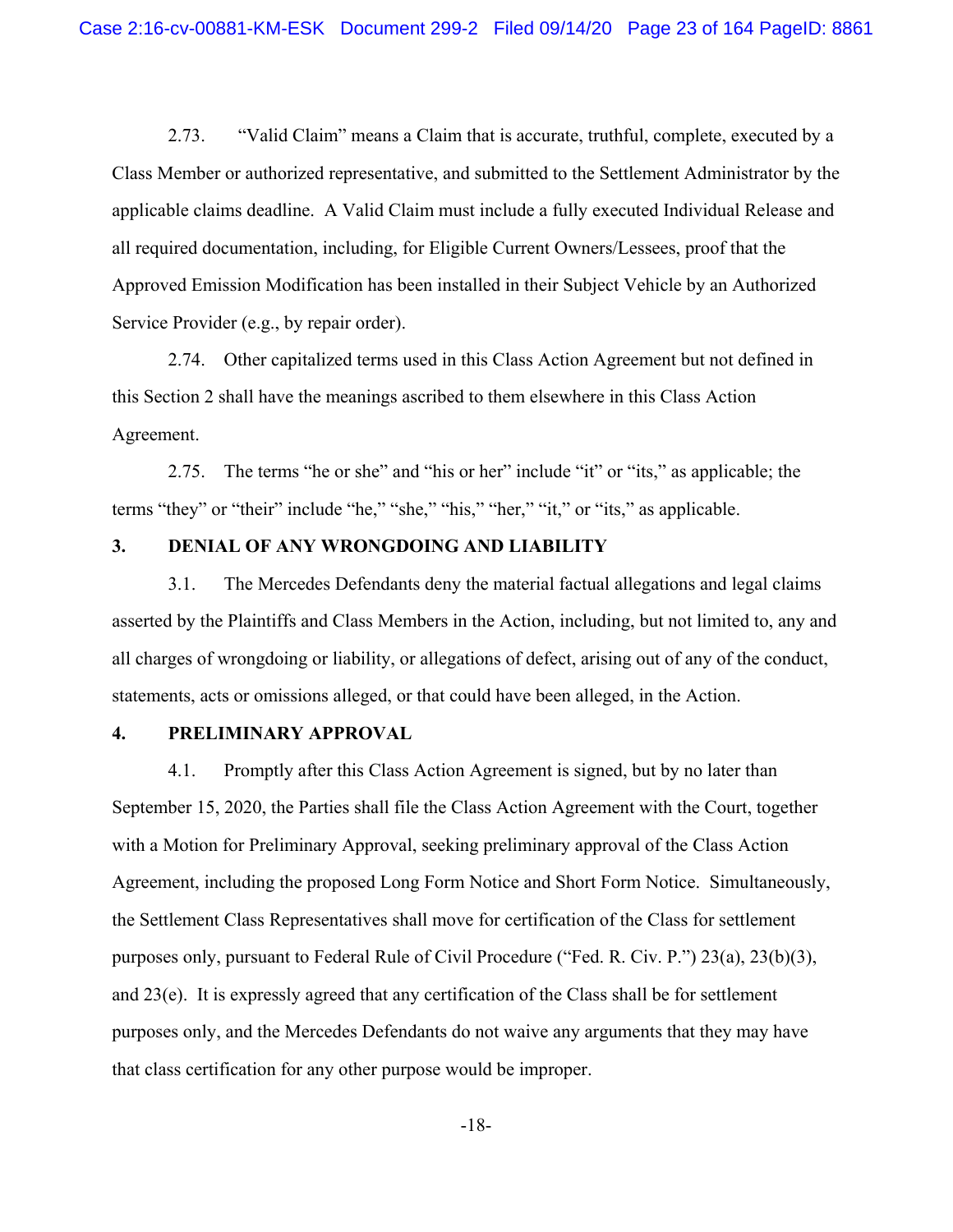4.2. Until the Preliminary Approval Order is entered, Settlement Class Representatives and Class Counsel shall not pursue any litigation proceedings against the Released Parties; the Mercedes Defendants shall not pursue litigation proceedings against the Releasing Parties; and the Parties and their respective counsel shall not in any way subsequently argue that the Released Parties or Releasing Parties have failed to comply with their litigation obligations in any respect by reason of the Released Parties' or Releasing Parties' suspension of litigation efforts following the execution of this Class Action Agreement. Upon entry of the Preliminary Approval Order, all proceedings in this Action pertaining to the Mercedes Defendants, other than the proceedings necessary to effectuate this Class Action Agreement, shall be stayed and suspended until further notice of the Court.

4.3. The Parties agree to promptly take all actions and steps reasonably necessary to obtain the Preliminary Approval Order from the Court and to fully implement and effectuate this Class Action Settlement.

### **5. CLASS MEMBER COMPENSATION AND REMEDIES**

5.1. **Overview of Benefits**.The Class Action Settlement provides substantial compensation and benefits to owners and lessees, as detailed in this Section 5 (Benefits). The Benefits described in this Section 5 are available only to Class Members who submit a Valid Claim.

- 5.2. **Payments to Eligible Class Members.** 
	- 5.2.1. **Owner/Lessee Payment**. Eligible Owners and Eligible Lessees whose Subject Vehicle receives an Approved Emission Modification and who submit a Valid Claim are entitled to an Owner/Lessee Payment. The Owner/Lessee Payment will be **\$3,290** per Subject Vehicle, unless an Eligible Former Owner or Eligible Former Lessee submits a Valid Claim for that same vehicle, in which case the Owner/Lessee Payment will be **\$2,467.50** per Subject Vehicle.To obtain an Owner/Lessee

-19-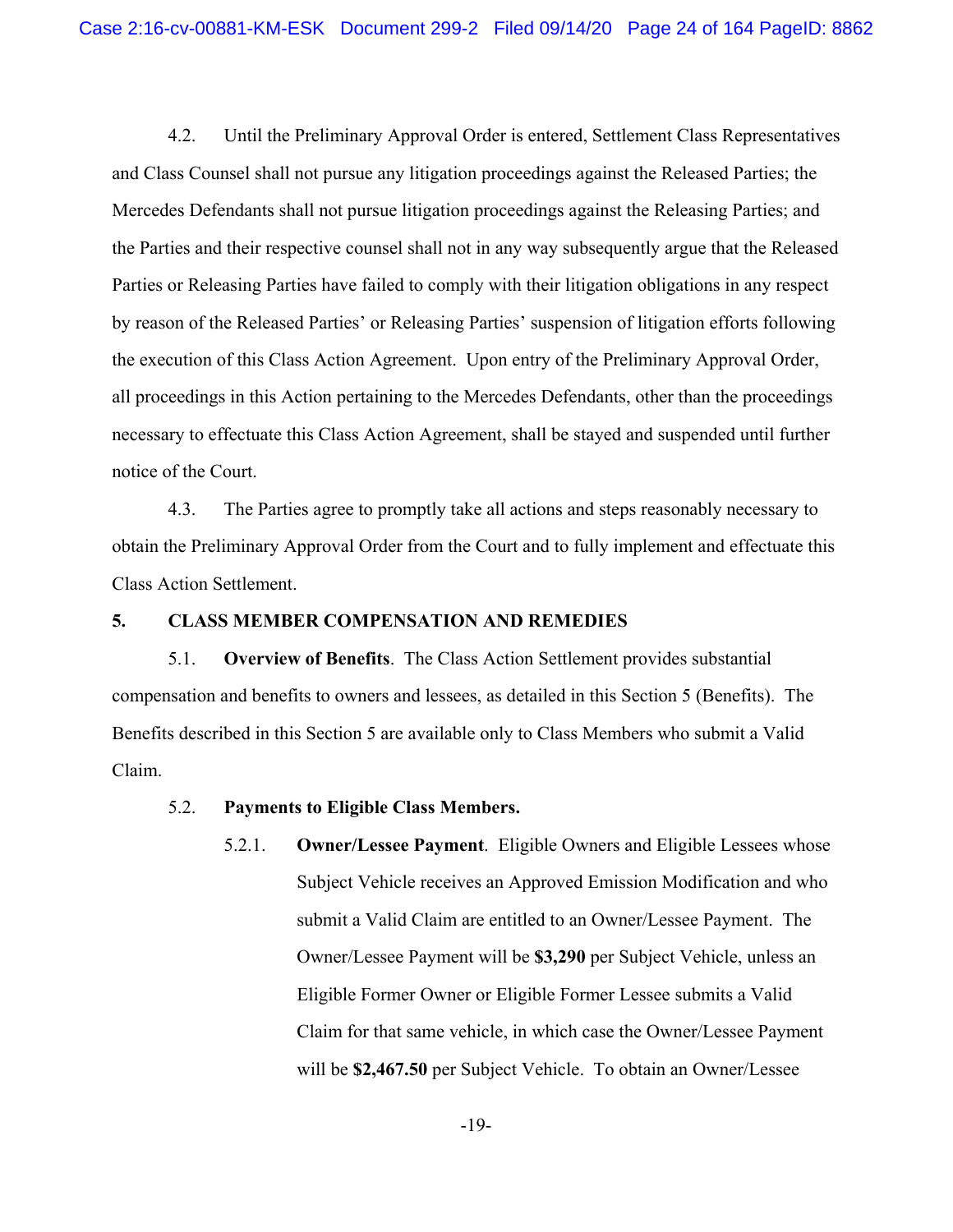Payment, Eligible Owners and Eligible Lessees must submit a Valid Claim by the Claim Submission Deadline for Eligible Current Owners/Lessees. No Owner/Lessee Payment will be issued to an Eligible Owner or Eligible Lessee until the Settlement Administrator receives proof that the AEM was installed in that Eligible Owner's or Eligible Lessee's Subject Vehicle at an Authorized Service Provider (e.g., by repair order).

- 5.2.2. **Former Owner/Lessee Payment**. Eligible Former Owners/Lessees who submit a Valid Claim are entitled to a Former Owner/Lessee Payment. The Former Owner/Lessee Payment amount is **\$822.50** per Subject Vehicle, and shall be divided equally among the Eligible Former Owners and Eligible Former Lessees who submit Valid Claims on the same vehicle. To obtain a Former Owner/Lessee Payment, Eligible Former Owners/Lessees must submit a Valid Claim by the Claim Submission Deadline for Eligible Former Owners/Lessees.
- 5.2.3. **Post-Announcement Owner/Lessee Payment.** Eligible Post-Announcement Owners and Eligible Post-Announcement Lessees whose Subject Vehicle receives an Approved Emission Modification and who submit a Valid Claim are entitled to a Post-Announcement Owner/Lessee Payment. The Post-Announcement Owner/Lessee Payment will be **\$2,467.50** per Subject Vehicle.To obtain a Post-Announcement Owner/Lessee Payment, Eligible Post-Announcement Owners and Eligible Post-Announcement Lessees must submit a Valid Claim by the Claim Submission Deadline for Eligible Current Owners/Lessees. No Post-Announcement Owner/Lessee Payment will be issued to an Eligible Post-Announcement Owner or Eligible Post-

-20-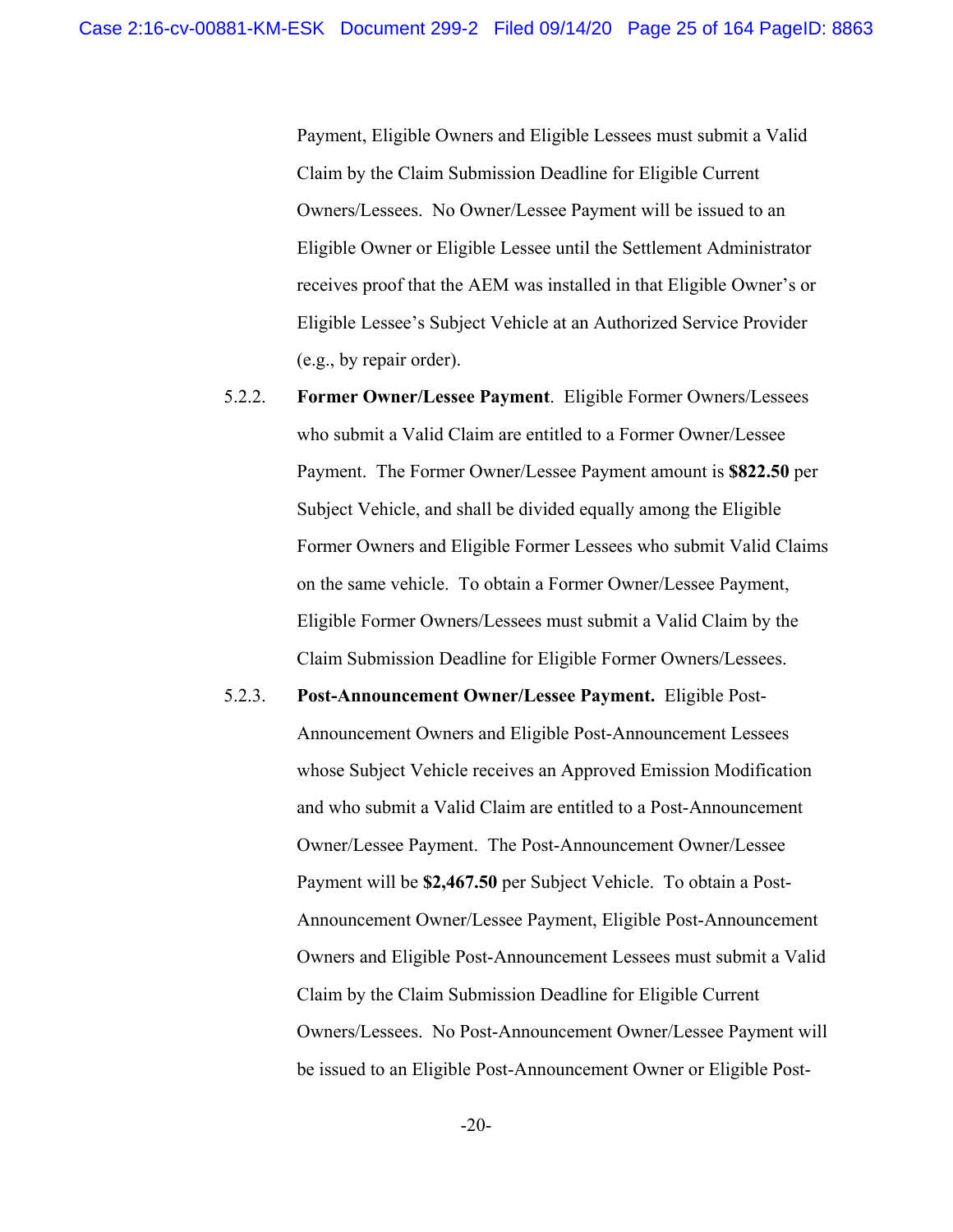Announcement Lessee until the Settlement Administrator receives proof that the AEM was installed in that Eligible Post-Announcement Owner's or Eligible Post-Announcement Lessee's Subject Vehicle.

5.2.4. The Mercedes Defendants shall not pay to Eligible Current Owners/Lessees and Eligible Former Owners/Lessees more than **\$3,290**, in total**,** for any individual Subject Vehicle, excluding contingent payments that may be required pursuant to Section 5.3. For the avoidance of doubt, the Parties agree that this is a claims-made settlement, meaning that the Mercedes Defendants must make payments only up to **\$3,290** per Subject Vehicle for Valid Claims made under the terms of this Class Action Agreement, excluding any contingent payments that may be required pursuant to Section 5.3.

5.3. **Contingency Payments.** In addition to the payments described in Section 5.2, in certain circumstances Eligible Current Owners/Lessees may be entitled to additional payments:

> 5.3.1. **Deferred Availability Payment.** If an Emission Modification Proposal Report for a Subject Vehicle is not scheduled (pursuant to Attachment I of Appendix B of the US-CA Consent Decree and any subsequent modifications thereto) to be submitted for approval to EPA and CARB within 60 days of the Effective Date, Eligible Owners and Eligible Lessees of those Subject Vehicles will be eligible for a Deferred Availability Payment of \$400, which shall be paid in addition to and at the same time as the Owner/Lessee Payment. To obtain a Deferred Availability Payment, Eligible Owners and Eligible Lessees must submit Valid Claims by the Claim Submission Deadline for Eligible Current Owners/Lessees. Eligible Post-Announcement Owners and Eligible Post-Announcement Lessees shall not be entitled to the

-21-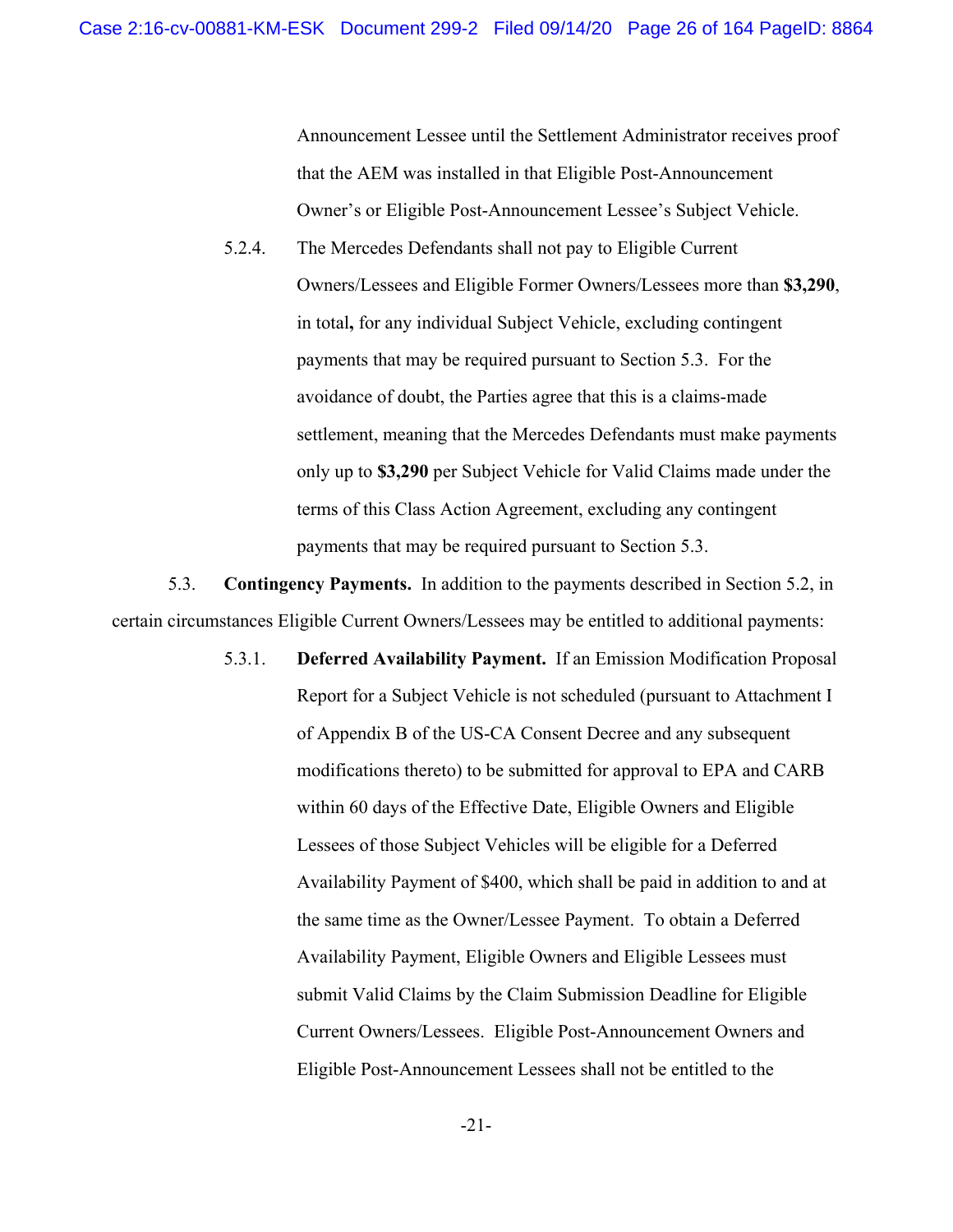Deferred Availability Payment. For the avoidance of doubt, Eligible Owners and Eligible Lessees cannot receive both the Deferred Availability Payment and compensation for an AEM that is not available pursuant to Sections 5.3.4 and 5.3.5.

5.3.2. **Payments If The Mercedes Defendants Submit An Emission Modification Proposal Report Late.** The Mercedes Defendants intend to submit Emission Modification Proposal Reports to EPA and CARB according to the deadlines set forth in Attachment I of Appendix B of the US-CA Consent Decree, including any subsequent modifications to those deadlines pursuant to the terms of the US-CA Consent Decree. If the Mercedes Defendants do not submit the initial Emission Modification Proposal Report for a Subject Vehicle within 30 days of the deadline set forth in Attachment I of Appendix B of the US-CA Consent Decree, Eligible Owners and Eligible Lessees of the affected Subject Vehicles will be eligible for a payment of \$200, which shall be paid in addition to and at the same time as the Owner/Lessee Payment. If the Mercedes Defendants do not submit the initial Emission Modification Proposal Report for a Subject Vehicle within 180 days of the deadline set forth in Attachment I of Appendix B of the US-CA Consent Decree, Eligible Owners and Eligible Lessees of the affected Subject Vehicles will be eligible for a payment of \$400, which shall be paid in addition to and at the same time as the Owner/Lessee Payment. To obtain a payment pursuant to this Section 5.3.2, Eligible Owners and Eligible Lessees must submit Valid Claims by the Claim Submission Deadline for Eligible Current Owners/Lessees. Eligible Post-Announcement Owners and Eligible Post-Announcement Lessees shall

-22-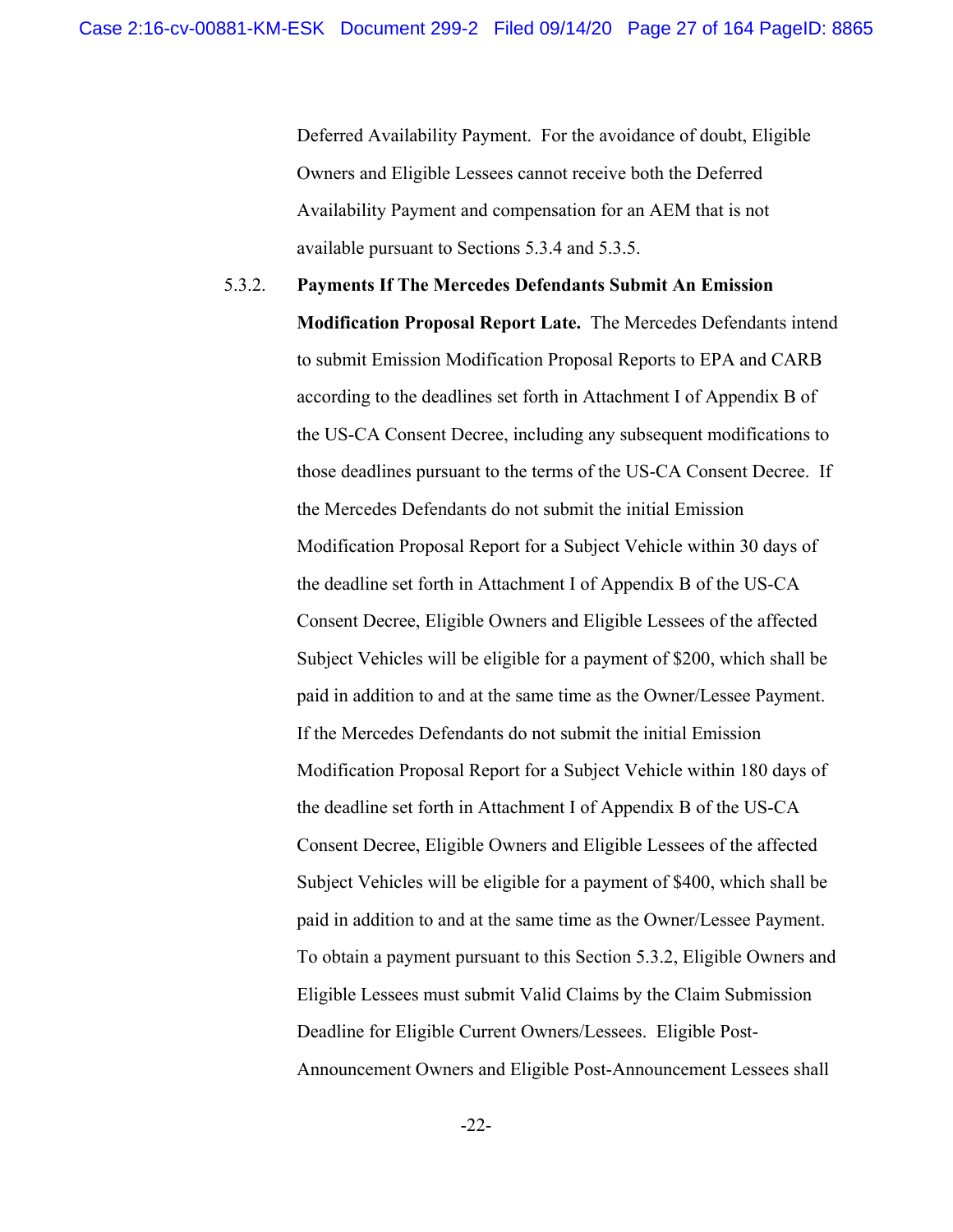not be entitled to a payment pursuant to this Section 5.3.2. For the avoidance of doubt, the payments under this Section 5.3.2 do not cumulate, and Eligible Owners and Lessees would be eligible for a payment of \$400 (and not \$600) if an initial Emission Modification Proposal Report for a Subject Vehicle is submitted more than 180 days past the deadline set forth in Attachment I of Appendix B of the US-CA Consent Decree. For the avoidance of doubt, Eligible Owners and Eligible Lessees cannot receive both a payment pursuant to this Section 5.3.2 and compensation for an AEM that is not available pursuant to Sections 5.3.4 and 5.3.5. Notwithstanding anything in this Class Action Agreement, the Mercedes Defendants shall have no obligation to pay an Eligible Owner or Eligible Lessee of an affected Subject Vehicle pursuant to this Section 5.3.2 until the final resolution of any request to EPA and CARB (including any dispute resolution procedures) pursuant to the terms of the US-CA Consent Decree to modify the submission deadline for the Emission Modification Proposal Report for the affected Subject Vehicle.

5.3.3. **Payments For Reclassification Of Emission Standard.** The Mercedes Defendants represent that after receiving the Approved Emission Modification, the Subject Vehicles shall remain within the same emissions classification to which they were originally certified (i.e., the emissions classifications listed for each vehicle in Appendix I of Attachment B of the US-CA Consent Decree). If, however, EPA and CARB approve an Emission Modification Proposal Report that fails to meet the emission standard to which the Subject Vehicles were originally certified, Eligible Current Owners/Lessees of the affected

-23-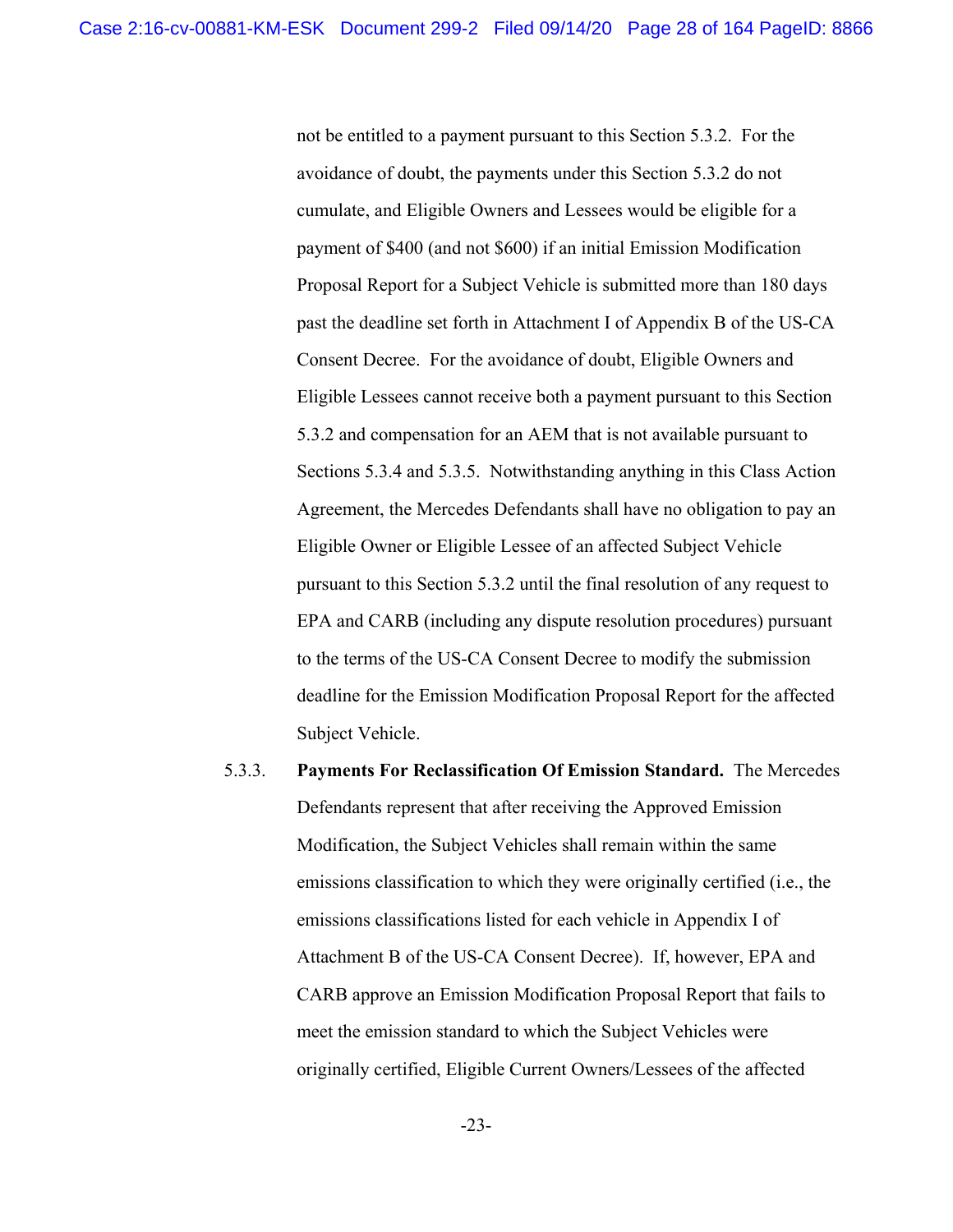Subject Vehicle will be eligible for a payment of \$350, which shall be paid in addition to and at the same time as the Owner/Lessee Payment or Post-Announcement Owner/Lessee Payment, as applicable. To obtain a payment pursuant to this Section 5.3.3, Eligible Current Owners/Lessees must submit Valid Claims by the Claim Submission Deadline for Eligible Current Owners/Lessees.

### 5.3.4. **Payments If An Approved Emission Modification Is Not Available.**

The Mercedes Defendants expect to offer an AEM for each Emission Modification Category. If, however, an AEM for a Subject Vehicle is not available by the AEM Availability Deadline, Class Members who own or lease an affected Registered Subject Vehicle on the AEM Availability Deadline will be eligible for a payment in accordance with the following schedule:

(a) For Model Years 2014-2016, the payment shall be 80% of the Owner/Lessee Payment.

(b) For Model Years 2012-2013, the payment shall be 60% of the Owner/Lessee Payment.

(c) For Model Years 2009-2011, the payment shall be 30% of the Owner/Lessee Payment.

To obtain a payment pursuant to this Section 5.3.4, eligible Class Members must submit a Valid Claim within 60 days of the AEM Availability Deadline.

5.3.5. If, prior to the AEM Availability Deadline, an AEM for an Emissions Modification Category as defined in the US-CA Consent Decree is unavailable, and no vehicle in that Emissions Modification Category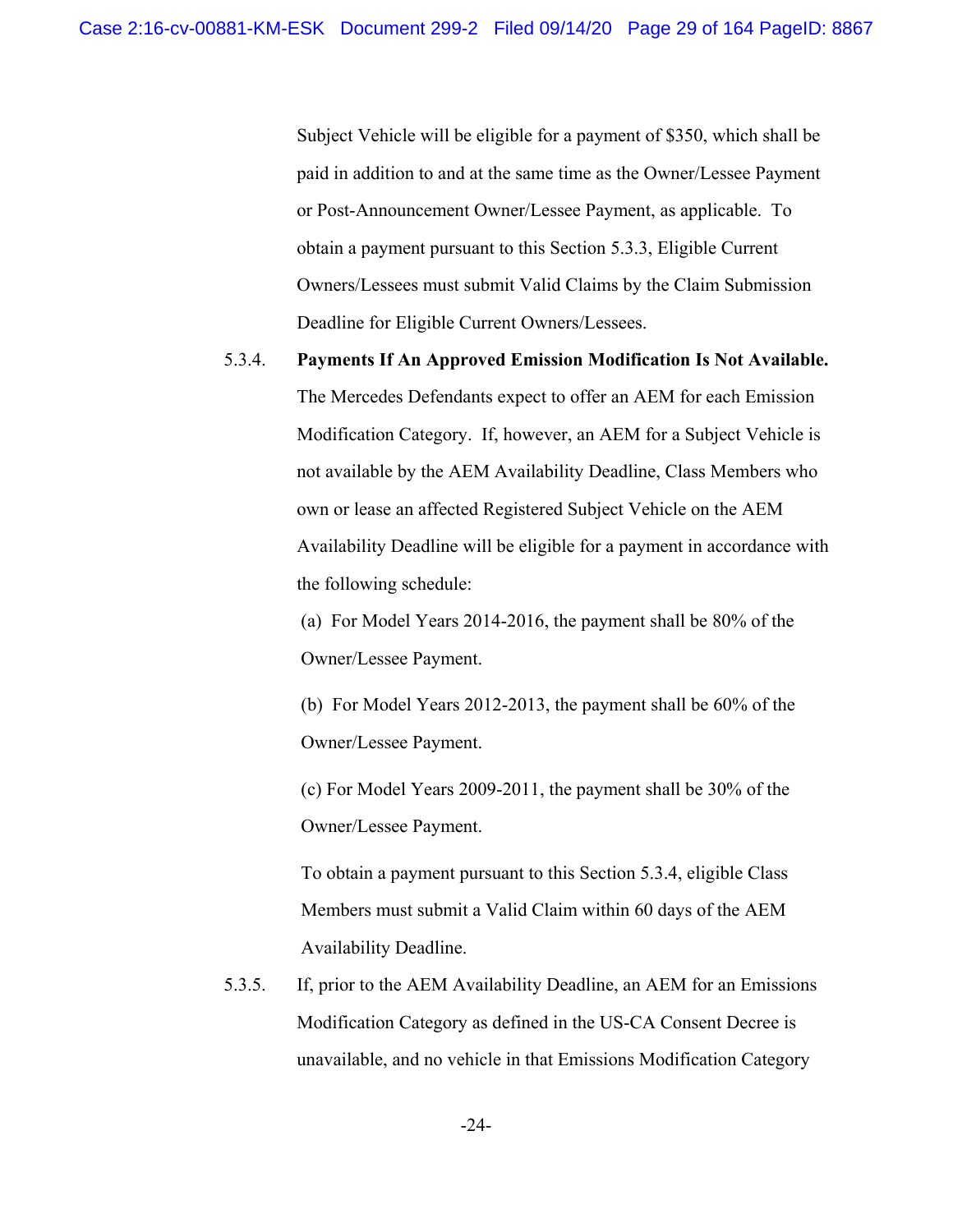can be re-registered in the Registered Subject Vehicle owner's state of residence because the AEM is unavailable, then the owner of an affected Registered Subject Vehicle on the AEM Availability Deadline may file a claim within 60 days of that deadline. If a Valid Claim is received within 60 days of the AEM Availability Deadline, the Mercedes Defendants will offer to repurchase the Subject Vehicle for an amount equal to the value of the vehicle according to Manheim Market Report.

- 5.3.6. For the purpose of Sections 5.3.4 and 5.3.5, an AEM is "available" on the date the Mercedes Defendants post the Consumer Emission Modification Disclosure pertaining to that AEM on the Settlement Website.
- 5.3.7. Class Members cannot receive compensation under both Sections 5.3.4 and 5.3.5. For the avoidance of doubt, Class Members cannot receive both (1) payment for an AEM not available pursuant to Sections 5.3.4 and 5.3.5 and (2) the Deferred Availability Payment pursuant to Section 5.3.1 or a payment pursuant to Section 5.3.2.
- 5.3.8. **Payments If Approved Emission Modification Causes Reduced Performance.** The Mercedes Defendants represent that the AEMs will not cause "Reduced Performance" or "Substantially Reduced Performance." For purposes of this Section 5.3.8, Reduced Performance means a change in any of the following performance attributes: (1) a reduction in calculated fuel economy using the EPA formula of more than 3 MPG; (2) a decrease of greater than 5% in peak horsepower; or (3) a decrease of greater than 5% in peak torque. Substantially Reduced Performance means a change in any of the following performance attributes: (1) a reduction in calculated fuel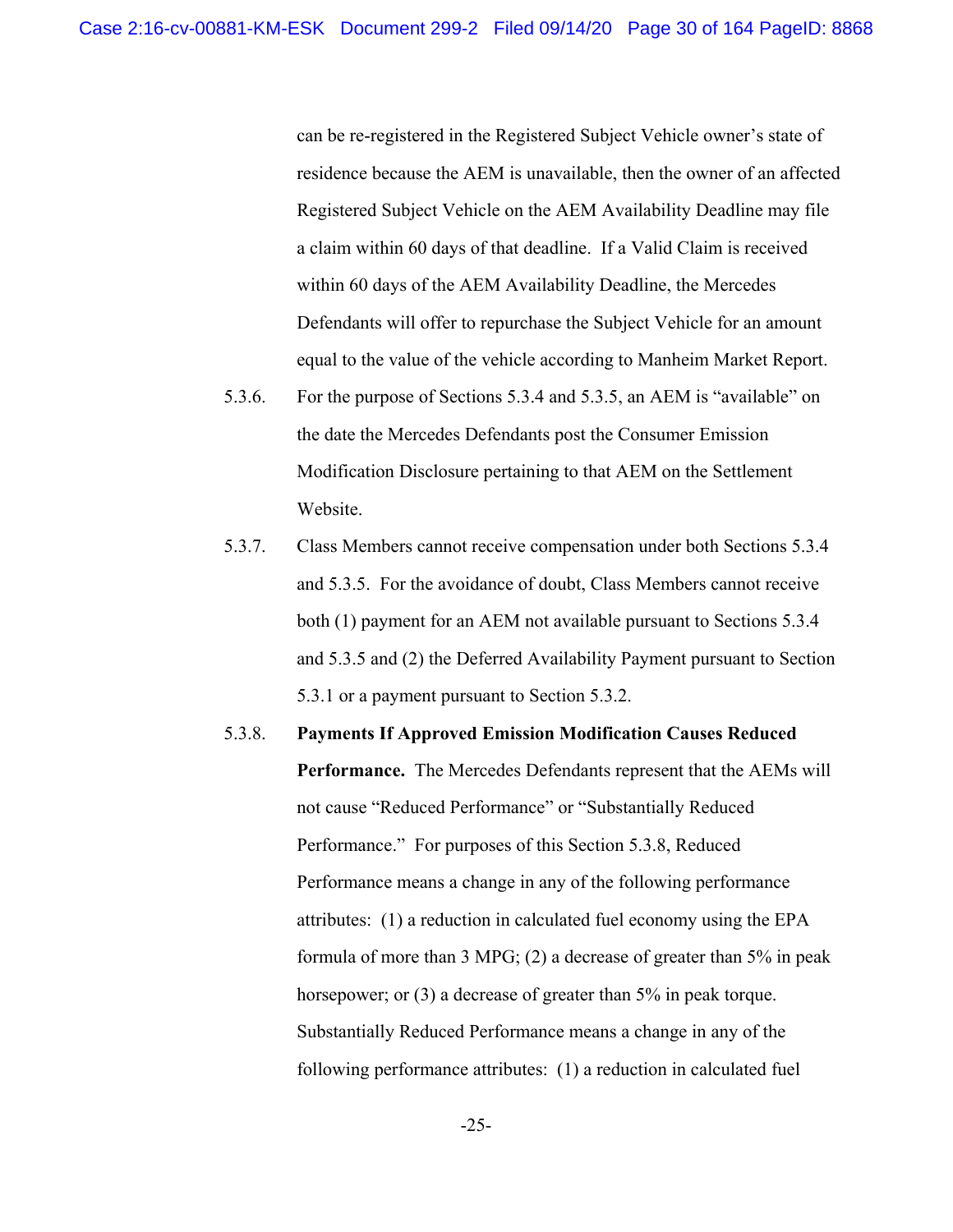economy using the EPA formula of more than 6 MPG; (2) a decrease of greater than 10% in peak horsepower; or (3) a decrease of greater than 10% in peak torque. The performance impacts shall be measured by the Mercedes Defendants pursuant to industry standards or otherwise as measured in connection with their submission of the Emission Modification Proposal Reports to the EPA and CARB, and, upon final approval of such Emissions Modification Proposal, the Mercedes Defendants shall disclose any impact as required by the US-CA Consent Decree. If an AEM causes Reduced Performance of the Subject Vehicle, then Eligible Current Owners/Lessees of the affected Subject Vehicle will be eligible for a payment of \$325; if an AEM causes Substantially Reduced Performance of the Subject Vehicle, then Current Owners/Lessees of the affected Subject Vehicle will be eligible for a payment of \$650. Payments for Reduced Performance or Substantially Reduced Performance shall be paid in addition to and at the same time as the Owner/Lessee Payment or Post-Announcement Owner/Lessee Payment, as applicable. To obtain a payment pursuant to this Section 5.3.8, Eligible Current Owners/Lessees must submit Valid Claims by the Claim Submission Deadline for Eligible Current Owners/Lessees. For the avoidance of doubt, the Reduced Performance and Substantially Reduced Performance payments under this Section 5.3.8 do not cumulate; the maximum possible payment for any individual vehicle with Reduced Performance is \$325, and the maximum possible payment for any individual vehicle with Substantially Reduced Performance is \$650, even if performance is reduced in more than one category. Eligible Owners/Lessees may not receive payments for both Reduced

-26-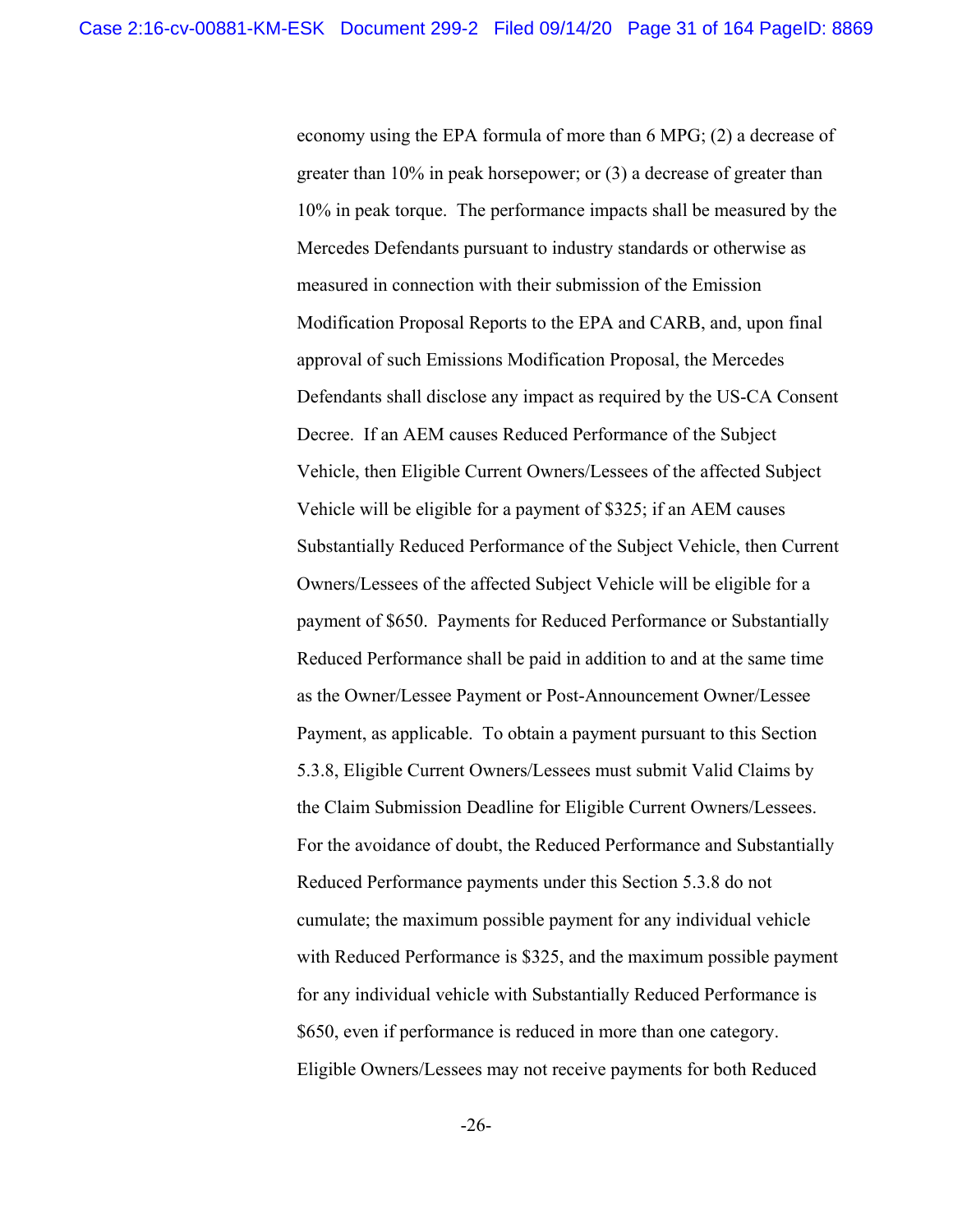Performance and Substantially Reduced Performance for any individual vehicle.

5.3.9. **Payment If Approved Emission Modification Causes Change In Frequency Of Diesel Exhaust Fluid ("DEF") Tank Refill.** For some consumers, the Approved Emission Modification may change the frequency with which they need to refill their DEF (also known as AdBlue) tank. If so, this will be disclosed in the relevant Consumer Emission Modification Disclosure, consistent with Paragraph 15.a of Appendix A of the US-CA Consent Decree. If an AEM changes the frequency with which consumers need to refill their DEF tank, Eligible Current Owners/Lessees of the affected Subject Vehicle will be eligible to receive \$75, which shall be paid in addition to and at the same time as the Owner/Lessee Payment or Post-Announcement Owner/Lessee Payment, as applicable. For the purposes of this Section 5.3.9, whether there is a change in the frequency with which consumers need to refill their DEF tank will be determined by whether the Consumer Emission Modification Disclosures state that there will be such a change for a particular model and model year of Subject Vehicles, consistent with Paragraph 15.a of Appendix A of the US-CA Consent Decree. To obtain a payment pursuant to this Section 5.3.9, Eligible Current Owners/Lessees must submit Valid Claims by the Claim Submission Deadline for Eligible Current Owners/Lessees.

## 5.4. **Warranty Obligations.**

5.4.1. Extended Modification Warranty. Under the US-CA Consent Decree, the Mercedes Defendants must provide an extended warranty for each Subject Vehicle that receives the Approved Emission Modification,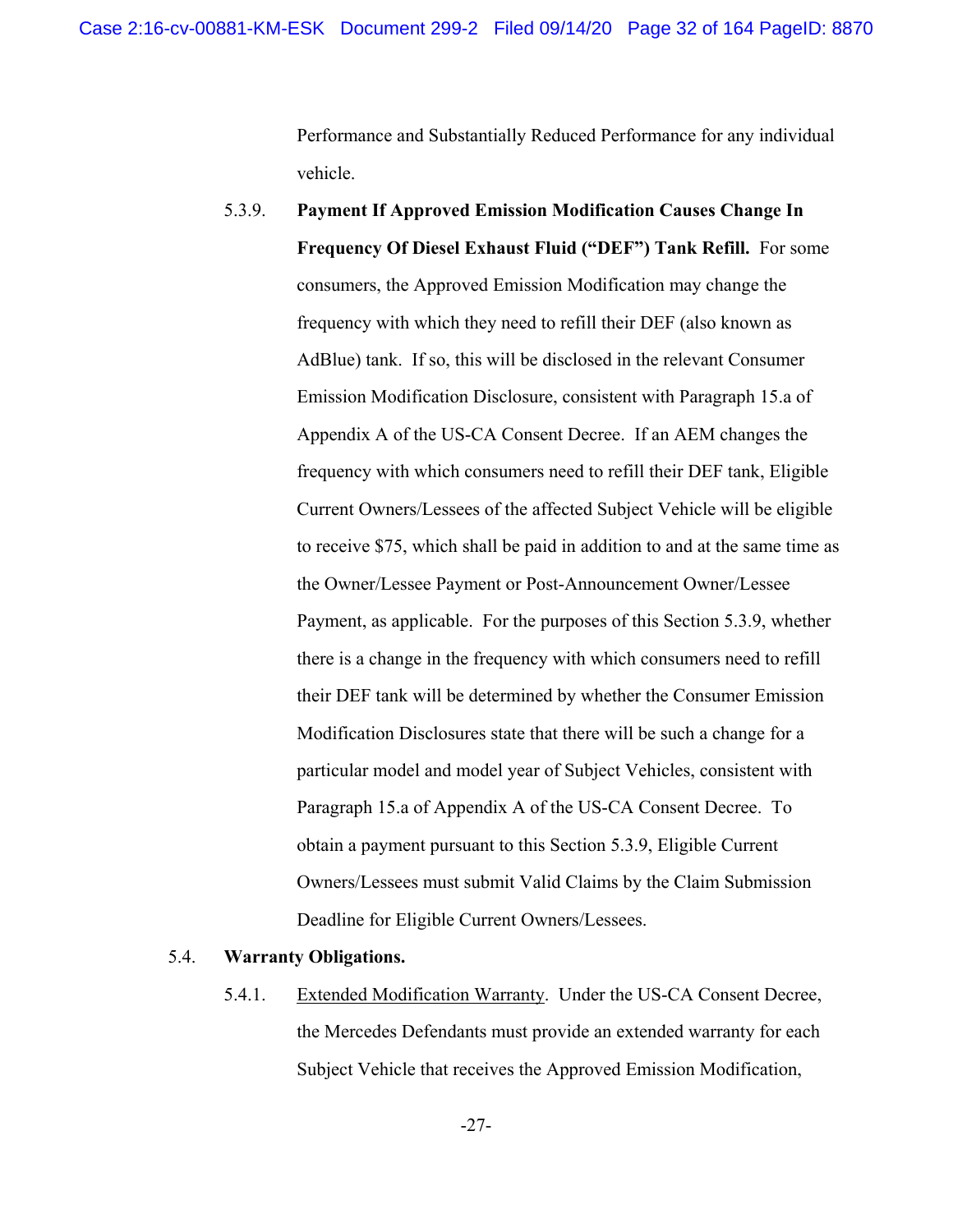known as the "Extended Modification Warranty." The Extended Modification Warranty under the Class Action Settlement, including all terms described in Section 5.4 of this Class Action Agreement, is identical to the terms in Paragraph 18 of Appendix A of the US-CA Consent Decree. This Section 5.4 describes the Mercedes Defendants' obligations to Class Members pursuant to Paragraph 18 of Appendix A of the US-CA Consent Decree.

- 5.4.2. Other Warranty-Related Terms. The following warranty-related terms below (subparts (a)-(j)) also are provided to Class Members under the Class Action Agreement. Sections (a) through (i) reflect terms in Paragraphs 18.b-j and 19-20 of Appendix A of the US-CA Consent Decree.
	- (a) Extended Warranty Period. The warranty period for the Extended Modification Warranty shall be the greater of: (i) 10 years from date of initial sale or 120,000 miles on the odometer, whichever comes first; or (ii) 4 years or 48,000 miles from the date of installation of the Approved Emission Modification, whichever comes first. The Extended Modification Warranty Period shall continue after the Termination (as set forth in Paragraphs 105-106 of the US-CA Consent Decree) of the US-CA Consent Decree, as provided in Paragraph 18.b of Appendix A of the US-CA Consent Decree.
	- (b) Modification of the Extended Warranty. The Mercedes Defendants shall expand the Extended Modification Warranty to include all additional parts that, due to a change to the Approved Emission Modification as approved by EPA and CARB pursuant

-28-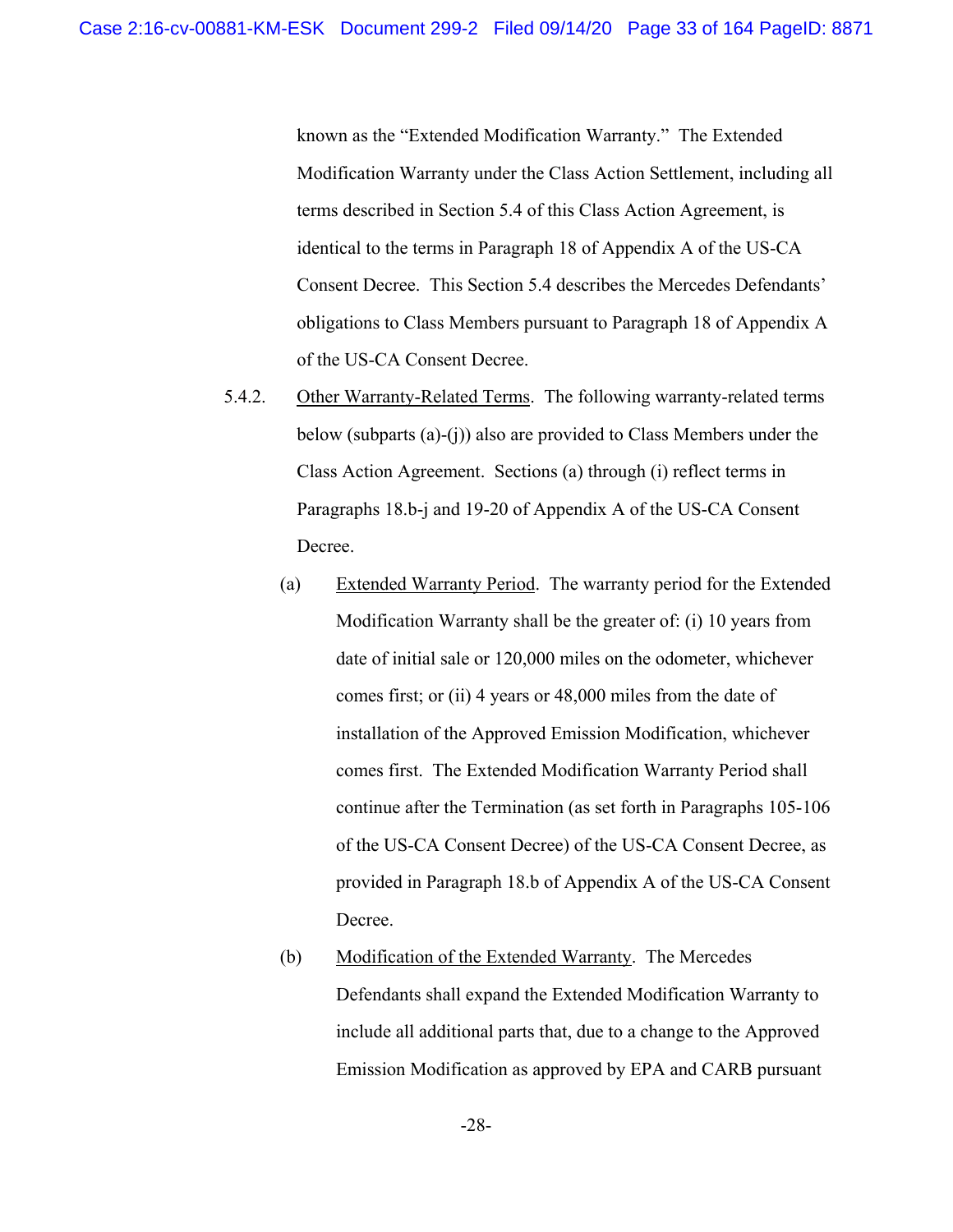to Paragraph 14.a of Appendix A of the US-CA Consent Decree, are exchanged as part of the AEM beyond those parts listed in Attachment I of Appendix B of the US-CA Consent Decree.

- (c) The Extended Modification Warranty shall be associated with the vehicle, and remains available to all subsequent owners and operators. The Mercedes Defendants shall not seek or offer a waiver of any provision of the Extended Modification Warranty.
- (d) Neither the Extended Modification Warranty, nor installation of the Approved Emission Modification or any approved changes made thereto, shall supersede or void any outstanding warranty. To the extent there is a conflict in any provision(s) of the Extended Modification Warranty and any other warranty on any Subject Vehicles, that conflict shall be resolved to the benefit of the consumer.
- (e) The Extended Modification Warranty shall not modify, limit, or affect any state, local or federal legal rights available to the owners. The Extended Modification Warranty shall be subject to any remedies provided by state or federal laws, such as the Magnuson-Moss Warranty Act, that provide consumers with protections, including without limitation "Lemon Law" protections, with respect to warranties.
- (f) In no event shall warranty coverage under the Extended Modification Warranty be subject to service writers' discretion.
- (g) In the event that the hardware of the Engine Control Unit or Transmission Control Unit is damaged by the software flash during installation of the Approved Emission Modification, the Mercedes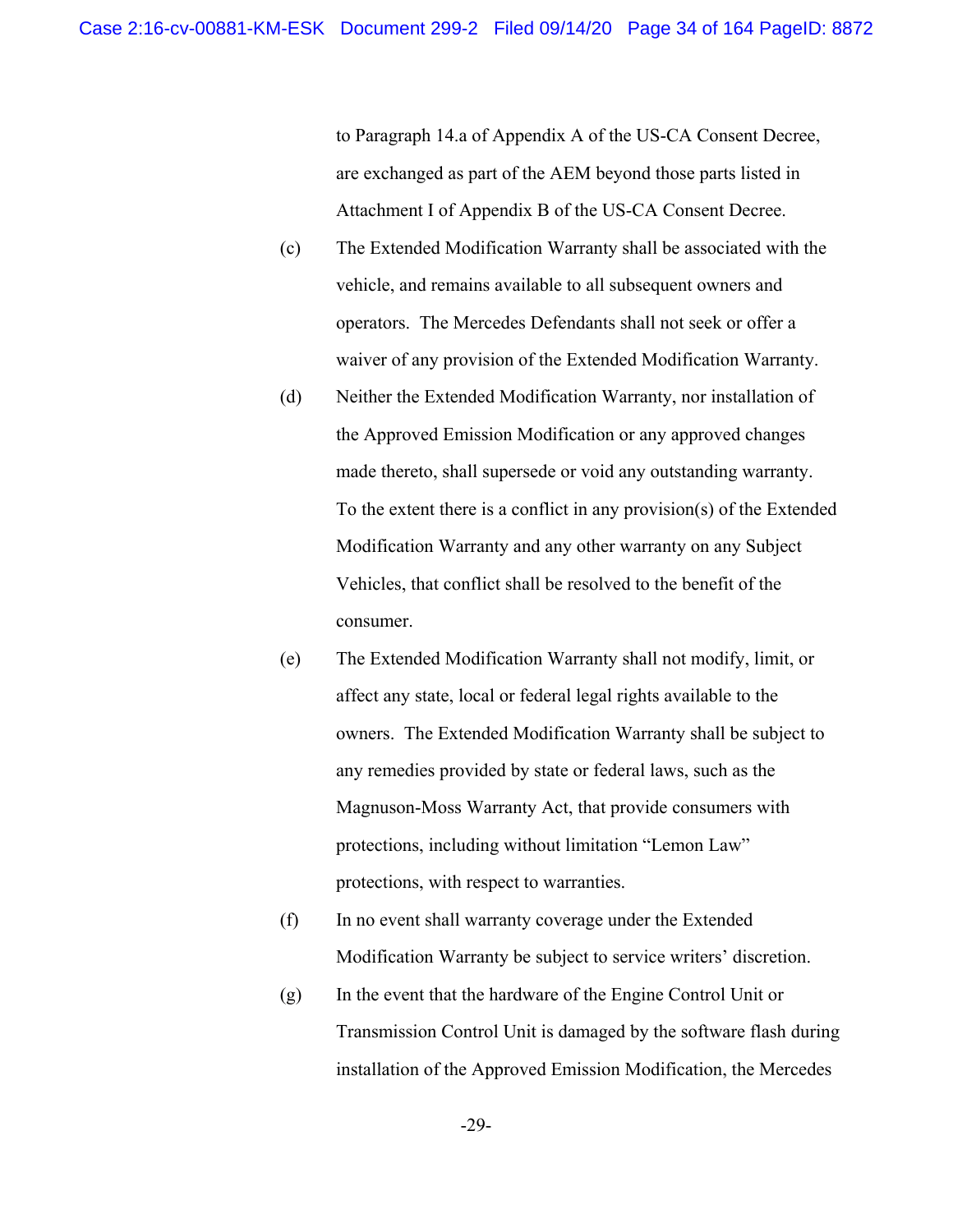Defendants will replace the hardware at no cost to the customer and provide a 2-year "spare parts" warranty for the replaced part.

(h) Voluntary Repurchase and Lease Termination Remedies. In addition to any protections provided by applicable law, the Mercedes Defendants must provide a voluntary repurchase or lease termination to any Eligible Owner or Eligible Lessee of a Subject Vehicle that receives an Approved Emission Modification in the event that, during the 18 months or 18,000 miles (whichever comes first) following the completion of the Approved Emission Modification (the "Remedy Period"), the Mercedes Defendants fail to repair or remedy a confirmed failure or malfunction covered by the Extended Modification Warranty and associated with the Approved Emission Modification (a "Warrantable Failure") after the Eligible Owner or Eligible Lessee physically presents the Subject Vehicle to a Dealer for repair of the Warrantable Failure; and (1) the Warrantable Failure is unable to be remedied after making four separate service visits to the same Dealer for the same Warrantable Failure during the Remedy Period; or (2) the Subject Vehicle with the Warrantable Failure is out-of-service due to the Warrantable Failure for a cumulative total of 30 days during the Remedy Period, not including any days when the Dealer returns or otherwise tenders the Subject Vehicle to the customer while the Dealer awaits necessary parts and such vehicle remains Operable. The conditions in (1) and (2) of this Section 5.4.2(h) shall incorporate any subsequent extensions under the terms of the US-CA Consent Decree.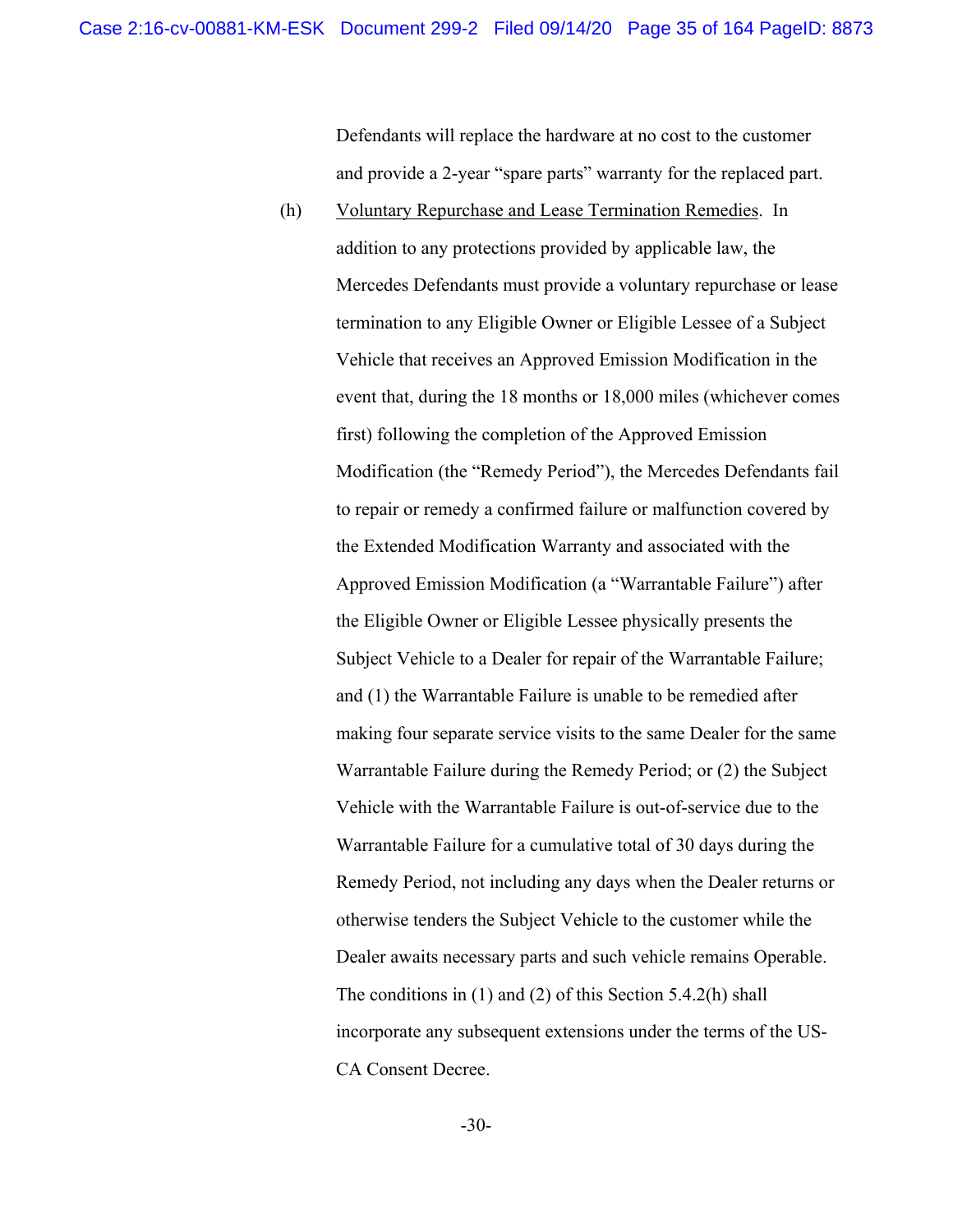- (i) Grounds for Denial of Extended Modification Warranty. Extended Modification Warranty coverage may be denied if a Subject Vehicle has been altered with the use of any after-market emissions-related components, parts, and/or software, or with the removal of any original emissions-related components, parts, and/or software, and such alteration(s) are likely to substantially affect the operation of the vehicle with the Approved Emission Modification, until the owner of such vehicle, at his or her expense, has reversed the alteration(s) such that the Approved Emission Modification will not be substantially affected.
- (j) Warranties for Nonmodified Subject Vehicles. For those who do not receive the Approved Emission Modification for a Subject Vehicle, the existing applicable warranty provisions shall continue to govern, provided, however, that the Mercedes Defendants may decline to service the Engine Control Unit ("ECU") or Transmission Control Unit ("TCU") if servicing the ECU or TCU would require the Mercedes Defendants to install or reflash any configuration other than the AEM. Such requirements, and the potential effect on owners and lessees of Subject Vehicles (or prospective purchasers or prospective lessees), must be clearly described in the Consumer Emissions Modification Disclosure.

5.5. **Warranty Database.** As set forth in Paragraph 16 of Appendix A of the US-CA Consent Decree, for ten (10) years following the entry of the US-CA Consent Decree, the Mercedes Defendants shall maintain a database by which users, including Eligible Current Owners/Lessees, prospective purchasers and lessees, and dealers may conduct a free-of-charge search by vehicle VIN to determine whether an Approved Emission Modification is available for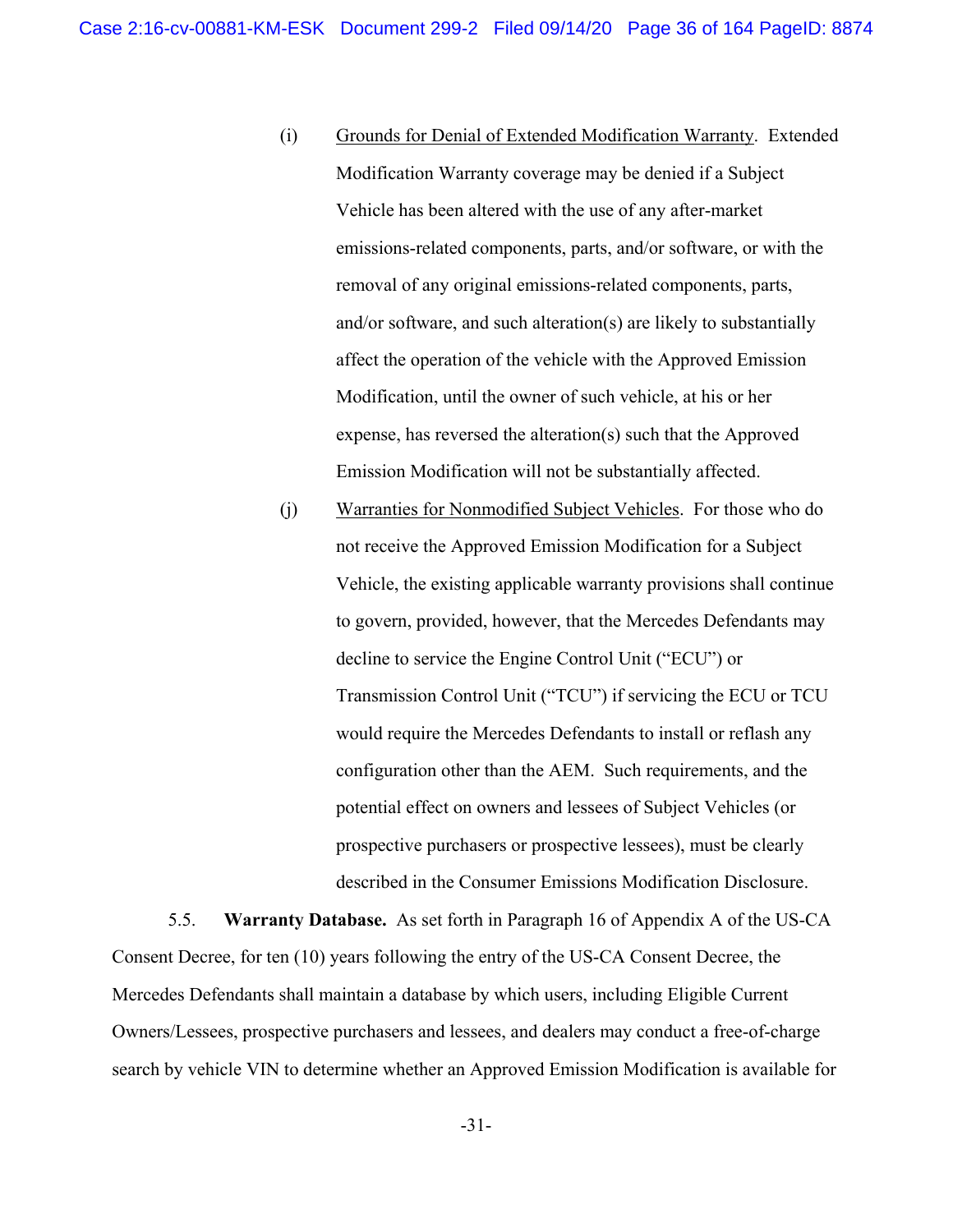a vehicle, whether the vehicle has received an AEM, and whether the Extended Modification Warranty and any additional warranty extension(s) as described in the US-CA Consent Decree apply to the specific vehicle. Information relevant to a specific part covered by the applicable Extended Modification Warranty, including whether a specific part is covered by the Extended Modification Warranty, shall be available when searching on the website by VIN.

5.6. **Issues Regarding Operability And Extended Modification Warranty.** Class Members and the Mercedes Defendants agree to meet-and-confer in good faith to address issues raised by Class Members regarding whether vehicles are Operable (as defined in Section 2.53) and regarding the implementation of the Extended Modification Warranty. Class Counsel shall participate in this meet-and-confer process on behalf of Class Members (and have responsibility for handling related communications with Class Members), and the Mercedes Defendants shall have responsibility for handling related communications with dealers, if necessary. When Class Members raise issues relating to Operability determinations or implementation of the Extended Modification Warranty, the Mercedes Defendants and Class Counsel will confer and attempt to resolve the issue within 30 days. If the Mercedes Defendants and Class Counsel address the issue through agreement, the agreement is binding upon the Class Member and the Mercedes Defendants, who shall not have any right to appeal the agreement to the Court.

5.7. **Claims Review Committee To Finally Adjudicate Disputes Regarding Operability And Extended Modification Warranty.** If Class Counsel and the Mercedes Defendants cannot resolve an issue raised by a Class Member relating to (1) Operability determinations or (2) implementation of the Extended Modification Warranty, then (and only then) the dispute may be submitted to the Claims Review Committee ("CRC"). The CRC will include the Mercedes Defendants' representative, Class Counsel's representative, and a "CRC Neutral." Class Counsel shall designate a representative to participate in the CRC on behalf of Class Members (and have responsibility for handling related communications with Class Members), and the Mercedes Defendants shall designate a representative to participate in the

-32-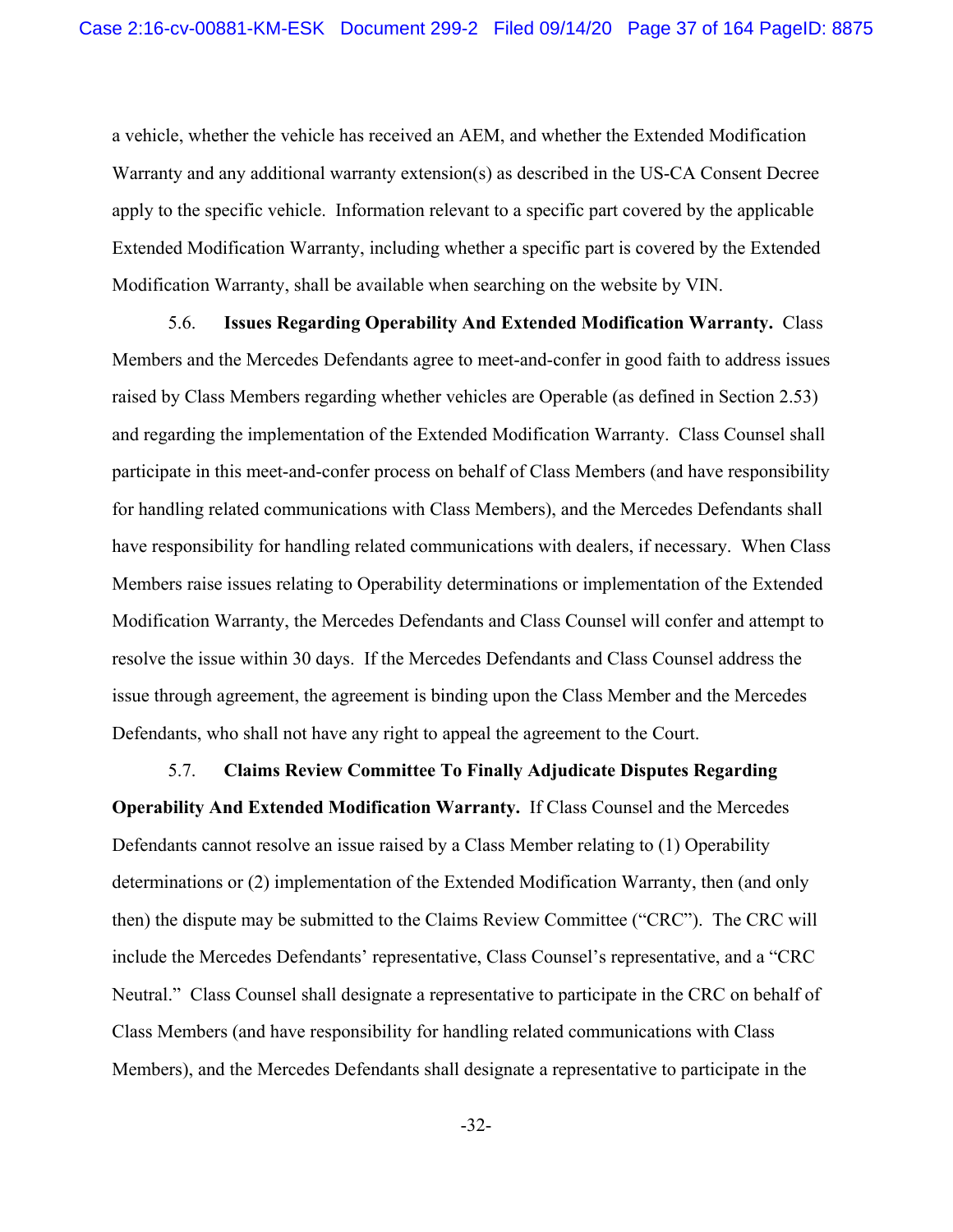CRC on behalf of the Mercedes Defendants (and have responsibility for handling related communications with dealers). The CRC shall resolve the dispute in a final adjudication rendered within 30 days of the submission of the dispute to the CRC. The CRC Neutral will be a third party who will be agreed upon by both the Mercedes Defendants and Class Counsel. In the event that the Mercedes Defendants and Class Counsel cannot agree on a Neutral representative, they agree to mediate the issue before the Mediator, who shall have authority to make the final selection. The Parties may agree to a replacement or successor CRC Neutral at any point. Final adjudications by the CRC are binding on the Mercedes Defendants and the Class Member raising the dispute. The Mercedes Defendants and Class Members shall not have any right to appeal a final adjudication by the CRC to the Court. The Parties will bear their own costs, and the Mercedes Defendants will pay for the CRC Neutral.

5.8. **Consumer Emission Modification Disclosure.** As set forth in Paragraphs 15.a-b of Appendix A of the US-CA Consent Decree, the Mercedes Defendants shall provide owners and lessees of vehicles eligible to receive the Approved Emission Modification and, as applicable, prospective purchasers and lessees with a clear and accurate written disclosure (the "Consumer Emission Modification Disclosure") regarding the impacts of the Approved Emission Modification. The Consumer Emission Modification Disclosure shall be sent via first-class, postage paid U.S. mail to all owners and lessees of vehicles eligible to receive the Approved Emission Modification known to the Mercedes Defendants immediately prior to the date of mailing, within 15 business days after the later of (a) the Effective Date of the US-CA Consent Decree, (b) approval of the applicable Emission Modification Proposal Report. The Consumer Emission Modification Disclosure will be sent at the same time as the Short Form Notice and/or Supplemental Notice of Class Benefits, to the extent possible. As described more fully in the US-CA Consent Decree, the Consumer Emission Modification Disclosure will describe in plain language: (1) a summary of the AEM generally; (2) a reference to the label described in Paragraph 13 of Appendix A of the US-CA Consent Decree, and a statement regarding the

-33-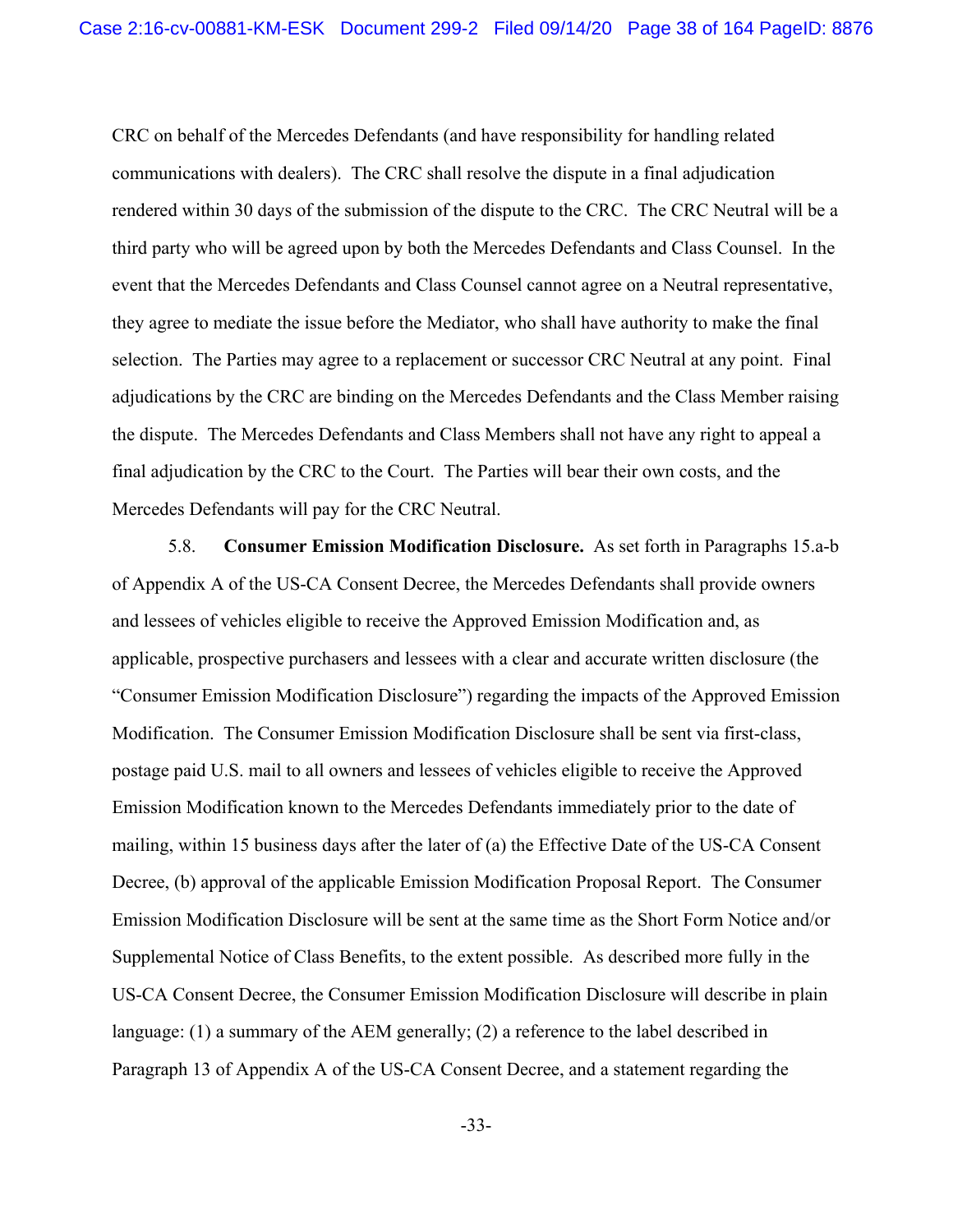applicable emission standard following the AEM; (3) a list of any hardware exchanged as specified in Attachment I of Appendix B of the US-CA Consent Decree; (4) a general description of any changes, or lack thereof, in fuel economy, noise, vibration, and harshness, and drivability resulting from the AEM; (5) a general description of any changes, or lack thereof, in frequency of oil changes and DEF refill, resulting from the AEM; (6) a summary of how Class Members can obtain the AEM; (7) any OBD system limitations that make identification and repair of any components difficult, compromise warranty coverage, or may reduce the effectiveness of inspection and maintenance program vehicle inspections; (8) the applicable Extended Modification Warranty; and (9) any other disclosures required by law.

> 5.8.1. The Consumer Emission Modification Disclosure shall also be made available online by the Mercedes Defendants through the Settlement Website within five business days of the approval of the applicable Approved Emission Modification, or no later than 15 days after the Effective Date of the US-CA Consent Decree, whichever is later. Online access shall continue on the website established pursuant to the US-CA Consent Decree for a minimum of 10 years after the US-CA Consent Decree is entered.

5.9. **No Prohibition On Other Incentives**.Nothing in this Class Action Agreement is intended to prohibit the Mercedes Defendants from offering any consumer any further incentives in addition to those provided herein; however, the Mercedes Defendants may not offer Class Members other incentives in lieu of the Benefits contained herein, in whole or in part, or any incentive not to participate in the Claims Program, including by causing the Subject Vehicle not to receive the Approved Emission Modification.

5.10. **Telephone Call Center**.As set forth more fully in Paragraph 1 of Appendix A of the US-CA Consent Decree, the Mercedes Defendants shall establish a toll-free telephone call center to address Class Member inquiries. The Mercedes Defendants and Class Counsel will

-34-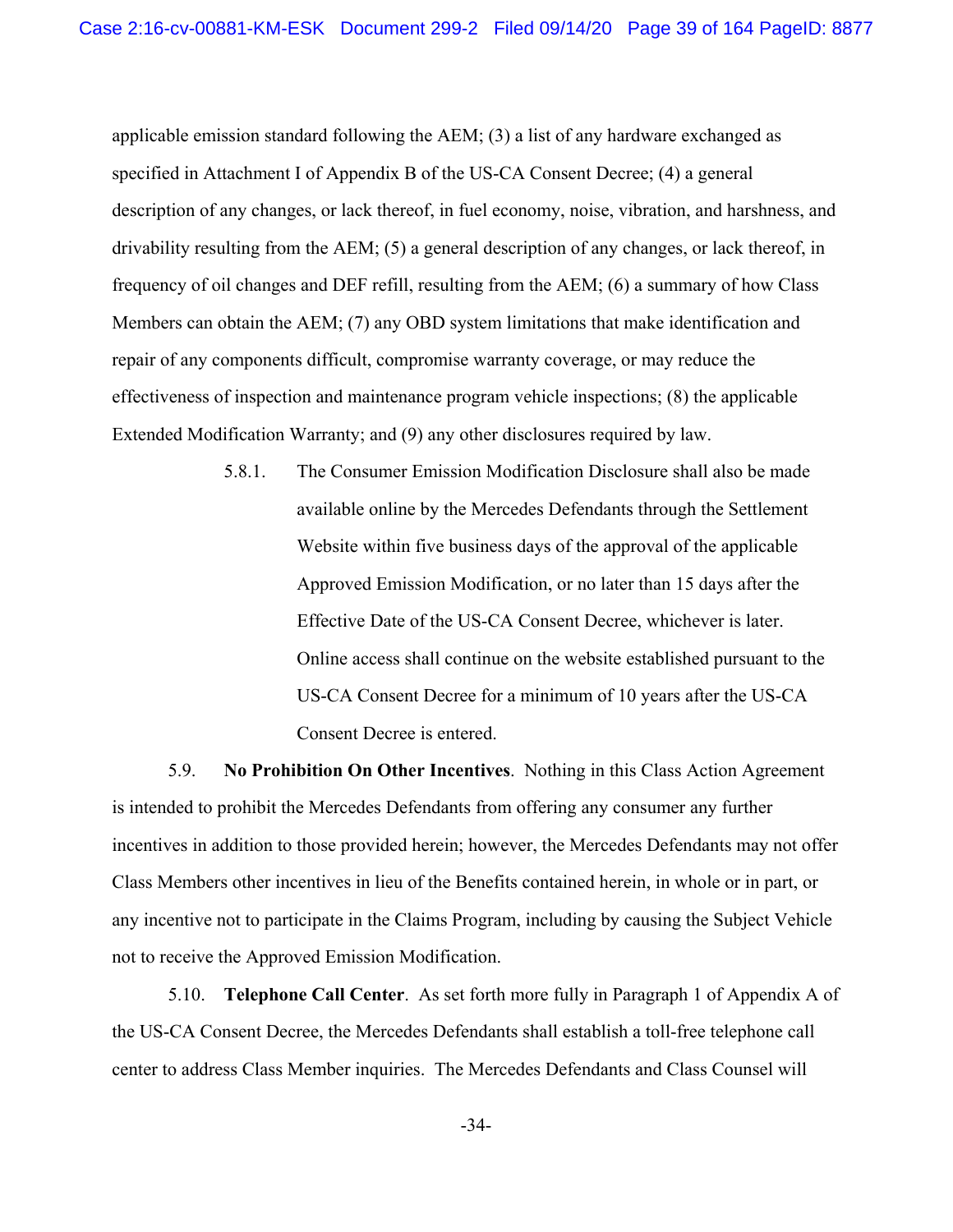confer as to what information will be provided by the telephone call center to inquiring Class Members, will jointly work on scripts and training materials, and will confer on how to address any issues that arise from the telephone call center relating to the Class Action Settlement.

5.11. **Responsibility For Required Payments**.MBUSA shall bear the ultimate responsibility for all required payments owed under this Class Action Agreement. All of Daimler's obligations under the Class Action Agreement apply to, and are binding upon, MBUSA, any of MBUSA's successors, assigns, or other entities or persons otherwise bound by law. MBUSA bears the ultimate responsibility for making all payments owed by Daimler, including, but not limited to, all costs and warranties associated with the Claims Program. Further, MBUSA shall be responsible to implement all repair requirements described herein. Any legal successor or assign of MBUSA shall assume MBUSA's liability and shall be liable for the payment and other obligations herein. No change in the ownership or control of any such entity shall affect the obligations herein of MBUSA without modification of this Class Action Agreement.

5.12. **Tax Implications**.Class Members should consult their personal tax advisor for assistance regarding any tax ramifications of this Class Action Settlement. Neither Class Counsel, the Mercedes Defendants, nor the Mercedes Defendants' Lead Counsel are providing any opinion or advice as to the tax consequences or liabilities of Class Members as a result of any payments or benefits under this Class Action Settlement.

5.13. **Settlement Value**.This is a claims-made settlement. The estimated maximum value of the monetary Benefit of this Class Action Settlement to the Class is approximately \$726 million (not including any contingent payments that may be required by Section 5.3), if there are no opt-outs and every Person fitting the definition of the Class participates in the Class Action Settlement by filing a Valid Claim. This Class Action Settlement is specifically designed, in conjunction with the US-CA Consent Decree, to incentivize and to facilitate achievement of the

-35-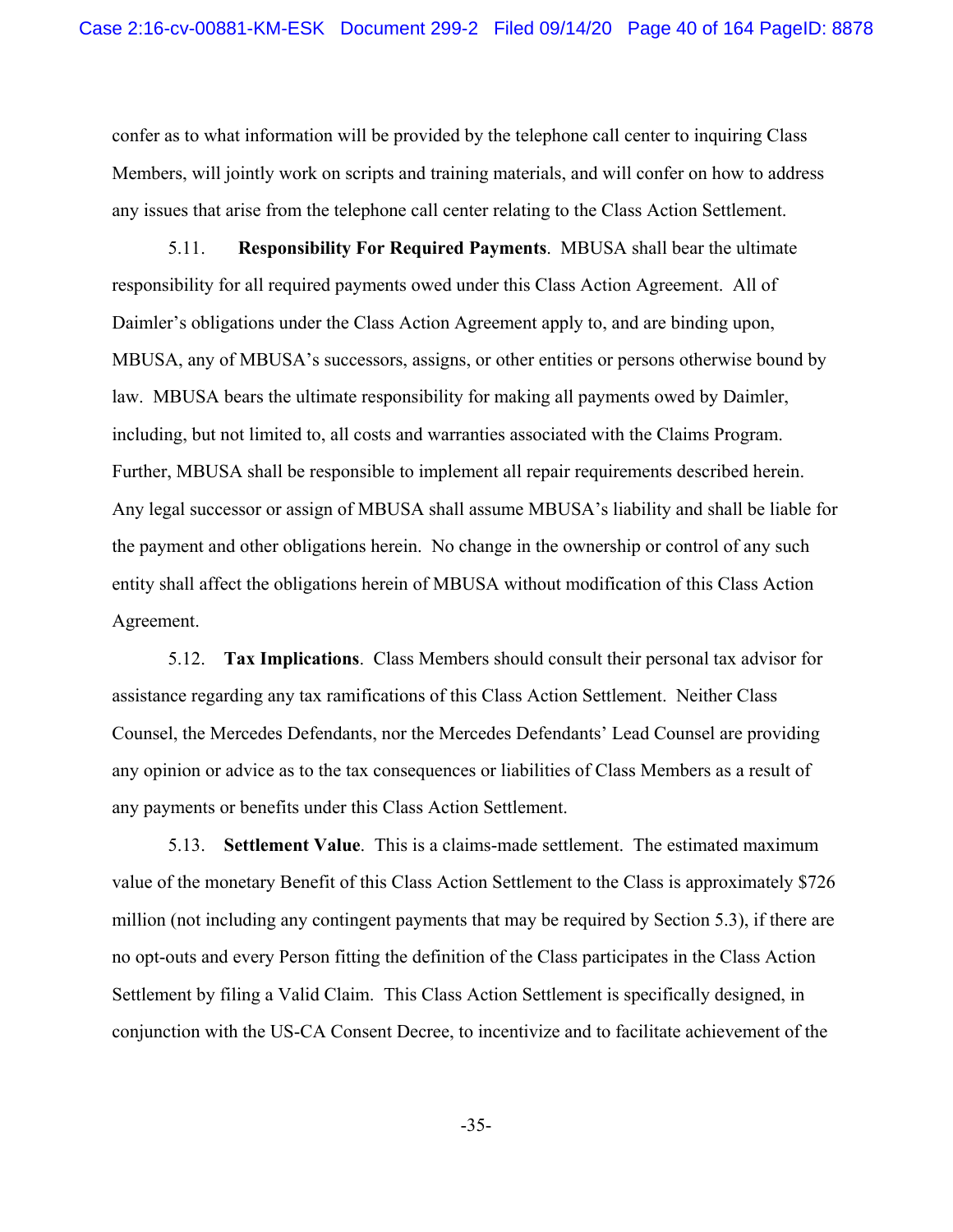85% emission modification installation rate, as defined in Paragraph 4 of Appendix A of the US-CA Consent Decree.

5.14. **Disposition of Returned Vehicles**. As set forth more fully in Paragraph 6 of Appendix A of the US-CA Consent Decree, after the date of approval of the applicable Approved Emission Modification by EPA and CARB, or date of lodging of the US-CA Consent Decree with a court, whichever is later, the Mercedes Defendants will not sell or lease unmodified Subject Vehicles, and they will instruct Dealers not to sell or lease unmodified Subject Vehicles.

### **6. CLASS CLAIMS PROCESS AND ADMINISTRATION**

6.1. **Claims Program**.The process for submitting a Claim is designed to be as simple and convenient to Class Members as possible, who will only be required to file a single Claim Form per Subject Vehicle, consistent with the integrity of the Claims Program.

6.2. The Claims Program described in this Class Action Agreement shall be the sole and exclusive process for submitting a Claim for any Class Member Payment, and any Class Member seeking a Class Member Payment is required to comply fully with the deadlines and other requirements for the Claims Program. However, participation in the Claims Program is not required in order for a Class Member's vehicle to be eligible to receive an AEM under the US-CA Consent Decree. Under the US-CA Consent Decree, all owners and lessees who receive the AEM will also receive the Extended Modification Warranty, under the terms set forth in Appendix A of the US-CA Consent Decree and, for Class Members, the terms set forth in Section 5.4 of the Class Action Agreement. Nothing in the Class Action Agreement is intended to impose any requirements or conditions that must be met in order for Class Members to receive the AEM or the Extended Modification Warranty. Nothing in the Class Action Agreement limits any Person from receiving an AEM.

6.3. **Loaner Vehicle**.Class Members may be able to reserve a loaner vehicle, shuttle service, or other alternative transportation if they so desire, free of charge, where the

-36-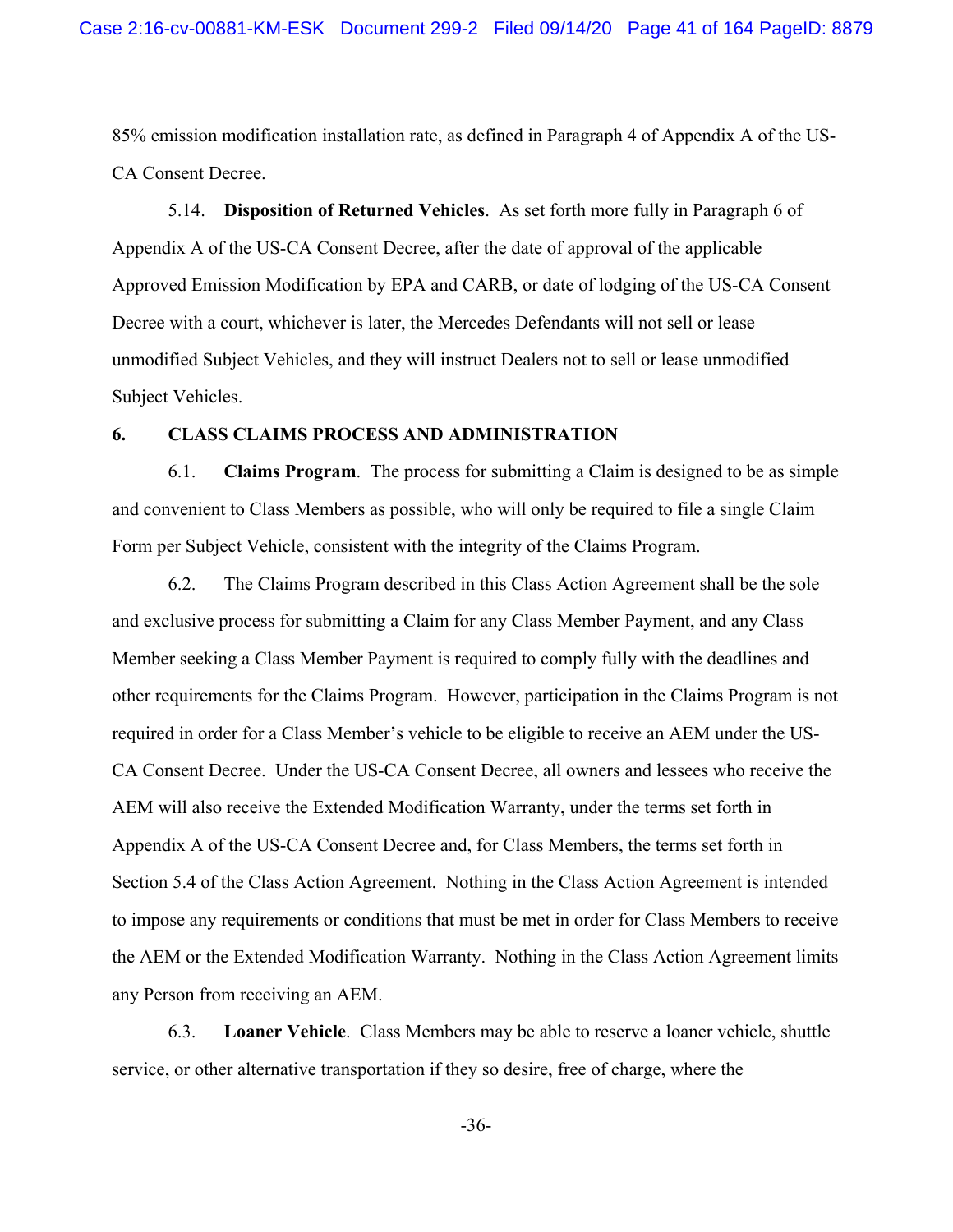implementation of the Approved Emission Modification will take three hours or longer to complete and where loaner vehicles are available. In the event a loaner vehicle, shuttle service, or other alternative transportation is not made available in an instance where the AEM takes three hours or longer to complete, Class Members shall be eligible to submit a claim, supported by substantiating documentation, for transportation costs of up to \$35 which shall be paid in addition to and at the same time as the Owner/Lessee Payment or Post-Announcement Owner/Lessee Payment, as applicable.

### **7. REQUESTS FOR EXCLUSION**

7.1. **Manner Of Opting Out**.The Class Notice Program will provide instructions regarding the procedures that must be followed to opt out of the Class pursuant to Federal Rule of Civil Procedure  $23(c)(2)(B)(v)$ . The Parties agree that, to validly opt out from the Class, a Person must personally sign and date, and send a written request to opt out stating "I have reviewed the Long Form Notice and wish to exclude myself from the Class in In re Mercedes-Benz Emissions Litigation, 2:16-cv-0881" (or substantially similar clear and unambiguous language) to the Settlement Administrator at an address to be provided by the Mercedes Defendants. The written request to opt out must be postmarked on or before the Opt-Out Deadline, and must include: (1) the Person's name, address, telephone number, (2) the VIN of the Subject Vehicle forming the basis of the Person's inclusion in the Class definition and a statement as to whether the Person owns/owned or leases/leased the Subject Vehicle, and (3) a "wet" signature not affixed via electronic means. If a question is raised about the authenticity of a request to opt out, the Settlement Administrator will have the right to demand additional proof of the individual's identity and intent. The Parties retain discretion to determine whether any opt-out request substantially complies with the requirements above. The Settlement Administrator will provide bi-weekly summary reports and copies of all opt-out requests to Class Counsel and the Mercedes Defendants' Lead Counsel. Opt-out requests that are signed by an attorney but not by the Person requesting to be excluded from the Class are invalid.

-37-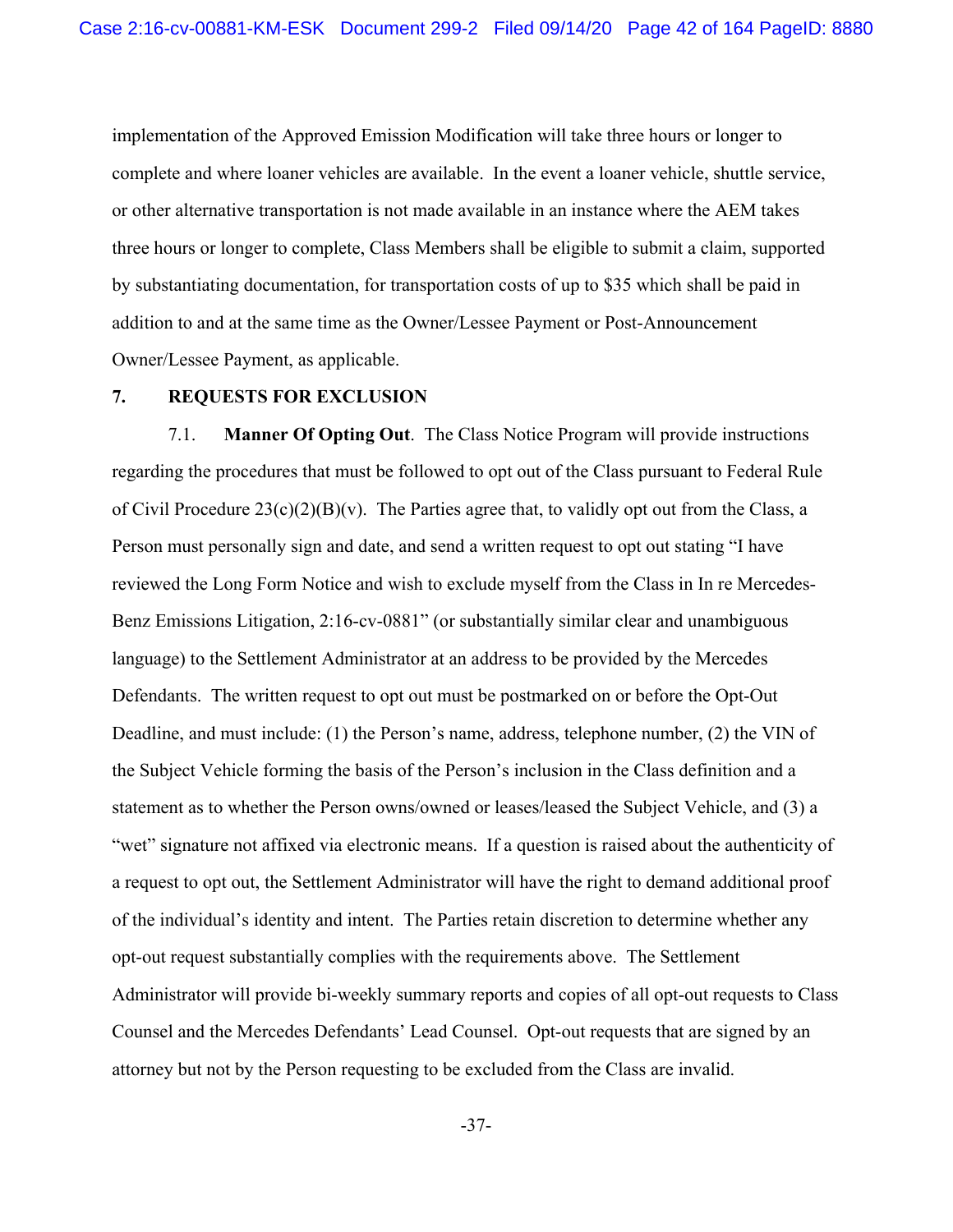7.2. **Opt Out Deadline.** Requests to opt out must be postmarked by the Settlement Administrator no later than 60 days from the Notice Date.

7.3. **Consequences Of Failure To Opt Out In A Timely And Proper Manner**.All Persons fitting the Class definition who do not timely and properly opt out of the Class will in all respects be bound by all terms of this Class Action Agreement, including the Release, and the Final Approval Order upon the Effective Date.

7.4. **Opting Out And Objecting Are Mutually Exclusive Options**.Any Person who opts out pursuant to Section 7 may not also object to the Class Action Settlement. Any Class Member who elects to object pursuant to Section 8 herein may not also opt out pursuant to Section 7.

#### **8. OBJECTIONS TO THE SETTLEMENT**

8.1. **Manner Of Objecting**.The Class Notice Program will provide instructions regarding the procedures that must be followed to object to the Class Action Settlement pursuant to Federal Rule of Civil Procedure 23(e)(5). Provided that a Class Member has not submitted a written request to opt out, as set forth in Section 7, the Class Member may present a written statement of objection(s), if any, explaining why they believe the Class Action Settlement should not be approved by the Court as fair, reasonable, and adequate. No later than 60 days after the Notice Date, a Class Member who wishes to object to any aspect of the Class Action Settlement must file with the Court, or as the Court otherwise may direct, a written statement of the objection(s), and serve the objection on Class Counsel and the Mercedes Defendants' Lead Counsel. The written statement of objection(s) must include: (1) a statement as to whether it applies only to the objector, to a specific subset of the class, or to the entire class, and also state with specificity the grounds for the objection, including any evidence and legal authority the Class Member wishes to bring to the Court's attention; (2) the Class Member's printed name, address, and telephone number; (3) the VIN of the Subject Vehicle forming the basis of the Class Member's inclusion in the Class and the beginning and end dates (if applicable) of the Class

-38-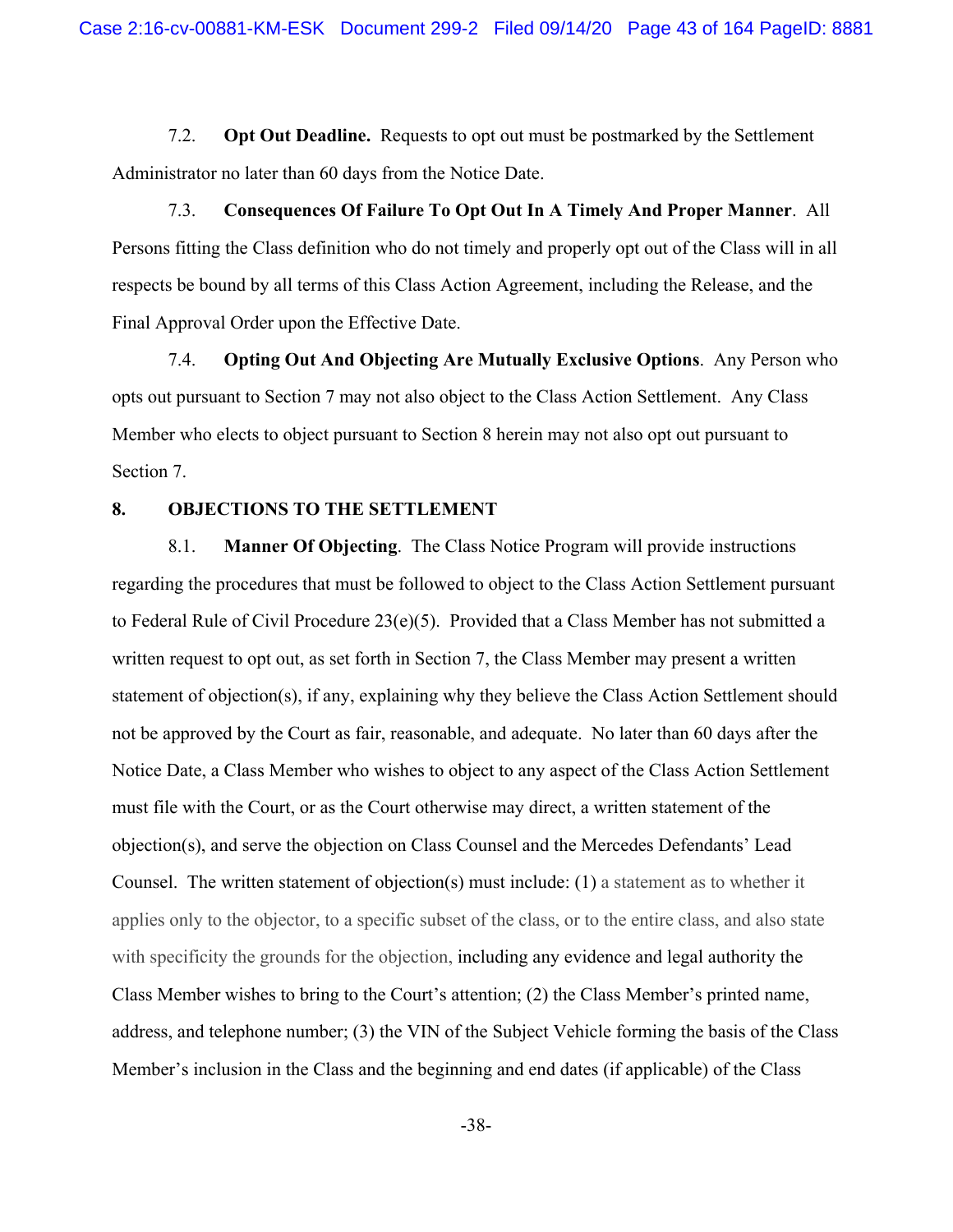Member's ownership or lease of the Subject Vehicle; (4) a statement that the Class Member has reviewed the Class definition and has not opted out of the Class; (5) any supporting papers, materials, or briefs the Class Member wishes the Court to consider when reviewing the objection; (6) a statement of whether the Class Member intends to appear at the final approval hearing; and (7) a dated "wet" signature not affixed by electronic means.

8.2. **Objecting Through Counsel**.A Class Member may submit a written statement of objection(s) on his or her own behalf or through a lawyer hired at that Class Member's own expense, provided the Class Member has not submitted a written request to opt out, as set forth in Section 7. Lawyers asserting objections on behalf of Class Members must: (1) file a notice of appearance with the Court by the deadline set by the Court in the Preliminary Approval Order, or as the Court otherwise may direct; (2) file a sworn declaration attesting to his or her representation of each Class Member on whose behalf the objection is being filed or file (in camera) a copy of the contract between that lawyer and each such Class Member; and (3) comply with the requirements and procedures described in Section 8, including the provision of all information set forth in Section 8.1. Lawyers asserting objections on behalf of Class Members also must file a sworn declaration that specifies the number of times during the prior five-year period they have objected to a class action settlement on their own behalf or on behalf of a member of a class.

8.3. **Intent to Appear at the Fairness Hearing**.A Class Member (or counsel individually representing them, if any) seeking to make an appearance at the Fairness Hearing must file with the Court, by the deadline set by the Court in the Preliminary Approval Order, a written notice of their intent to appear at the Fairness Hearing, in accordance with the requirements set forth in the Preliminary Approval Order, or by such time and in such manner as the Court may otherwise direct. A Class Member who does not timely submit a notice of intent to appear at the Fairness Hearing in accordance with all of the requirements of Section 8 shall

-39-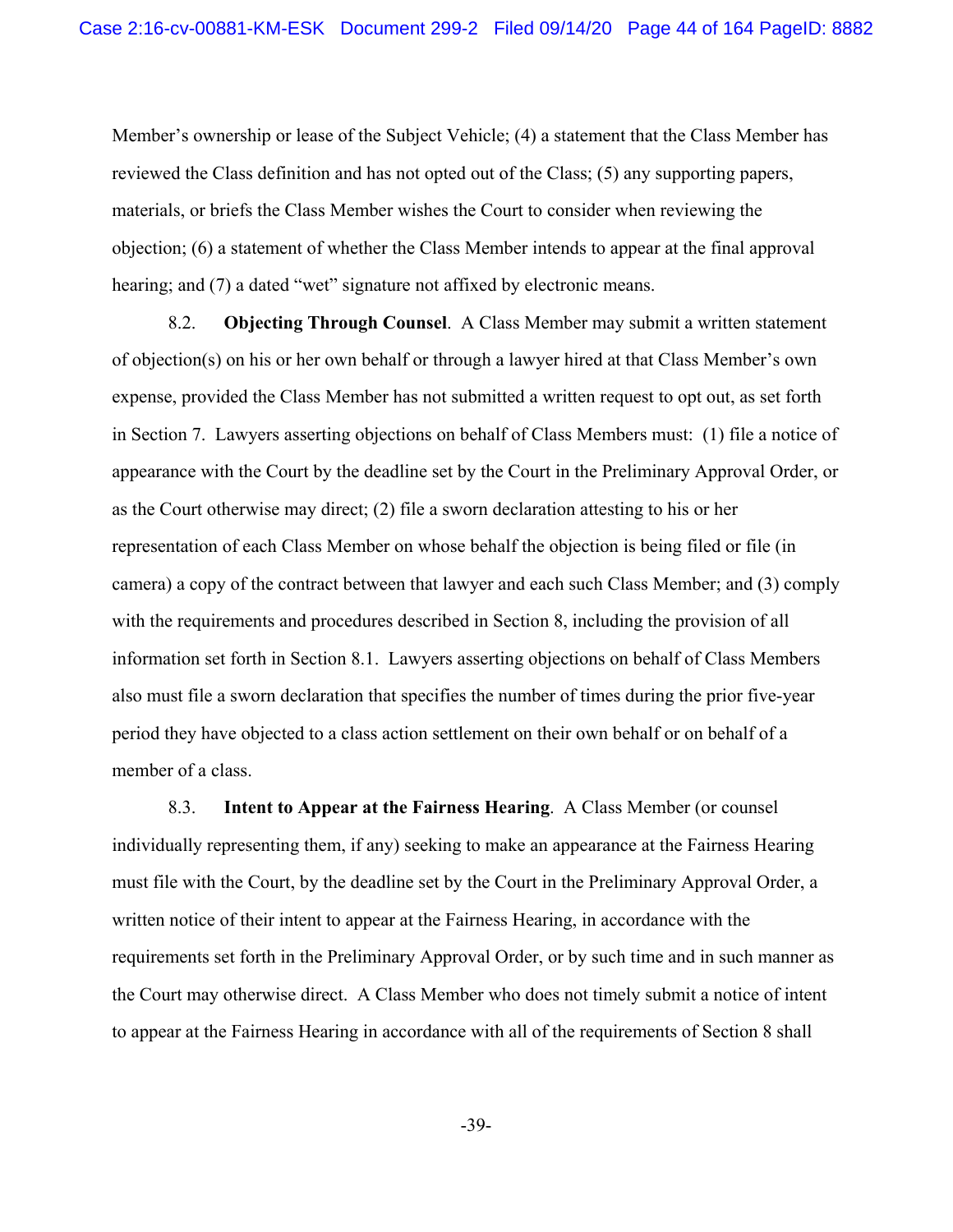not be allowed to appear at the hearing. The Court may hold the Fairness Hearing via videoconference or teleconference.

8.4. **Consequences of Failure to Object in a Timely and Proper Manner**.Unless the Court directs otherwise, any Class Member who fails to comply with the provisions of Section 8 will waive and forfeit any and all rights they may have to object to the Class Action Settlement and/or to appear and be heard on said objection at the Fairness Hearing. Failure to object waives a Class Member's right to appeal the Final Approval Order.

# **9. DUTIES OF THE SETTLEMENT ADMINISTRATOR**

9.1. In administering the Class Notice Program, the Settlement Administrator shall be responsible for, without limitation: (1) printing, mailing by First-Class U.S. Mail, postage paid, or arranging for the mailing of, and/or emailing of, the Long Form Notice and/or Short Form Notice (attached as Exhibits 1-2), as approved by the Court; (2) sending Supplemental Notices of Class Benefits; (3) updating address information for the Class prior to mailing using the National Change of Address (NCOA) system; (4) handling returned notice-related mail not delivered to the Class; (5) attempting to obtain updated address information for any notices returned without a forwarding address; (6) establishing a post-office box for the receipt of any correspondence; (7) responding to requests from Class Counsel or the Mercedes Defendants' Lead Counsel; (8) assisting in the creation of Notice-related content for the Settlement Website to which the Class may refer for information about the Action and the Class Action Settlement; (9) otherwise implementing and/or assisting with the dissemination of the notice of the Class Action Settlement pursuant to the Class Notice Program.

9.2. The Settlement Administrator shall be responsible for arranging for the publication of notice as set forth in the Class Notice Program and ordered by the Court, and for consulting on other aspects of the Class Notice Program.

9.3. In administering the Claims Program, the Settlement Administrator shall be responsible for, without limitation: (1) receiving and maintaining on behalf of the Court any

-40-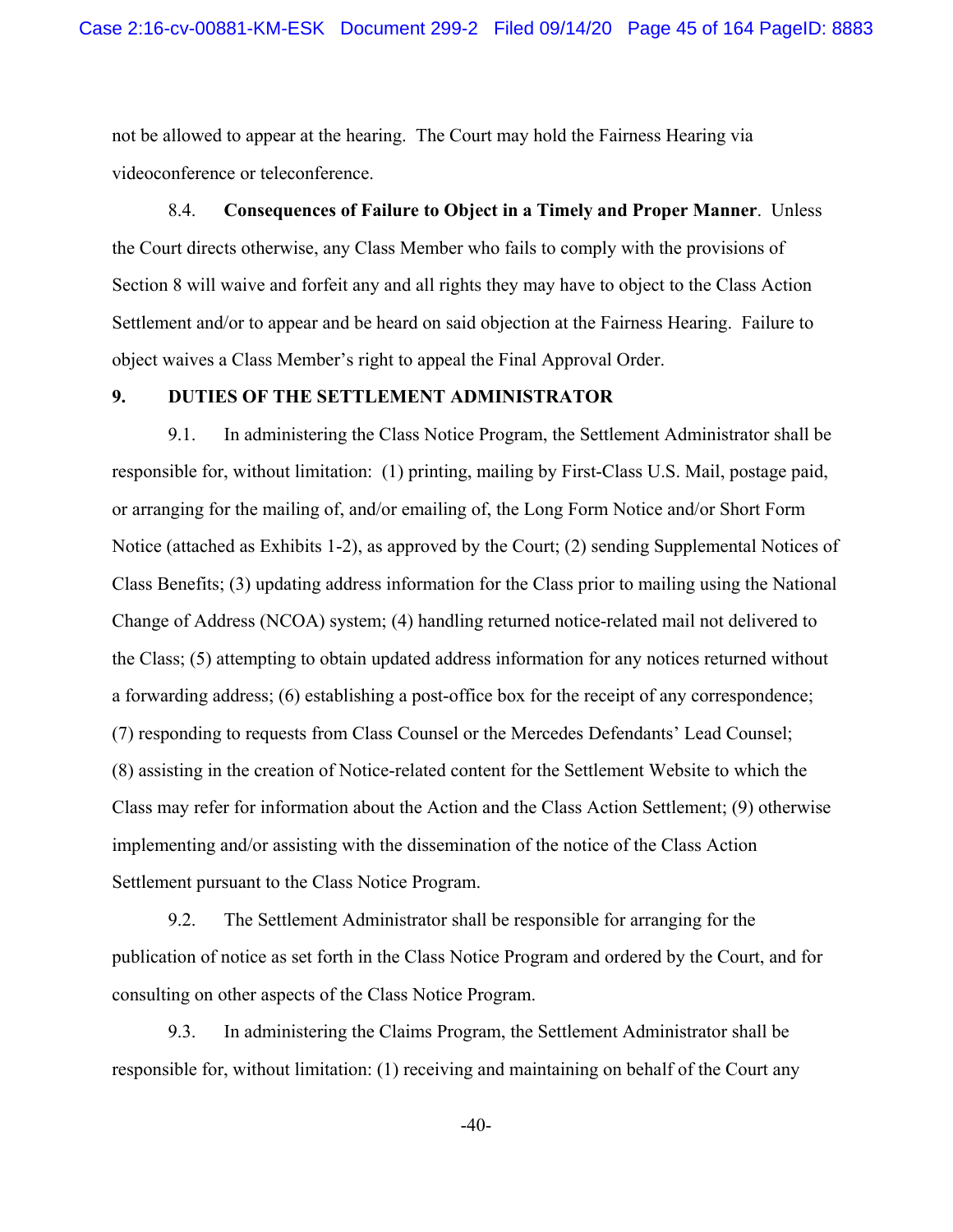correspondence regarding requests for opt-out and/or objections to the Class Action Settlement; (2) forwarding written inquiries to Class Counsel and the Mercedes Defendants' Lead Counsel or their designees for a response, if warranted; (3) overseeing implementation and administration of the Claims Program; (4) processing and issuing the Class Member Payments; (5) screening out any fraudulent Claims; (6) making final, unreviewable decisions on whether Claims are Valid Claims; (7) auditing submitted Claims, as requested; and (8) consulting on and maintaining the Settlement Website.

9.4. All reasonable and necessary costs of the Class Notice Program and Claims Program, and the fees and costs of the Settlement Administrator, shall be paid by MBUSA.

9.5. Within 10 days after this Class Action Agreement is filed in Court, the Settlement Administrator will cause a notice of the proposed settlement consisting of the materials required by the Class Action Fairness Act (28 U.S.C. § 1715) ("CAFA") to be served upon the appropriate state official in each state of the United States as well as the appropriate federal officials. Within 15 days after the Notice Date, the Settlement Administrator shall provide declarations to the Court, with a copy to Class Counsel and the Mercedes Defendants' Lead Counsel, attesting to the measures undertaken to provide notice as directed by CAFA.

9.6. The Settlement Administrator and the Parties shall promptly after receipt provide copies of any requests to opt-out, objections, and/or related correspondence to each other.

9.7. Not later than 10 days before the date of the Fairness Hearing, the Settlement Administrator shall file with the Court a list of those persons who have opted out or excluded themselves from the Class Action Settlement, and a declaration outlining the scope, method, and results of the Class Notice Program.

### **10. RELEASE AND WAIVER**

10.1. The Parties agree to the following release and waiver (as defined above, the Release), which shall take effect upon entry of the Final Approval Order. The terms of the

-41-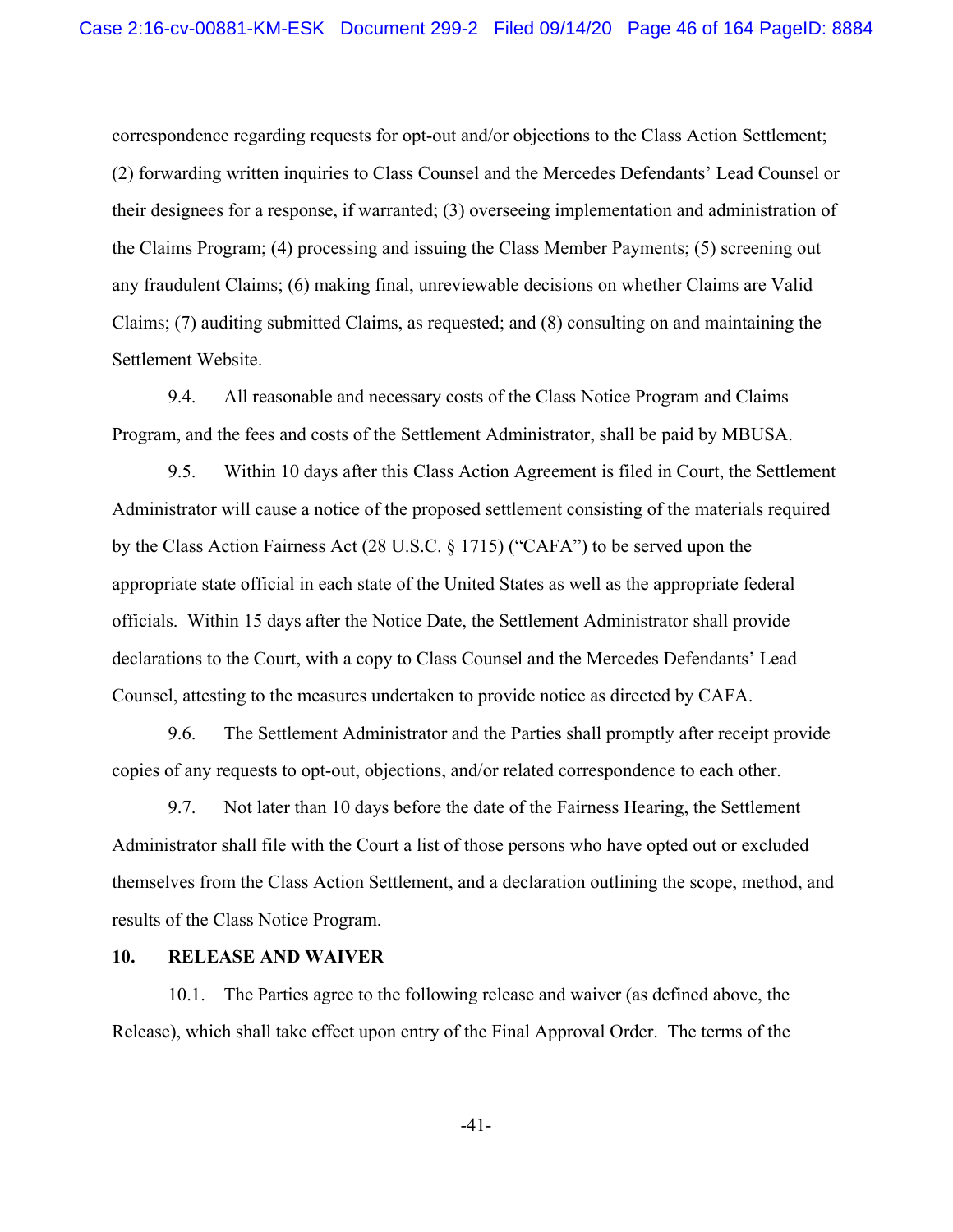Release are a material term of the Class Action Agreement and will be reflected in the Final Approval Order.

10.2. **Released Parties**.The Released Parties include, without limitation, (1) Daimler AG, Mercedes-Benz USA, LLC, Mercedes-Benz AG, and any former, present, and future owners, shareholders (direct or indirect), members (direct or indirect), directors, officers, members of management or supervisory boards, employees, attorneys, affiliates, parent companies (direct or indirect), subsidiaries (direct or indirect), predecessors, and successors of any of the foregoing (the "Entities"); (2) any and all contractors, subcontractors, joint venture partners, consultants, auditors, dealers, and suppliers of the Entities; (3) any and all persons and entities indemnified by any Entity with respect to the Action or the BlueTEC Diesel Matter; (4) any and all other persons and entities involved in the design, research, development, manufacture, assembly, testing, sale, leasing, repair, warranting, marketing, advertising, public relations, promotion, or distribution of any Subject Vehicle, even if such persons are not specifically named in this Section 10.2; (5) Settlement Administrator; (6) lenders, creditors, financial institutions, or any other parties that financed any purchase or lease of a Subject Vehicle; (7) for each of the foregoing, their respective former, present, and future affiliates, parent companies, subsidiaries, predecessors, successors, shareholders, indemnitors, subrogees, spouses, joint venturers, general or limited partners, attorneys, assigns, principals, officers, directors, members of management or supervisory boards, employees, members, agents, representatives, trustees, insurers, reinsurers, heirs, beneficiaries, wards, estates, executors, administrators, receivers, conservators, personal representatives, divisions, dealers, and suppliers; and (8) any other person or entity that is or could be alleged to be responsible or liable in any way whatsoever, whether directly or indirectly, for the BlueTEC Diesel Matter. Notwithstanding the foregoing, the Released Parties do not include Non-Settling Defendants Robert Bosch LLC, Robert Bosch GmbH, and their affiliates.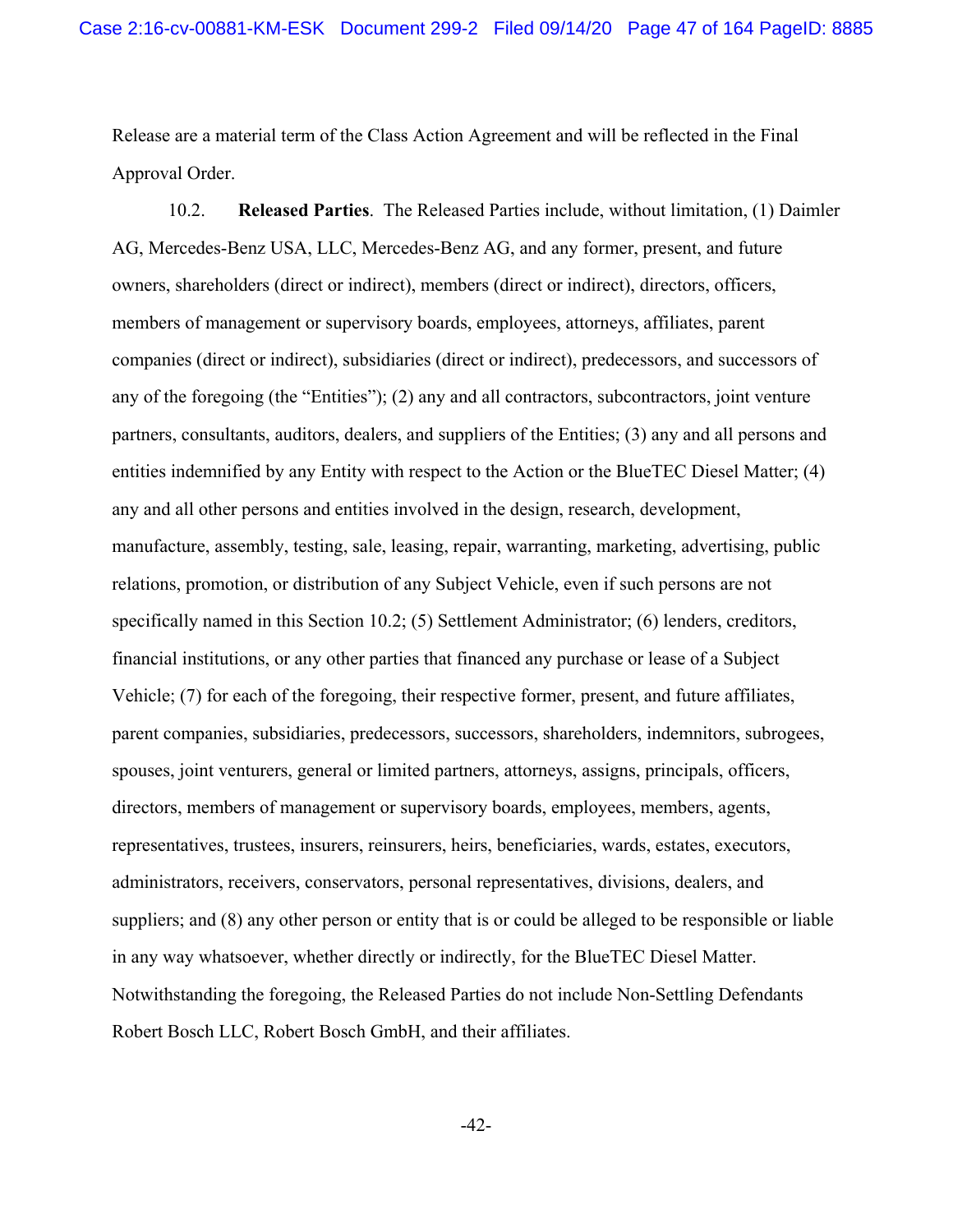10.3. **Class Release**.In consideration for the Class Action Settlement, Class Members, on behalf of themselves and their agents, heirs, executors and administrators, successors, assigns, insurers, attorneys (including any attorney engaged by Class Members who is not Class Counsel), representatives, shareholders, owners associations, and any other legal or natural persons who may claim by, through, or under them (the "Releasing Parties"), fully, finally, irrevocably, and forever release, waive, discharge, relinquish, settle, and acquit any and all claims, demands, actions, or causes of action of any kind or nature whatsoever, whether in law or in equity, contractual, quasi-contractual or statutory, known or unknown, direct, indirect or consequential, liquidated or unliquidated, past, present or future, foreseen or unforeseen, developed or undeveloped, contingent or non-contingent, suspected or unsuspected, whether or not concealed or hidden, arising from, in whole or in part, or in any way related to the BlueTEC Diesel Matter, including without limitation (1) any claims or allegations that are, were, or could have been asserted in the Action; (2) any claims for fines, penalties, economic damages, punitive damages, exemplary damages, statutory damages, liens, injunctive relief, attorneys' fees (except as provided in Section 11 of this Class Action Agreement), expert, consultant, or other litigation fees or costs; or (3) any other liabilities that were or could have been asserted in any civil, administrative, or other proceeding, including arbitration ("Released Claims"). The Released Claims include without limitation any and all such claims, demands, actions, or causes of action regardless of the legal or equitable theory or nature under which they are based or advanced including without limitation legal and/or equitable theories under any federal, state, provincial, local, tribal, administrative, or international law, or statute, ordinance, code, rule, regulation, contract, common law, equity, or any other source, and whether based in strict liability, negligence, gross negligence, punitive damages, nuisance, trespass, breach of warranty, misrepresentation, breach of contract, fraud, or any other legal or equitable theory, whether existing under the laws of the United States, a state, territory, or possession of the United States, or of any other foreign or domestic state, territory, county, city, or municipality, or any other

-43-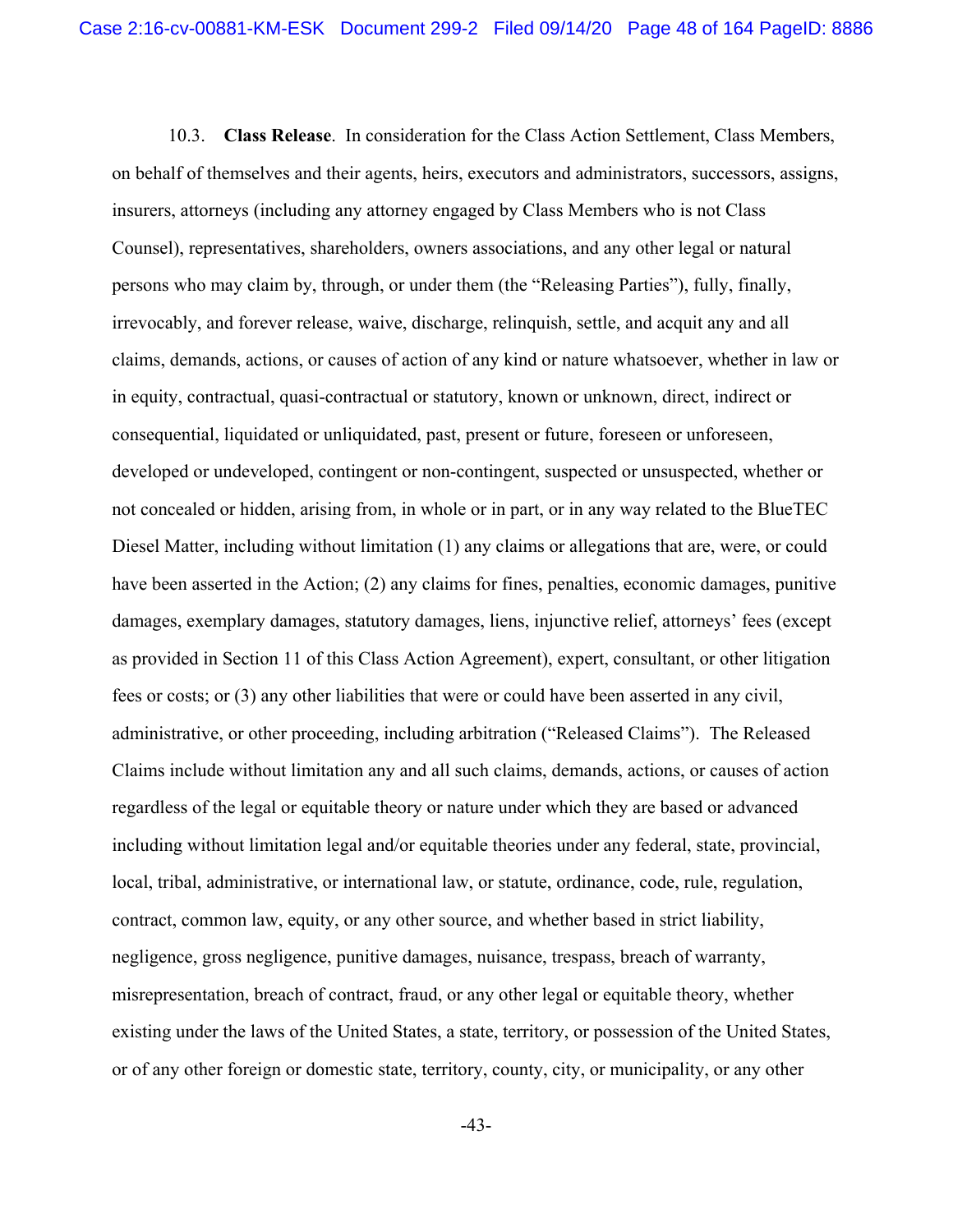legal or governmental body, whether existing now or arising in the future, that arise from, in whole or in part, or in any way relate to the BlueTEC Diesel Matter. Notwithstanding the foregoing, this Class Action Agreement does not release any claims for wrongful death or personal injury.

10.4. **Possible Future Claims**.For the avoidance of doubt, Class Counsel, the Settlement Class Representatives, and Class Members expressly understand and acknowledge that they may hereafter discover claims presently unknown or unsuspected, or facts in addition to or different from those that they now know or believe to be true, related to the BlueTEC Diesel Matter, the Released Claims, and/or the Release herein. Nevertheless, it is the intention of Class Counsel, the Settlement Class Representatives, and Class Members in executing this Class Action Agreement to fully, finally, irrevocably, and forever release, waive, discharge, relinquish, settle, and acquit all Released Claims which exist, hereafter may exist, or might have existed (whether or not previously or currently asserted in any action or proceeding).

10.5. **Release of "Holder Rule" Claims**.In exchange for the Benefits, Class Members release their potential claims under the Trade Regulation Rule Concerning the Preservation of Consumers' Claims and Defenses, 16 C.F.R. § 433.2 (the "Holder Rule"), relating to the BlueTEC Diesel Matter.

10.6. **Waiver of California Civil Code Section 1542 and Analogous Provisions**. Settlement Class Representatives expressly understand and acknowledge, and Class Members will be deemed to understand and acknowledge, Section 1542 of the California Civil Code, which provides: "**A general release does not extend to claims which the creditor does not know or suspect to exist in his or her favor at the time of executing the release, which if known by him or her must have materially affected his or her settlement with the debtor**." Each Settlement Class Representative expressly acknowledges that they have been advised by Class Counsel of the contents and effect of Section 1542 of the California Civil Code and that they have considered the possibility that the number or magnitude of all claims may not currently

-44-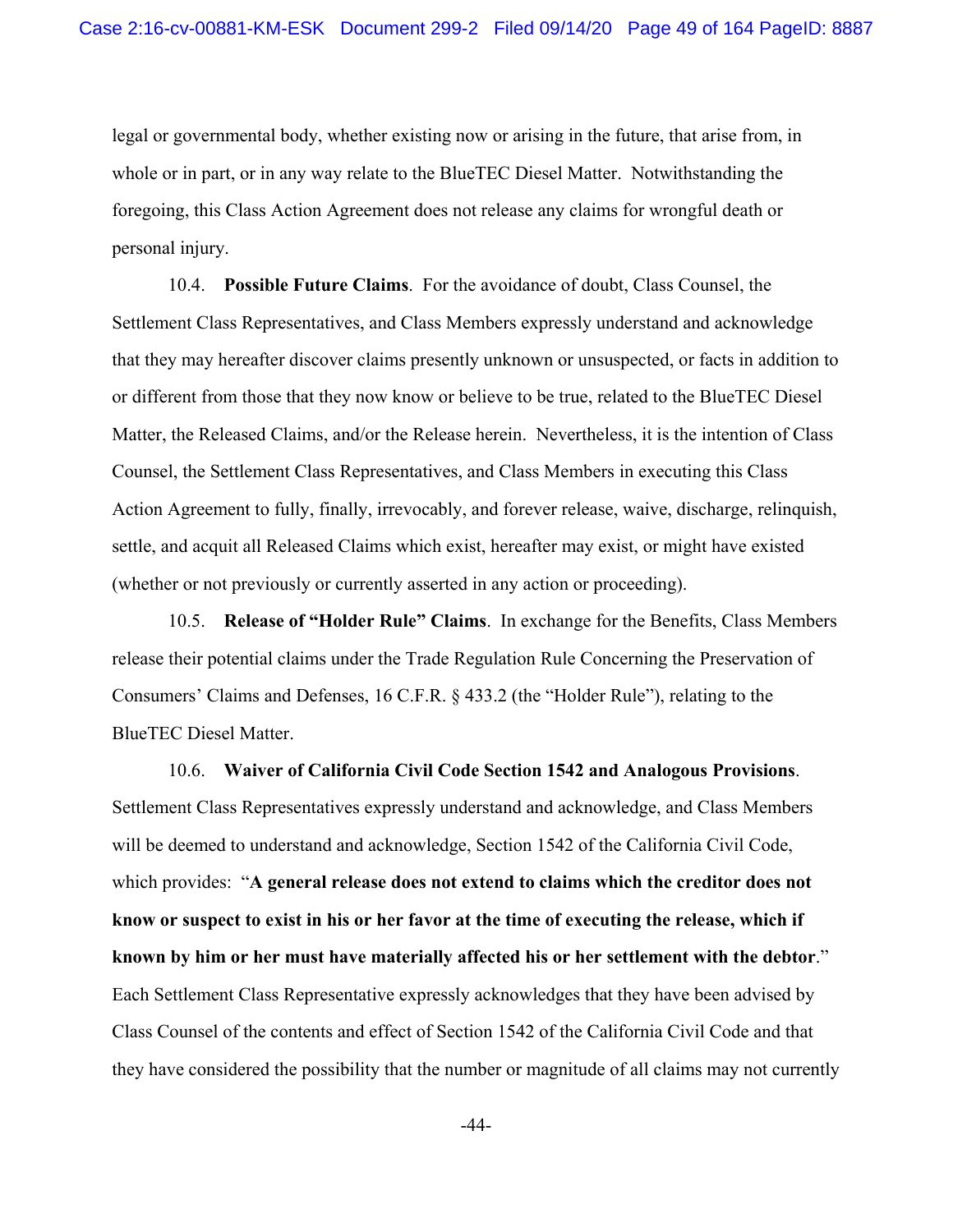be known. To ensure that this Release is interpreted fully in accordance with its terms, Class Members expressly waive and relinquish any and all rights and benefits that they may have under Section 1542 of the California Civil Code to the extent that Section 1542 of the California Civil Code may be applicable to the Release. Class Members likewise expressly waive and relinquish any rights or benefits of any law of any state, territory, county, municipality, or city of the United States, federal law or principle of common law, or of international, foreign, or tribal law, which is similar, comparable, analogous, or equivalent to Section 1542 of the California Civil Code to the extent that such laws or principles may be applicable to the Release.

10.7. **Individual Release**.Each Class Member who submits a Claim shall be required to execute an Individual Release, in the form attached as Exhibit 5, as a precondition to receiving a Class Member Payment. Consistent with the Release provided in this Agreement, the Individual Release will provide that the Class Member releases all of the Released Parties from any and all Released Claims (as described in this Section 10) arising out of or related to the BlueTEC Diesel Matter. The Individual Release shall remain effective even if the Court does not enter the Final Approval Order, the Final Approval Order is reversed and/or vacated on appeal, or if this Class Action Agreement is abrogated or otherwise voided in whole or in part. The Individual Release binds Class Members when they receive a Class Member Payment.

10.8. **Actions or Proceedings Involving Released Claims**.Class Members expressly agree that this Release and the Final Approval Order, are, will be, and may be raised as a complete defense to, and will preclude, any action or proceeding specified in, or involving claims encompassed by, this Release. Class Members shall not now or hereafter institute, maintain, prosecute, assert, and/or cooperate in the institution, commencement, filing, or prosecution of any suit, action, and/or other proceeding against the Released Parties with respect to the claims, causes of action, and/or any other matters subject to this Release. To the extent that they have initiated, or caused to be initiated, any suit, action, or proceeding not already encompassed by the Action, Class Members shall promptly cause their claims in any such suit,

-45-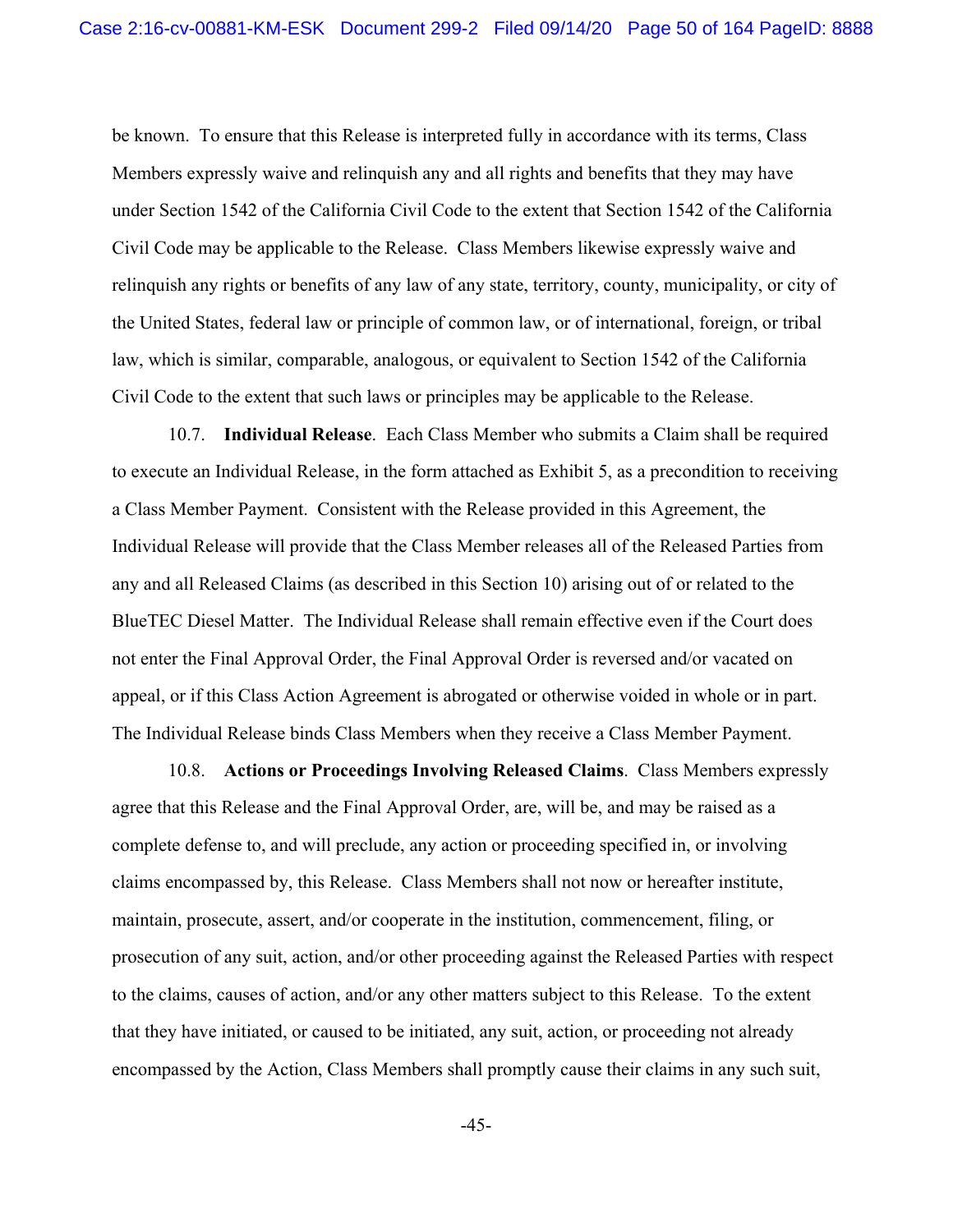action, or proceeding to be dismissed with prejudice. If a Class Member commences, files, initiates, or institutes any legal action or other proceeding for any Released Claim against any Released Party in any federal or state court, arbitral tribunal, or administrative or other forum, (1) such legal action or other proceeding shall be dismissed with prejudice and at that Class Member's cost; (2) any refusal or failure to immediately dismiss such claims shall provide a basis for any Released Party to seek an injunction, sanctions, or other appropriate relief; and (3) the respective Released Party shall be entitled to recover any and all reasonable related costs and expenses from that Class Member arising as a result of that Class Member's breach of their obligations under this Release. Within five business days of the Post-Appeal Date, Class Counsel will dismiss the Mercedes Defendants from the Complaint in this Action with prejudice.

10.9. **Ownership of Released Claims**.Settlement Class Representatives represent and warrant that they are the sole and exclusive owners of any and all claims that they are releasing under this Class Action Agreement. Settlement Class Representatives further acknowledge that they have not assigned, pledged, or in any manner whatsoever, sold, transferred, assigned, or encumbered any right, title, interest, or claim arising out of or in any way whatsoever pertaining to the BlueTEC Diesel Matter, including without limitation, any claim for benefits, proceeds, or value under the Action, and that Settlement Class Representatives are not aware of anyone other than themselves claiming any interest, in whole or in part, in any benefits, proceeds or values to which Settlement Class Representatives may be entitled as a result of the Action or the BlueTEC Diesel Matter. Class Members submitting a Claim Form shall represent and warrant therein that they are the sole and exclusive owner of all claims that they are releasing under the Class Action Agreement and that they have not assigned, pledged, or in any manner whatsoever, sold, transferred, assigned, or encumbered any right, title, interest or claim arising out of or in any way whatsoever pertaining to the BlueTEC Diesel Matter, including without limitation, any claim for benefits, proceeds, or value under the Actions or the BlueTEC Diesel Matter, and that such Class Members are not aware of anyone other than themselves claiming any interest, in whole or in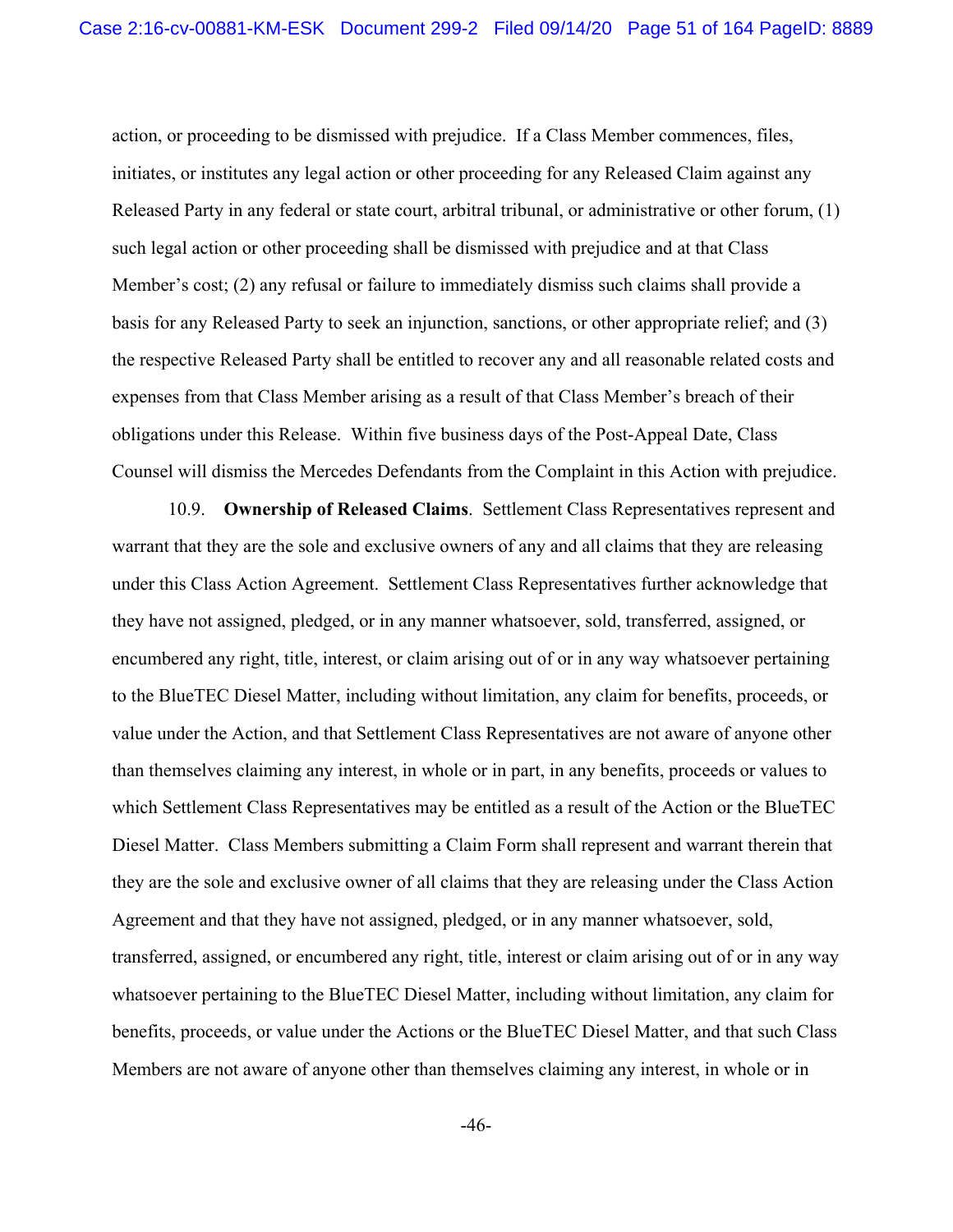part, in any benefits, proceeds, or values to which those Class Members may be entitled as a result of the Action or BlueTEC Diesel Matter.

10.10. **Total Satisfaction of Released Claims**. The Benefits pursuant to the Class Action Agreement are in full, complete, and total satisfaction of all of the Released Claims against the Released Parties. The Benefits are sufficient and adequate consideration for each and every term of this Release, and this Release shall be irrevocably binding upon Settlement Class Representatives and Class Members.

10.11. **Release Not Conditioned on Claim or Payment**.The Release shall be effective with respect to all Releasing Parties, including all Class Members, regardless of whether those Class Members ultimately submit a Claim or receive a Class Member Payment under this Class Action Agreement.

10.12. **Material Term**.Settlement Class Representatives and Class Counsel hereby agree and acknowledge that this Section 10 in its entirety was separately bargained for and constitutes a key, material term of the Class Action Agreement that shall be reflected in the Final Approval Order.

10.13. **Released Parties' Releases of Settlement Class Representatives, the Class, and Counsel**.Upon the Effective Date, Released Parties absolutely and unconditionally release and forever discharge the Settlement Class Representatives, Class Members, the Mercedes Defendants' counsel, and Class Counsel from any and all claims relating to the institution or prosecution of the Action.

10.14. Class Counsel shall cooperate with Released Parties to ensure that the release set forth in the Final Approval Order is given its full force and effect (including by seeking the inclusion of the releases in the Final Approval Order, Final Judgment, and the Claims Forms) and to ensure that Releasing Parties comply with their obligations set forth in this Class Action Agreement.

-47-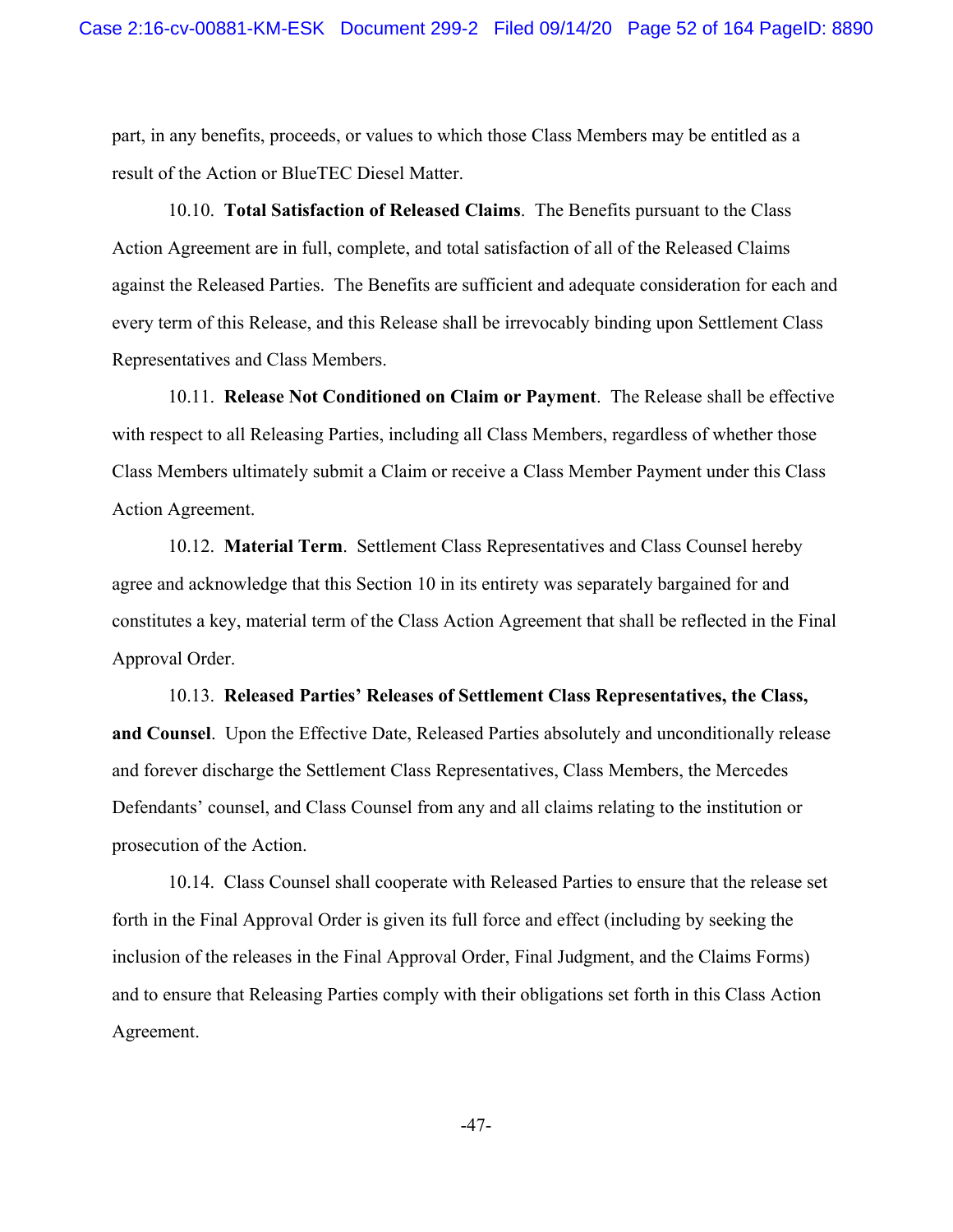### **11. ATTORNEYS' FEES AND COSTS**

11.1. MBUSA agrees to pay reasonable attorneys' fees and costs to Class Counsel for work performed in connection with the Action as well as the work performed by other attorneys designated by Class Counsel (to the extent consistent with the Court's Order appointing Class Counsel (D.E. 7)) in connection with the Action up to \$80,200,000 in fees and \$3,200,000 in costs and that must be approved by the Court. The Mercedes Defendants do not agree to pay fees or costs for any work not set forth in the Court's Order appointing Class Counsel (D.E. 7), and Class Members and Class Counsel expressly release the Mercedes Defendants from any such payments that otherwise may be due by operation of law or otherwise. Class Counsel and the Mercedes Defendants represent that they reached agreement in principle on the material terms of this Class Action Agreement before discussing the amount of fees and costs to be paid. MBUSA will wire to an account specified by Class Counsel all attorneys' fees and costs approved by the Court within 10 business days of the Effective Date.

11.2. Settlement Class Representatives, Class Counsel, and Class Members will not seek in excess of the sums specified in Section 11.1, and in any event, they agree that the Mercedes Defendants shall not pay, nor be obligated to pay, any sum in excess of the cap amounts specified in Section 11.1. In furtherance of the agreements in this Section 11, in the event of any objections to the Class Action Settlement or appeal from any order of the Court granting final approval, Class Counsel agree that they will be responsible for responding to objectors and intervenors, and defending the Court's Final Approval Order and Final Judgment on appeal, if any, at their own cost. The Mercedes Defendants reserve the right to respond to objectors and intervenors, and to join in the defense of the Final Approval Order and Final Judgment. The Mercedes Defendants agree not to appeal, or otherwise support any appeal, of an order or judgment entered by the Court that is consistent with the terms of the Class Action Settlement. Any costs incurred by Class Counsel in such appeals, including costs incurred to

-48-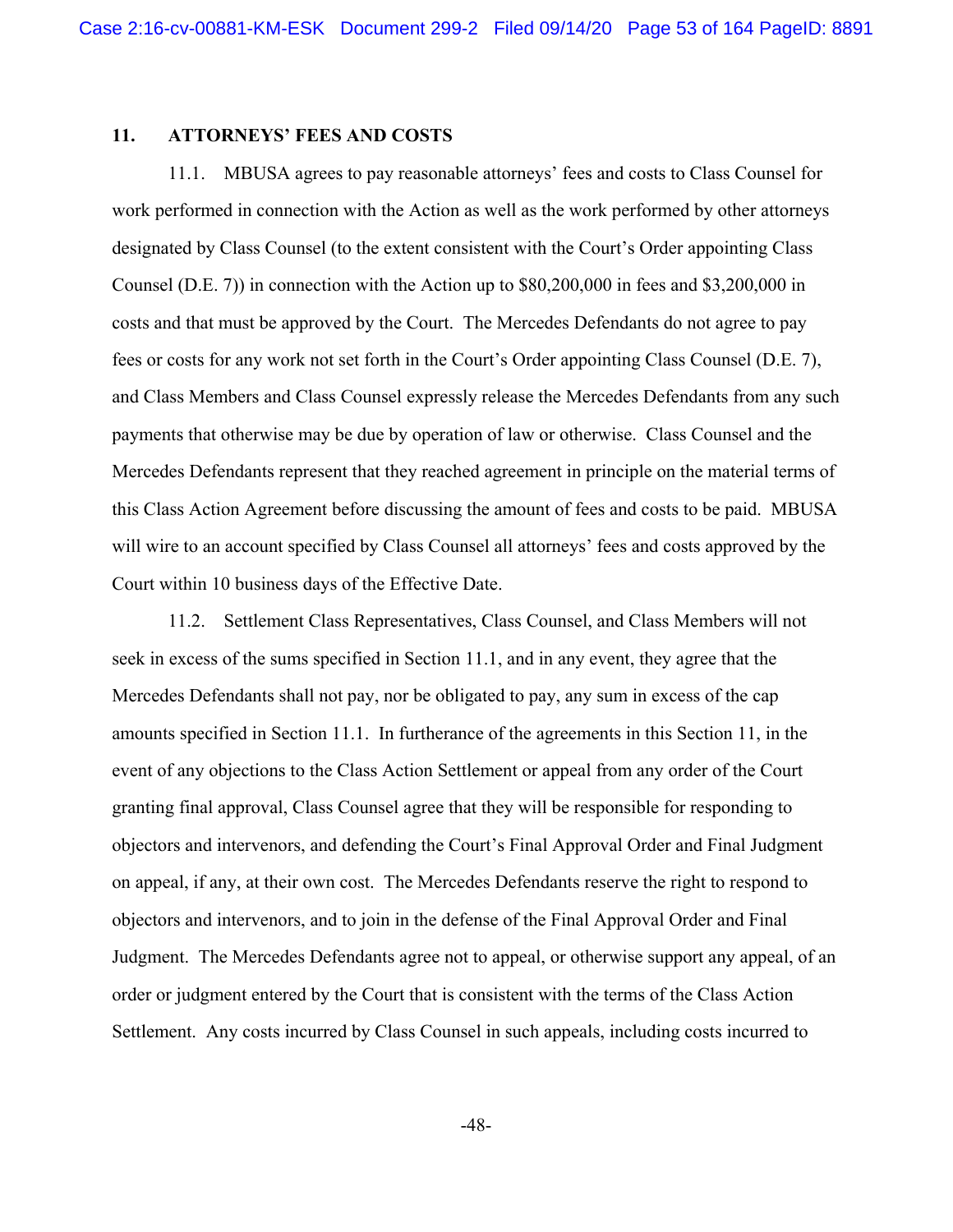settle any claims by objectors or intervenors, are the sole responsibility of Class Counsel. No Person may seek to recover such costs from the Mercedes Defendants.

11.3. **No Credit for Attorneys' Fees or Costs**.To the extent the Mercedes Defendants elect or are ordered to pay Class Counsel's attorneys' fees or costs, the Mercedes Defendants will not receive credit for such payments against obligations to Class Members under this Class Action Agreement and the Final Approval Order. The Mercedes Defendants reserve the right to challenge attorneys' fees or costs to the extent the request for an award of fees and costs is inconsistent with the terms of this Class Action Agreement, e.g., exceeds the fees and costs that the Mercedes Defendants have agreed to pay.

## **12. AGREEMENT TO COOPERATE TO EFFECTUATE SETTLEMENT**

12.1. Counsel for all Parties represent and warrant that they are expressly authorized by the Parties whom they represent to negotiate this Class Action Agreement. The Persons signing this Class Action Agreement on behalf of each Party warrant that he or she is authorized to sign this Class Action Agreement on behalf of that Party.

12.2. The Parties, their successors and assigns, and their respective counsel will cooperate with each other, act in good faith, and make all reasonable efforts in seeking prompt Court approval of this Class Action Agreement, to ensure the timely and expeditious implementation and effectuation of the Class Action Agreement, the Notice Program, and the Claims Program, and to minimize the costs and expenses incurred therein. In the event the Parties are unable to reach agreement on the form or content of any document needed to implement the Class Action Agreement, or on any supplemental provisions that may become necessary to effectuate the terms of this Class Action Agreement, the Parties may first seek the assistance of the Mediator, and then if necessary the Court, to resolve such disagreement.

-49-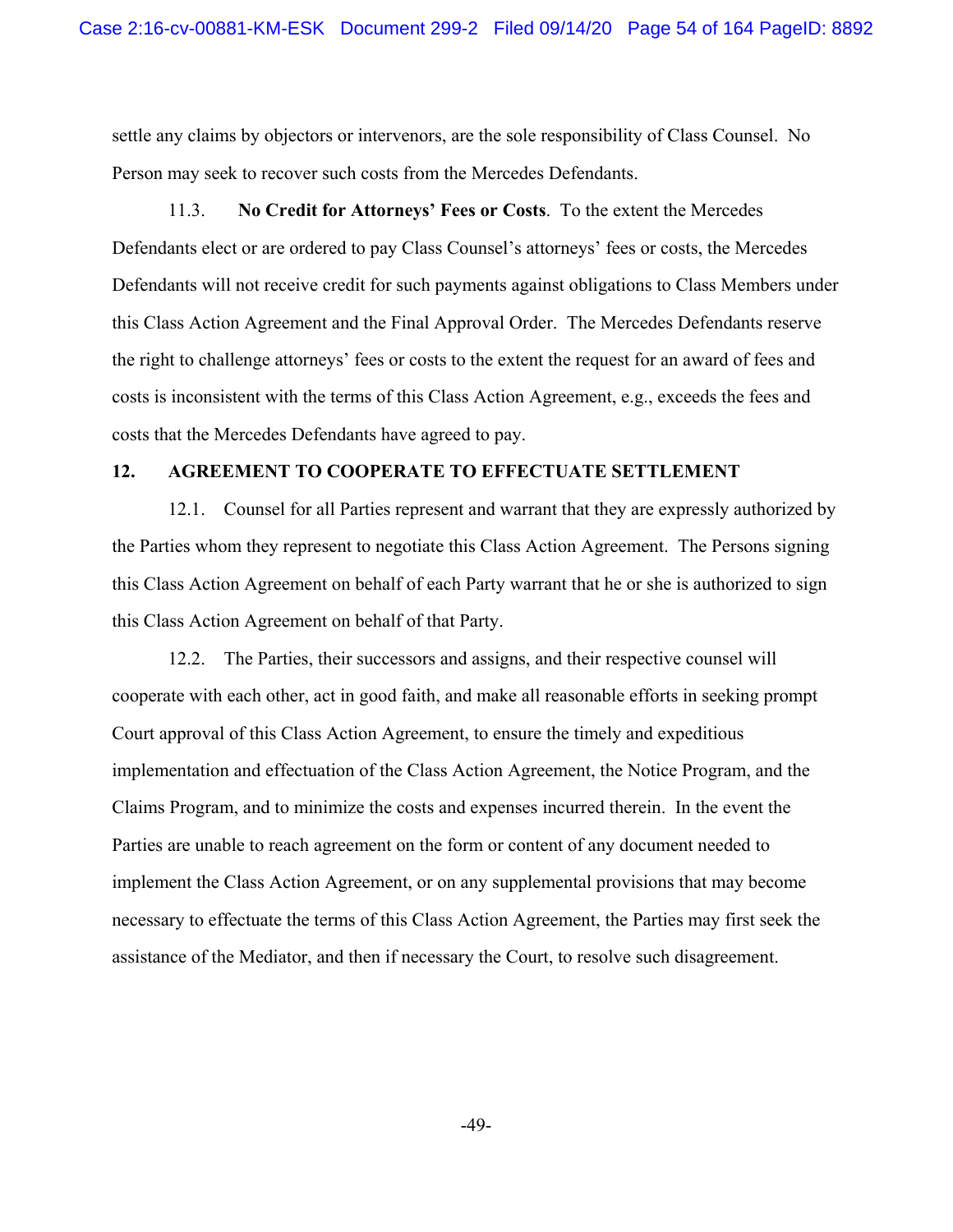# **13. MODIFICATION OR TERMINATION OF THIS CLASS ACTION AGREEMENT**

13.1. The terms and provisions of this Class Action Agreement may only be amended, modified, or expanded by written agreement of the Parties and approval of the Court; provided, however, that after entry of the Final Approval Order, the Parties may by written agreement effect such amendments, modifications, or expansions of this Class Action Agreement and its implementing documents (including all exhibits hereto) without further notice to the Class or approval by the Court if such changes are consistent with the Court's Final Approval Order and do not limit the rights of Class Members under this Class Action Agreement.

13.2. Any unintended conflicts between the Class Action Agreement and the US-CA Consent Decree shall not be held against any of the Parties. In the event of any such unintended conflicts, the language of the US-CA Consent Decree shall control.

13.3. This Class Action Agreement shall terminate at the discretion of either the Mercedes Defendants or the Settlement Class Representatives, through Class Counsel, if: (1) the Court, or any appellate court(s) rejects, modifies, or denies approval of any portion of this Class Action Agreement, any district court modifies any portion of the US-CA Consent Decree before it is entered, or any appellate court(s) rejects or modifies any portion of the US-CA Consent Decree, that the Settlement Class Representatives (through Class Counsel) in their sole judgment and discretion reasonably determine is material to this Class Action Agreement, or that the Mercedes Defendants in their sole judgment and discretion reasonably determine is material, including, without limitation, the terms of relief, the findings or conclusions of the Court, the provisions relating to notice, the definition of the Class, and/or the terms of the Release; or (2) the Court, or any appellate court(s), does not enter or completely affirm, or alters, narrows, or expands, any portion of the Final Approval Order, or any of the Court's findings of fact or conclusions of law, that the terminating Party in its (or their) sole judgment and discretion reasonably determine(s) is material. The terminating Party must exercise the option to withdraw from and terminate this Class Action Agreement, as provided in this Section 13, by a signed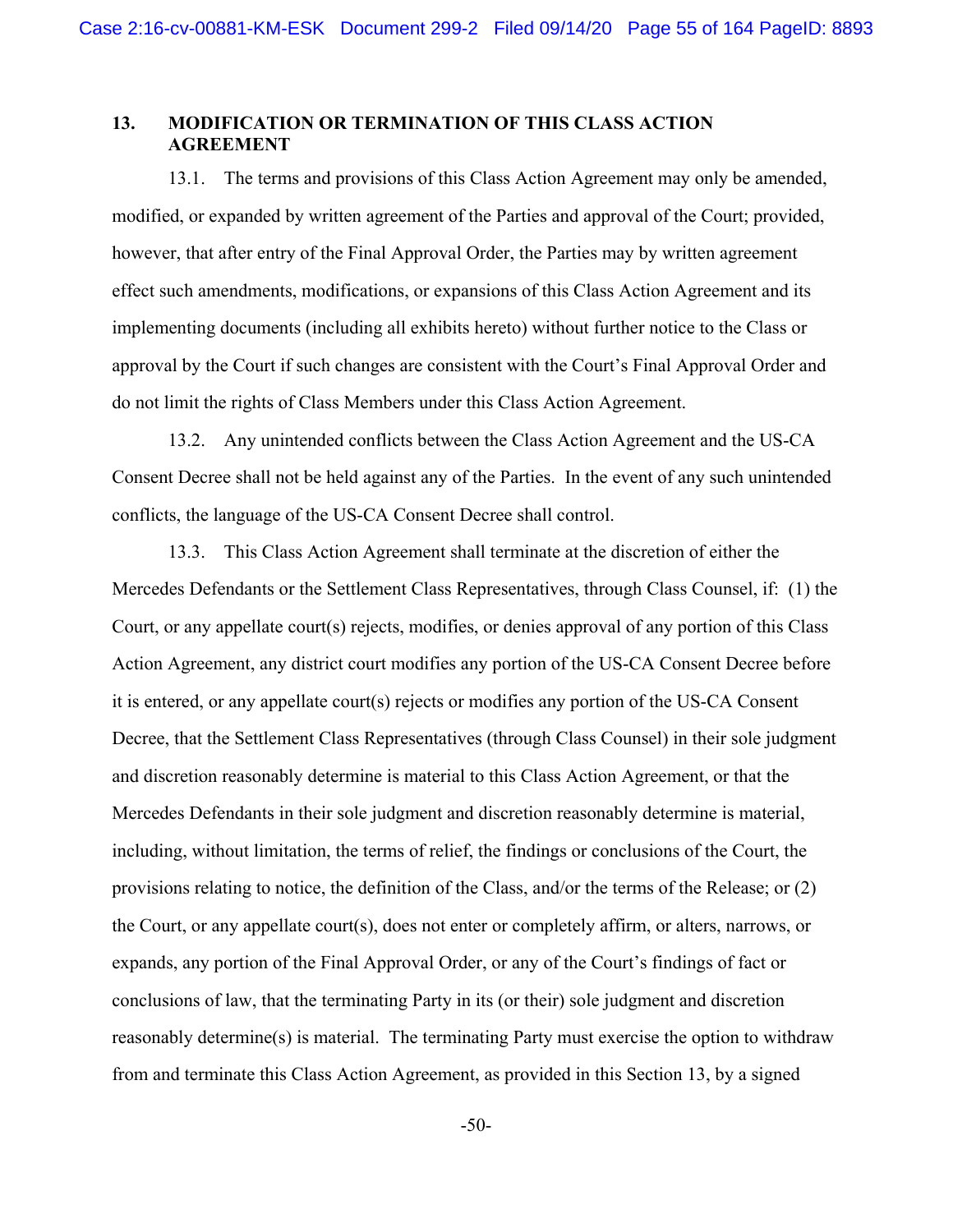writing served on the other Parties no later than 20 days after receiving notice of the event prompting the termination. The Parties will be returned to their positions status quo ante as of the date immediately before the Parties' execution of the Class Action Agreement.

13.4. If an option to withdraw from and terminate this Class Action Agreement arises under Section 13.3, neither the Mercedes Defendants nor Settlement Class Representatives are required for any reason or under any circumstance to exercise that option and any exercise of that option shall be at their election in good faith.

13.5. If, but only if, this Class Action Agreement is terminated pursuant to Section 13.3 then:

- 13.5.1. This Class Action Agreement shall be null and void and shall have no force or effect, and no Party to this Class Action Agreement shall be bound by any of its terms, except for the terms of Section 13 herein;
- 13.5.2. The Parties will petition the Court to have any stay orders entered pursuant to this Class Action Agreement lifted;
- 13.5.3. All of the provisions of this Class Action Agreement, and all negotiations, statements, and proceedings relating to it, shall be without prejudice to the rights of the Mercedes Defendants, Settlement Class Representatives, or any Class Member, all of whom shall be restored to their respective positions existing immediately before the execution of this Class Action Agreement, except that the Parties shall cooperate in requesting that the Court set a new scheduling order such that no Party's substantive or procedural rights are prejudiced by the settlement negotiations and proceedings;
- 13.5.4. Released Parties expressly and affirmatively reserve all defenses, arguments, and motions as to all claims that have been or might later be

-51-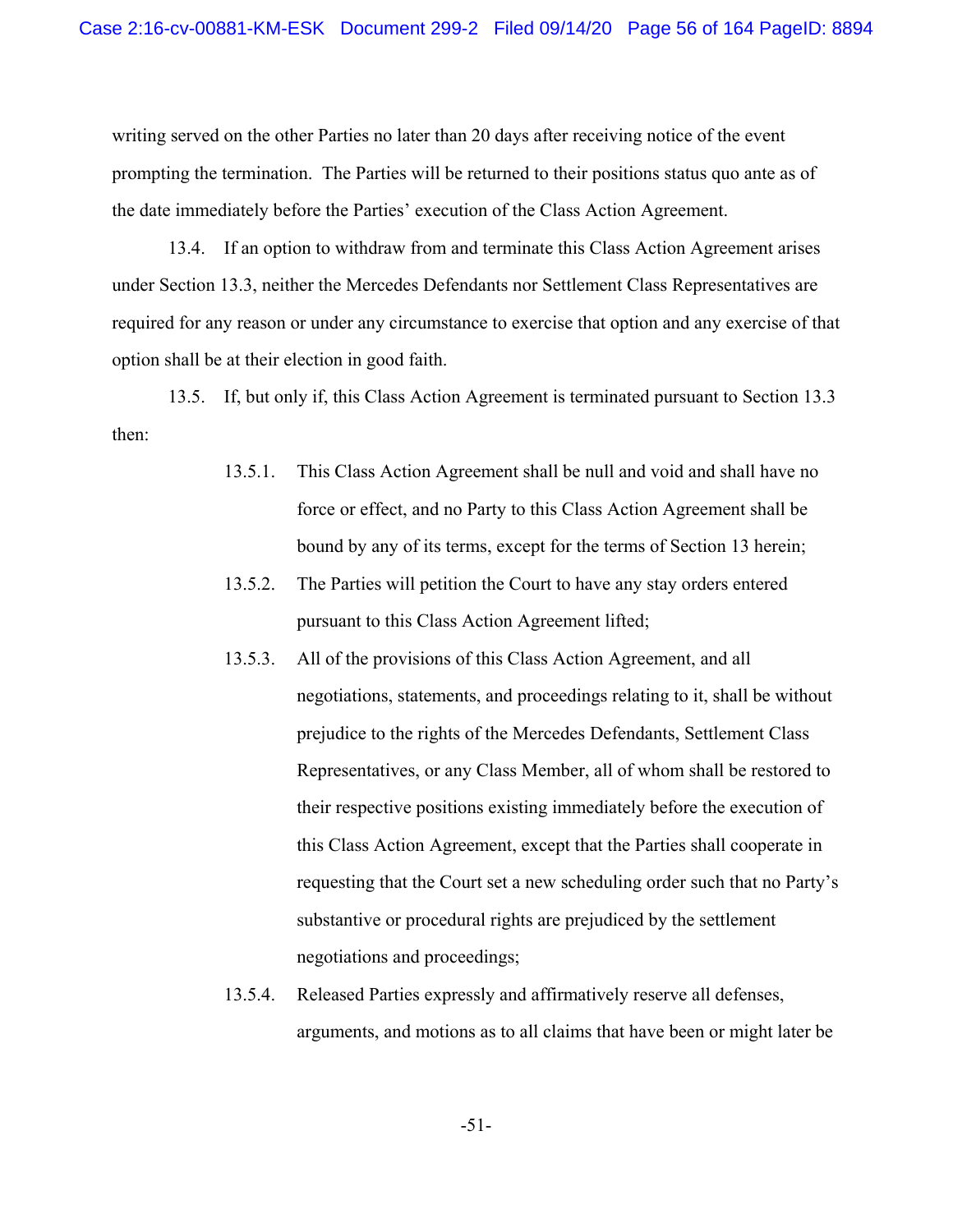asserted in the Action, including, without limitation, the argument that the Action may not be litigated as a class action;

- 13.5.5. Settlement Class Representatives and all other Class Members, on behalf of themselves and their heirs, assigns, executors, administrators, predecessors, and successors, expressly and affirmatively reserve and do not waive all motions as to, and arguments in support of, all claims, causes of action, or remedies that have been or might later be asserted in the Action including, without limitation, any argument concerning class certification, and treble or other damages;
- 13.5.6. The Mercedes Defendants expressly and affirmatively reserve and do not waive all motions and positions as to, and arguments in support of, all defenses to the causes of action or remedies that have been sought or might be later asserted in the Action, including without limitation, any argument or position opposing class certification, liability, damages, or injunctive relief;
- 13.5.7. Neither this Class Action Agreement, the fact of its having been entered into, nor the negotiations leading to it shall be admissible or entered into evidence for any purpose whatsoever;
- 13.5.8. Any settlement-related order(s) or judgment(s) entered in this Action after the date of execution of this Class Action Agreement shall be deemed vacated and shall be without any force or effect;
- 13.5.9. The Mercedes Defendants shall bear all reasonable and necessary costs incurred by the Settlement Administrator in connection with the implementation of this Class Action Settlement up until its termination. Neither the Settlement Class Representatives nor Class Counsel shall be responsible for any such settlement-related costs; and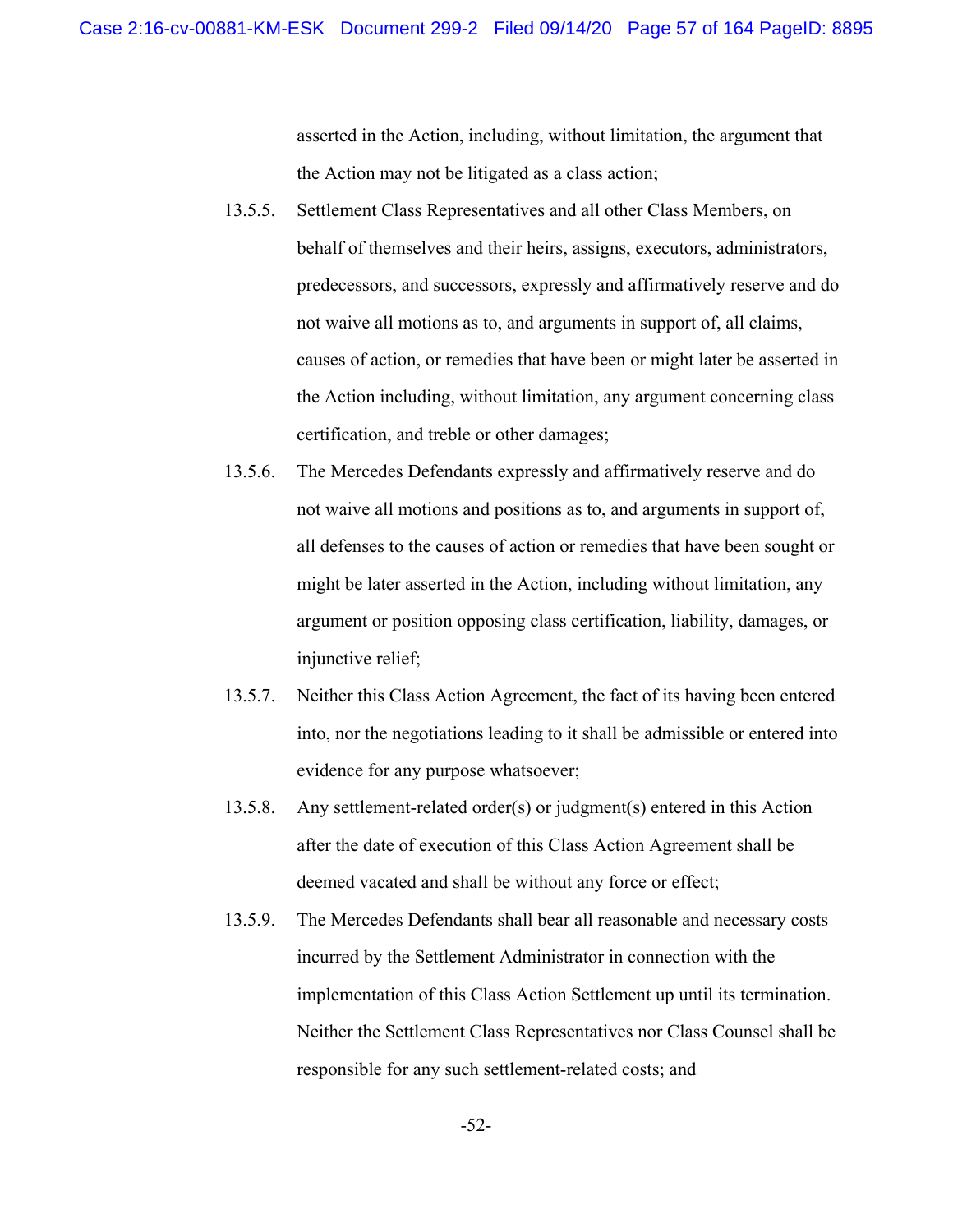13.5.10. Class Counsel shall return or reimburse to MBUSA any attorneys' fees and costs paid by the Mercedes Defendants.

13.6. Notwithstanding the terms of Sections 13.5.1 through 13.5.10 above, if a Class Member has (1) received a Class Member Payment under the Class Action Agreement prior to its termination or invalidation; and (2) executed an Individual Release, such Class Member and the Mercedes Defendants shall be bound by the terms of the Individual Release, which terms shall survive termination or invalidation of the Class Action Agreement.

### **14. COVID-19**

14.1. The Parties acknowledge the possibility that a resurgence of COVID-19 may result in modifications of the dates by which the Mercedes Defendants must perform obligations under the US-CA Consent Decree, specifically including the dates to submit Emission Modification Proposal Reports under the terms of the US-CA Consent Decree ("EMPR Submission Dates"). The Parties agree that official modifications (i.e., adopted by the EPA or CARB, or ordered by the district court that enters the US-CA Consent Decree) to EMPR Submission Dates in the US-CA Consent Decree shall apply to the corresponding dates in Sections 2.2, 5.3.1-5.3.2, and 5.3.4-5.3.5 of this Class Action Agreement.

#### **15. REPRESENTATIONS AND WARRANTIES**

15.1. Class Counsel represent that they have conducted sufficient independent investigation and discovery to enter into this Class Action Agreement and that they execute this Class Action Agreement freely, voluntarily, and without being pressured or influenced by, or relying on any statements, representations, promises, or inducements made by the Released Parties or any person or entity representing the Released Parties, other than as set forth in this Class Action Agreement. Class Counsel represent that they are authorized by the Settlement Class Representatives to enter into this Class Action Agreement with respect to the claims asserted in the Action and all other claims covered by the Release, and that they are seeking to protect the interests of the Class. Settlement Class Representatives acknowledge, agree, and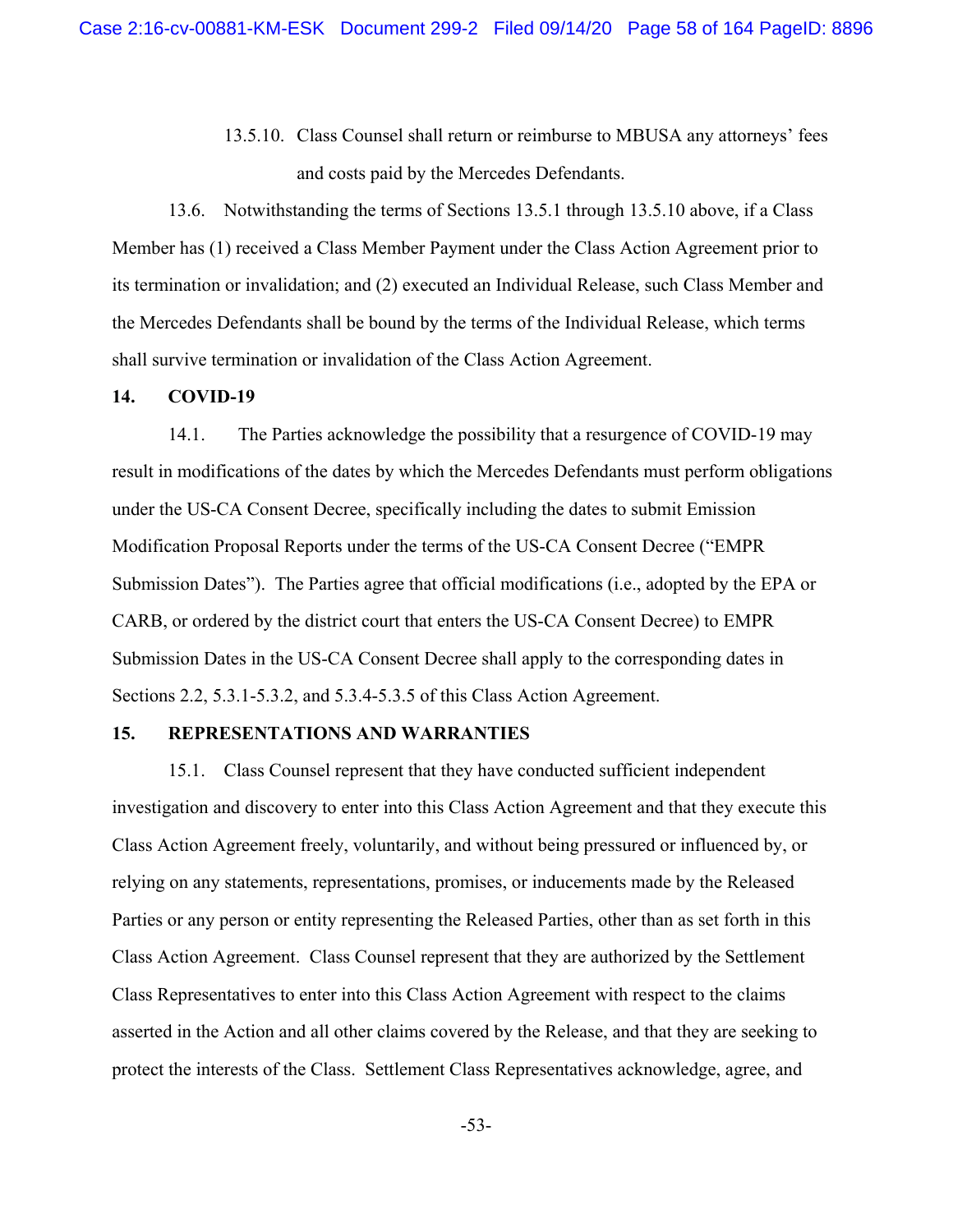specifically represent and warrant that they have discussed with Class Counsel the terms of this Class Action Agreement and have received legal advice with respect to the advisability of entering into this Class Action Agreement and the Release, and the legal effect of this Class Action Agreement and the Release.

15.2. Class Counsel further represents that the Settlement Class Representatives: (1) have agreed to serve as representatives of the Class proposed to be certified herein; (2) are willing, able, and ready to perform all of the duties and obligations of representatives of the Class; (3) have read the pleadings in the Action, including the Complaint, or have had the contents of such pleadings described to them in detail; (4) have consulted with Class Counsel about the obligations imposed on representatives of the Class; (5) understand that they are entitled only to the rights and remedies of Class Members under this Class Action Agreement and not to any additional compensation by virtue of their status as Settlement Class Representatives, except that Class Counsel may seek reasonable and appropriate service awards for Settlement Class Representatives of \$5,000 if the Settlement Class Representative had his or her deposition taken and \$2,500 if the Settlement Class Representative did not have his or her deposition taken to be paid by MBUSA in addition to the Benefits at the same time as the Class Member Payment, subject to Court approval; and (6) shall remain and serve as representatives of the Class until the terms of this Class Action Agreement are fully effectuated, this Class Action Agreement is terminated in accordance with its terms, or the Court at any time determines that said Settlement Class Representatives cannot represent the Class. The Mercedes Defendants shall retain the right to object to the payment of any service awards, including the amount thereof (even an amount at or below the amount set forth above).

15.3. Daimler represents and warrants that the individual(s) executing this Class Action Agreement are authorized to enter into this Class Action Agreement on behalf of Daimler.

-54-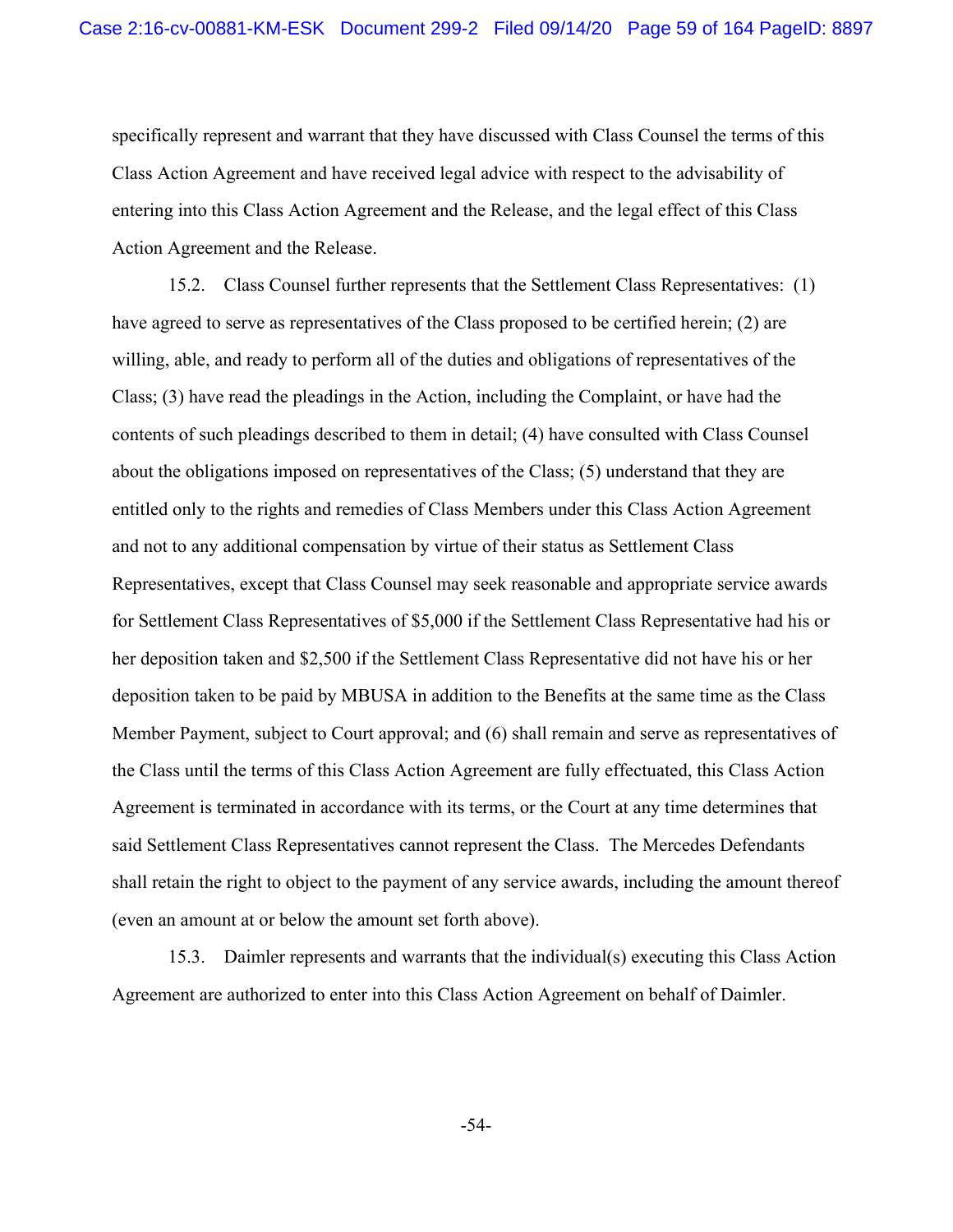15.4. MBUSA represents and warrants that the individual(s) executing this Class Action Agreement are authorized to enter into this Class Action Agreement on behalf of MBUSA.

15.5. The Parties acknowledge and agree that no opinion concerning the tax consequences of the proposed Class Action Settlement to the Class is given or will be given by the Parties, nor are any representations or warranties in this regard made by virtue of this Class Action Agreement. In addition, the Parties acknowledge and agree that no tax ruling from any governmental tax authority in relation to a Class Member's tax consequences will be requested by the Mercedes Defendants. The Parties further acknowledge and agree that nothing in this Class Action Agreement should be relied upon by any Class Member as the provision of tax advice. Each Class Member's tax consequences or liabilities, and the determination thereof, are the sole responsibility of the Class Member, and it is understood that each Class Member's federal, state, county, city, or foreign tax consequences or liabilities may vary depending on the particular circumstances of each individual Class Member. Class Members shall hold the Mercedes Defendants and their counsel harmless from any federal, state, county, city, or foreign tax assessments, interest, and/or penalties that result for any amounts paid or benefits provided under this Class Action Agreement, and the Mercedes Defendants shall not be liable for the payment of any additional amounts now or in the future for any amount related to any Class Member's tax consequences.

15.6. The representations and warranties made throughout the Class Action Agreement shall survive the execution of the Class Action Agreement and shall be binding upon the respective heirs, representatives, successors, and assigns of the Parties.

### **16. GENERAL MATTERS AND RESERVATIONS**

16.1. This Class Action Agreement will be binding upon, and inure to the benefit of, the successors, transferees, and assigns of the Mercedes Defendants, the Settlement Class Representatives, and Class Members.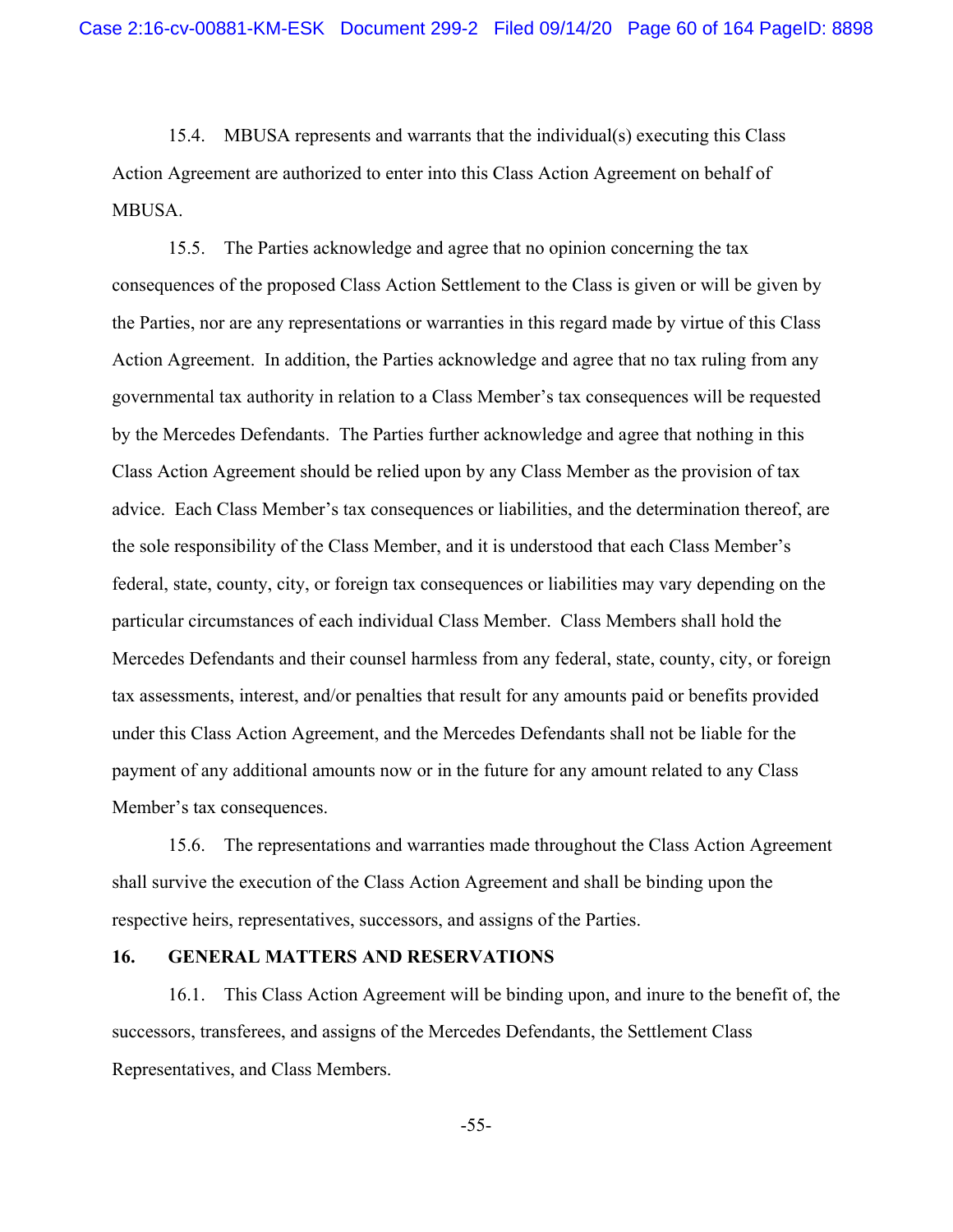16.2. Settlement Class Representatives and Class Counsel agree that confidential information made available to them solely through the settlement process was made available solely to facilitate this Class Action Settlement, and on the condition that it not be disclosed to persons other than Settlement Class Representatives' counsel and certain experts or consultants retained by Settlement Class Representatives in connection with the Action. This confidential information cannot be used for any purpose other than effectuating this Class Action Settlement. For the avoidance of doubt, Settlement Class Representatives and Class Counsel agree that they cannot use any confidential information provided in the course of settlement negotiations in any other action, litigation, arbitration, mediation, proceeding, or matter of any kind.

16.3. Information provided by the Mercedes Defendants, the Mercedes Defendants' counsel, and/or the Mediator to Settlement Class Representatives, Class Counsel, any individual Class Member, counsel for any individual Class Member, the Settlement Administrator, and/or other administrators, pursuant to the negotiation and implementation of this Class Action Agreement, includes trade secrets and highly confidential and proprietary business information and shall be deemed "Highly Confidential" pursuant to the protective order (D.E. 236) that has been entered in the Action, and shall be subject to all of the provisions thereof. Any materials inadvertently produced shall, upon the Mercedes Defendants' request, be promptly returned to the Mercedes Defendants' counsel, as appropriate, and there shall be no implied or express waiver of any privileges, rights, or defenses.

16.4. This Class Action Agreement, complete with its exhibits and all documents filed with the Court, sets forth the entire agreement among the Parties with respect to its subject matter, and it may not be altered, amended, or modified except by written instrument executed by Class Counsel and the Mercedes Defendants' Lead Counsel. The Parties expressly acknowledge that no other agreements, arrangements, or understandings not expressed in this Class Action Agreement or the documents filed with the Court exist among or between them, and that in deciding to enter into this Class Action Agreement, they have relied solely upon their

-56-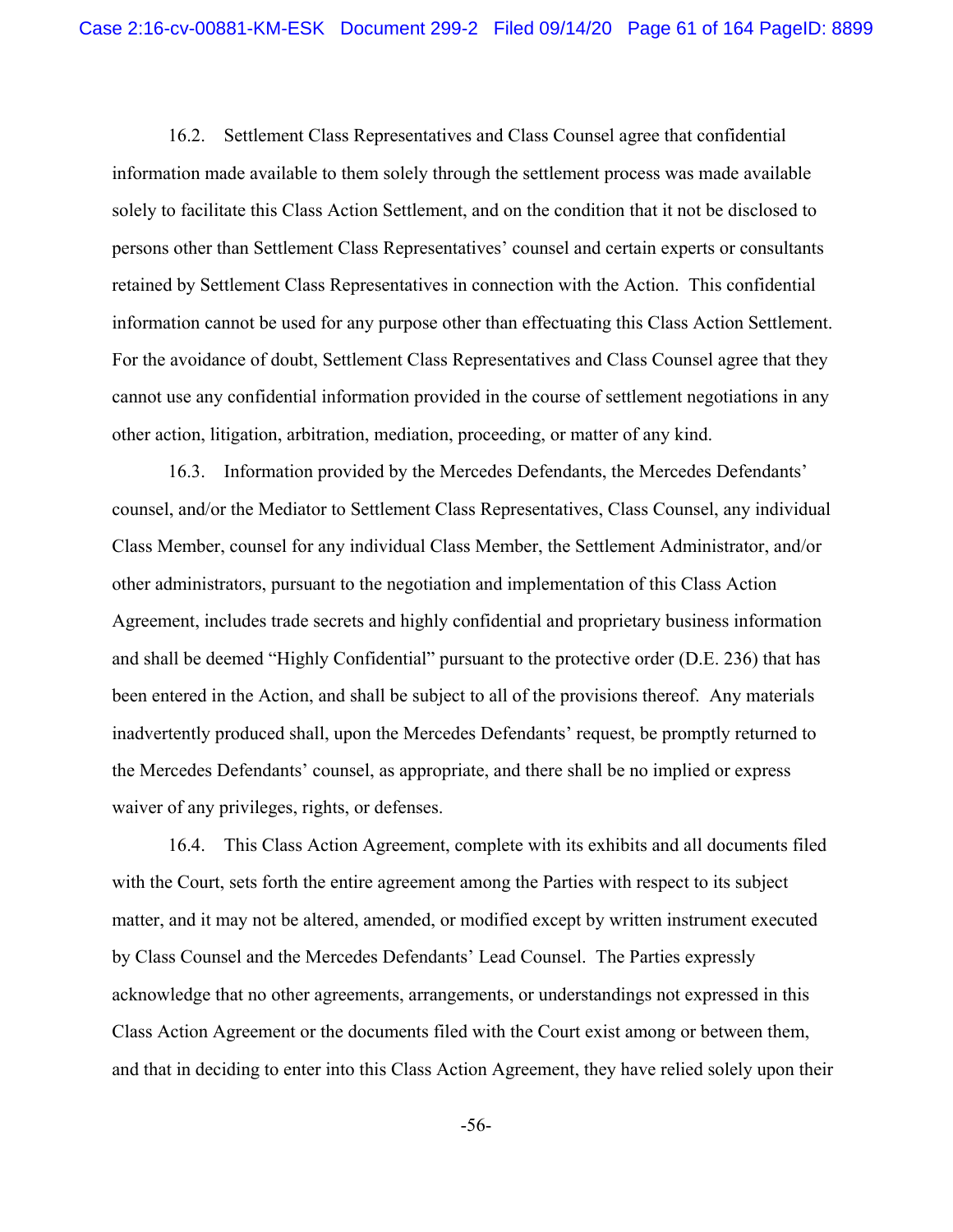own judgment and knowledge. No parol or other evidence may be offered to explain, construe, contradict, or clarify its terms, the intent of the Parties or their counsel, or the circumstances under which this Class Action Agreement was made or executed. This Class Action Agreement and the accompanying documents filed with the Court supersede any prior agreements, understandings, or undertakings (written or oral) by and between the Parties regarding the subject matter of this Class Action Agreement.

16.5. This Class Action Agreement and any amendments thereto, and any dispute arising out of or related to this Class Action Agreement, shall be governed by and interpreted according to the Federal Rules of Civil Procedure and applicable jurisprudence relating thereto, and the laws of the State of New Jersey notwithstanding its conflict of law provisions.

16.6. The Court shall retain exclusive and continuing jurisdiction over all Parties, Class Members, the Action, and this Class Action Agreement to resolve any suit, action, proceeding, case, controversy, or dispute that may arise regarding this Class Action Agreement, the Class Notice Program, the Claims Program, application of the Release, or in relation to this Action, including any dispute regarding validity, performance, interpretation, administration, enforcement, enforceability, or termination of the Class Action Agreement ("Disputes"). The Parties, and each Class Member who has not validly and timely opted-out of this Class Action Agreement, hereby irrevocably submit to the exclusive jurisdiction and venue of the Court for resolution of Disputes, and irrevocably waive and agree not to assert, by way of motion, as a defense or otherwise, any claim or objection that they are not subject to the jurisdiction of the Court, or that the Court is in any way an improper venue or an inconvenient forum. No Party or Class Member shall oppose the reopening and reinstatement of the Action for the purposes of effecting the Release described in Section 10. To the extent there are any Disputes between the Parties and/or Class Members, they will submit those disputes to the Mediator before reopening and reinstating this Action. The Parties and Class Members hereby agree to pay, and the Court is authorized to award, attorneys' fees and costs to the prevailing party in connection with a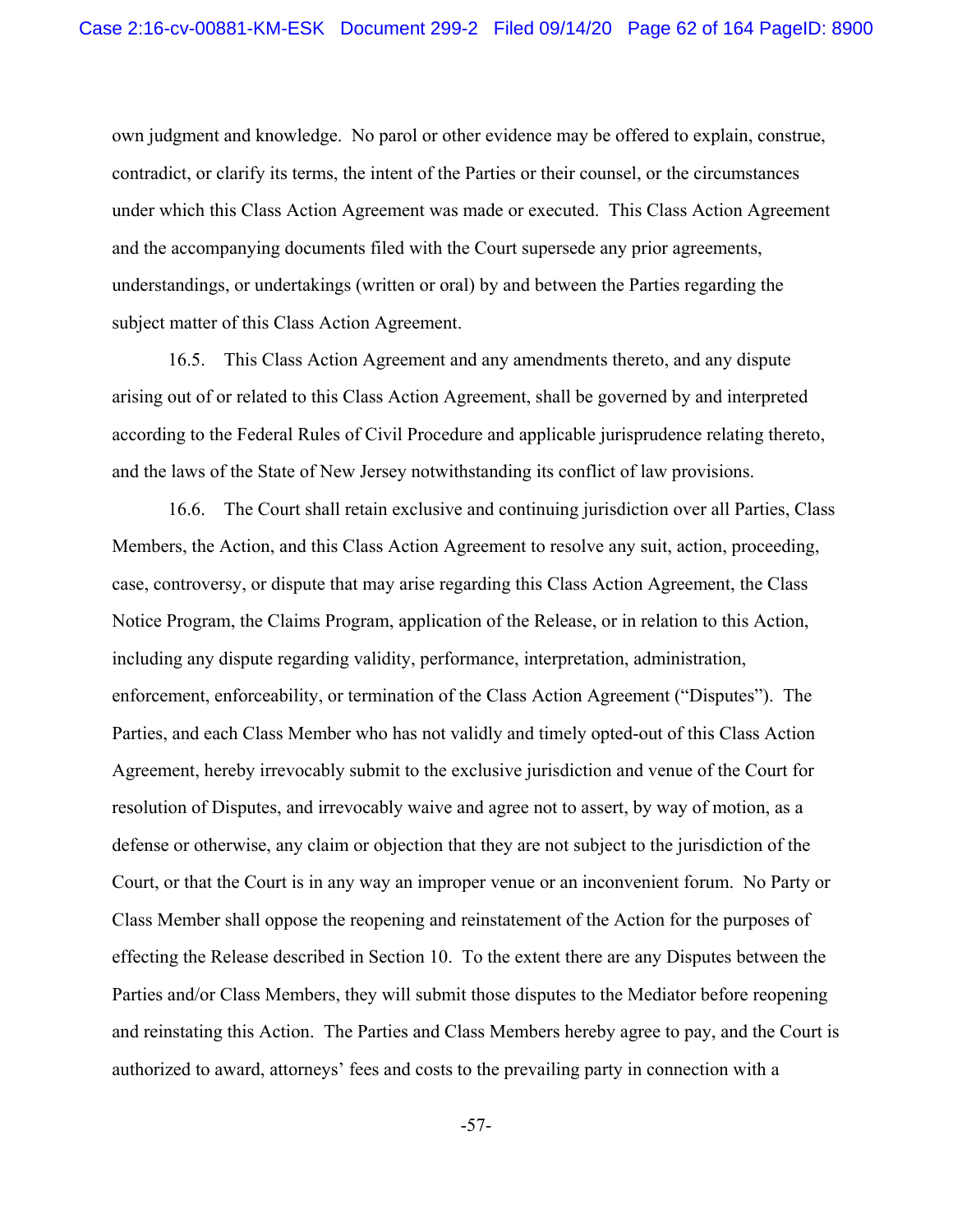Dispute. Notwithstanding anything else in this Section 16.6, all determinations of the CRC are final and binding, and in any event those determinations shall not be subject to this Section 16.6.

16.7. Whenever this Class Action Agreement requires or contemplates that one of the Parties shall or may give notice to the other, notice shall be provided by e-mail and/or next-day (excluding Saturdays, Sundays, and Federal Holidays) express delivery service as follows:

If to the Mercedes Defendants, then to:

Daniel W. Nelson Gibson, Dunn & Crutcher LLP 1050 Connecticut Ave. NW Washington, DC 20036 Email: dnelson@gibsondunn.com

Troy M. Yoshino Squire Patton Boggs (US) LLP 275 Battery Street, Suite 2600 San Francisco, CA 94111 Email: troy.yoshino@squirepb.com

If to the Class, then to:

Steve W. Berman Hagens Berman Sobol Shapiro LLP 1301 Fifth Ave., Suite 2000 Seattle, WA 98101 Email: steve@hbsslaw.com

James E. Cecchi Carella, Byrne, Cecchi, Olstein, Brody & Agnello, P.C. 5 Becker Farm Rd. Roseland, NJ 07068 Email: jcecchi@carellabyrne.com

Christopher A. Seeger Seeger Weiss LLP 55 Challenger Road,  $6<sup>th</sup>$  Floor Ridgefield Park, NJ 07660 Email: cseeger@seegerweiss.com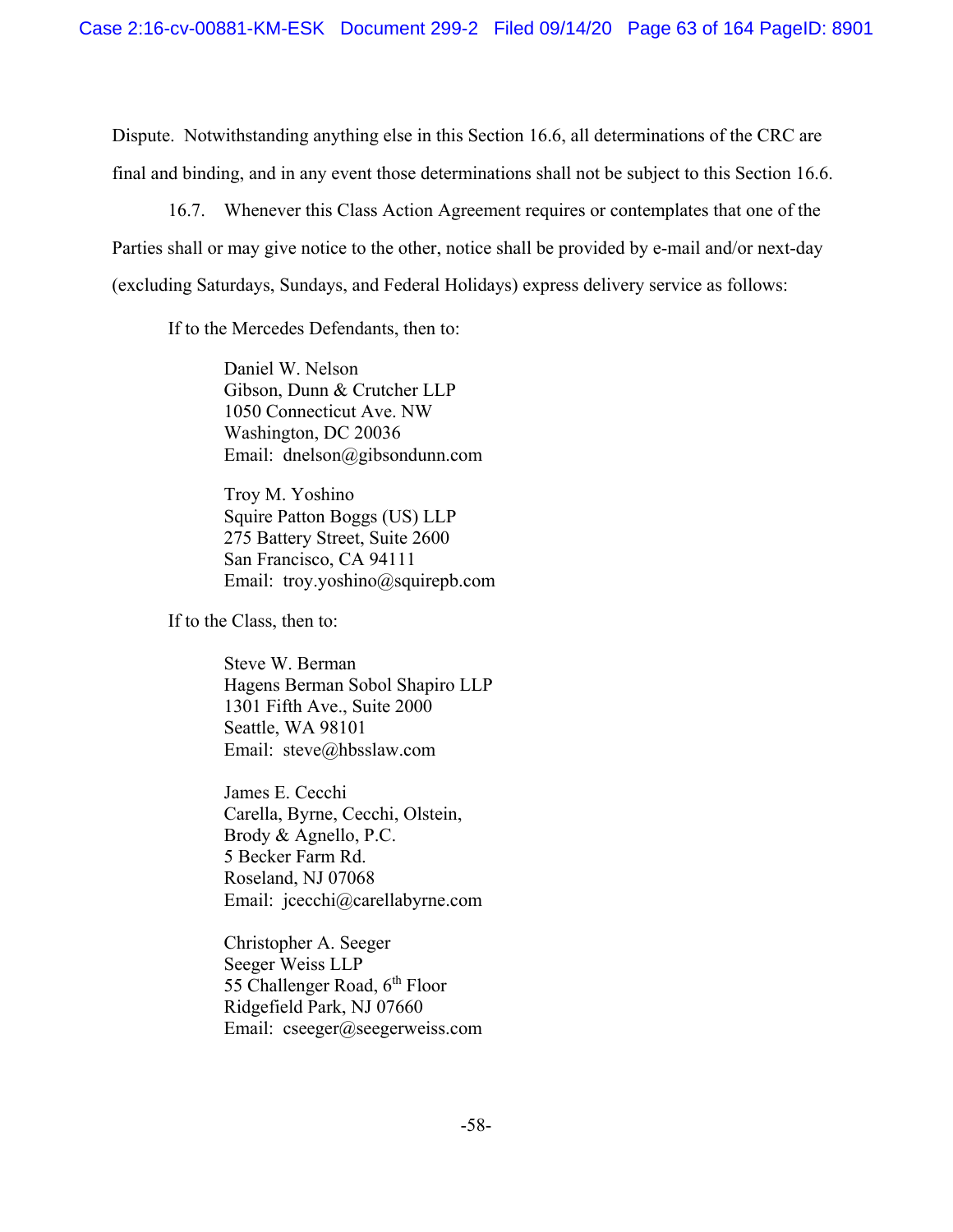16.8. All time periods in this Class Action Agreement shall be computed in calendar days unless otherwise expressly provided. In computing any period of time in this Class Action Agreement or by order of the Court, the day of the act or event shall not be included. The last day of the period shall be included, unless it is a Saturday, a Sunday or a Federal Holiday, or, when the act to be done is the filing of a paper in court, a day on which the court is closed, in which case the period shall run until the end of the next day that is not one of the aforementioned days. As used in this Class Action Agreement, "Federal Holiday" includes holidays designated in Fed. R. Civ. P. 6(a) or by the Clerk of the United States District Court for the District of New Jersey.

16.9. The Parties reserve the right, subject to the Court's approval, to agree to any reasonable extensions of time that might be necessary to carry out any of the provisions of this Class Action Agreement.

16.10. The Class, Settlement Class Representatives, Class Counsel, the Mercedes Defendants, and/or the Mercedes Defendants' Lead Counsel shall not be deemed to be the drafter of this Class Action Agreement or of any particular provision, nor shall they argue that any particular provision should be construed against its drafter. All Parties agree that this Class Action Agreement was drafted by counsel for the Parties during extensive arm's-length negotiations.

16.11. The Parties expressly acknowledge and agree that this Class Action Agreement and its exhibits, along with all related drafts, motions, pleadings, conversations, negotiations, related notes, and correspondence, constitute an offer of compromise and a compromise within the meaning of Federal Rule of Evidence 408 and any equivalent rule of evidence in any state or territory.

16.12. The Parties agree that the Class Action Agreement was reached voluntarily after consultation with competent legal counsel.

-59-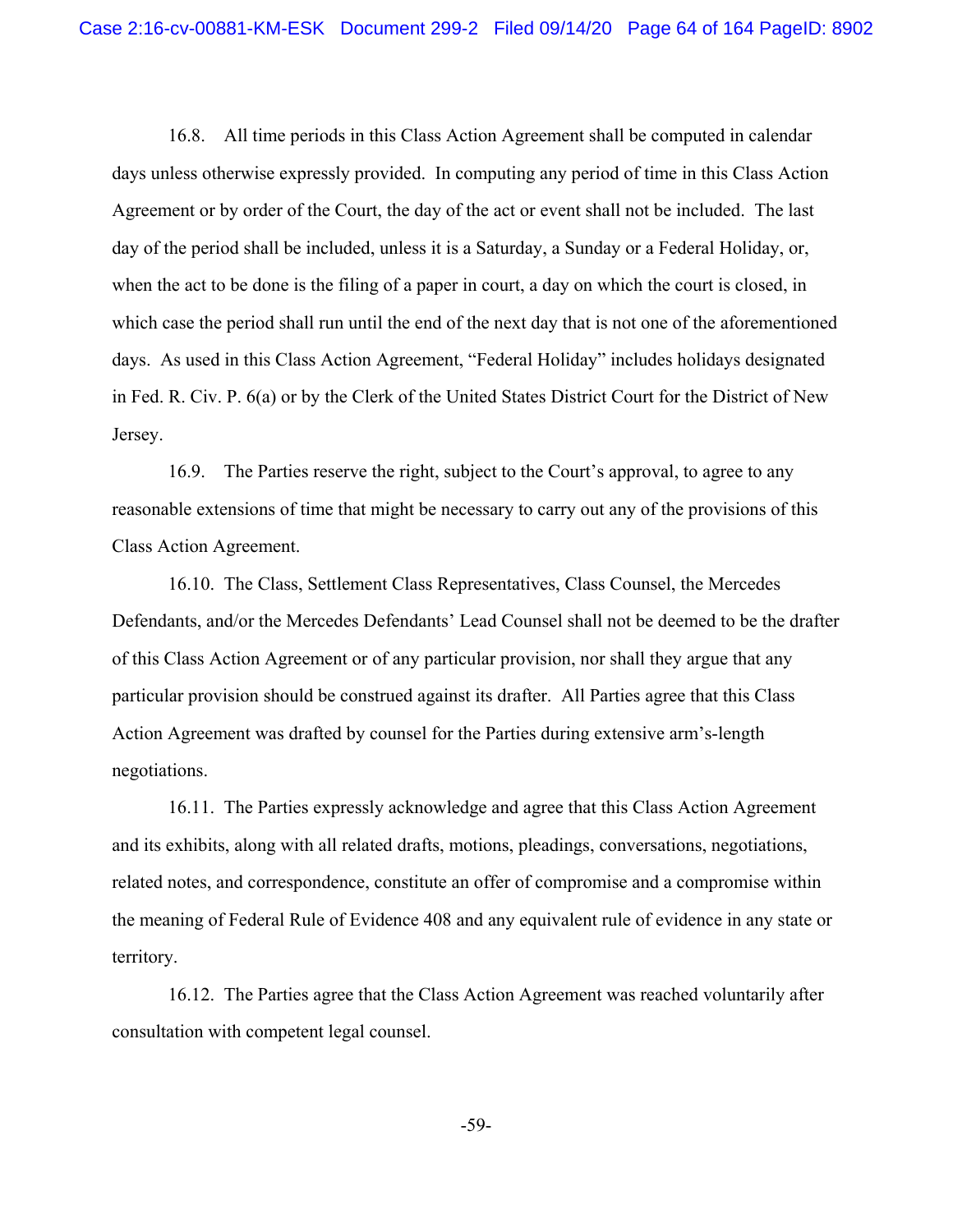16.13. Neither this Class Action Agreement nor the Claims Program, nor any act performed or document executed pursuant to or in furtherance of this Class Action Agreement, the Class Notice Program, or the Claims Program is or may be deemed to be or may be used or construed as an admission of, or evidence of, the validity of any of the Released Claims, or of any wrongdoing or liability of any Released Parties; nor may the Class Action Agreement, the Class Notice Program, or Claims Program be used, deemed, or construed as an admission of, or evidence of, any fault or omission of any Released Parties in any civil, criminal, regulatory, or administrative proceeding in any court, administrative agency, or other tribunal. Nor shall this Class Action Agreement, the Class Notice Program, or the Claims Program be deemed an admission by any Party as to the merits of any claim or defense.

16.14. Any of the Released Parties may file this Class Action Agreement and/or the Final Approval Order in any action that may be brought against them in order to support any defense or counterclaim, including without limitation those based on principles of res judicata, collateral estoppel, release, good faith settlement, judgment bar or reduction, or any other theory of claim preclusion, issue preclusion, or similar defense or counterclaim.

16.15. The Parties, their successors and assigns, and their counsel undertake to implement the terms of this Class Action Agreement in good faith, and to use good faith in resolving any disputes that may arise in the implementation of the terms of this Class Action Agreement.

16.16. The waiver by one Party of any breach of this Class Action Agreement by another Party shall not be deemed a waiver of any prior or subsequent breach of this Class Action Agreement.

16.17. If one Party to this Class Action Agreement considers another Party to be in breach of its obligations under this Class Action Agreement, that Party must provide the breaching Party with written notice of the alleged breach and provide a reasonable opportunity to

-60-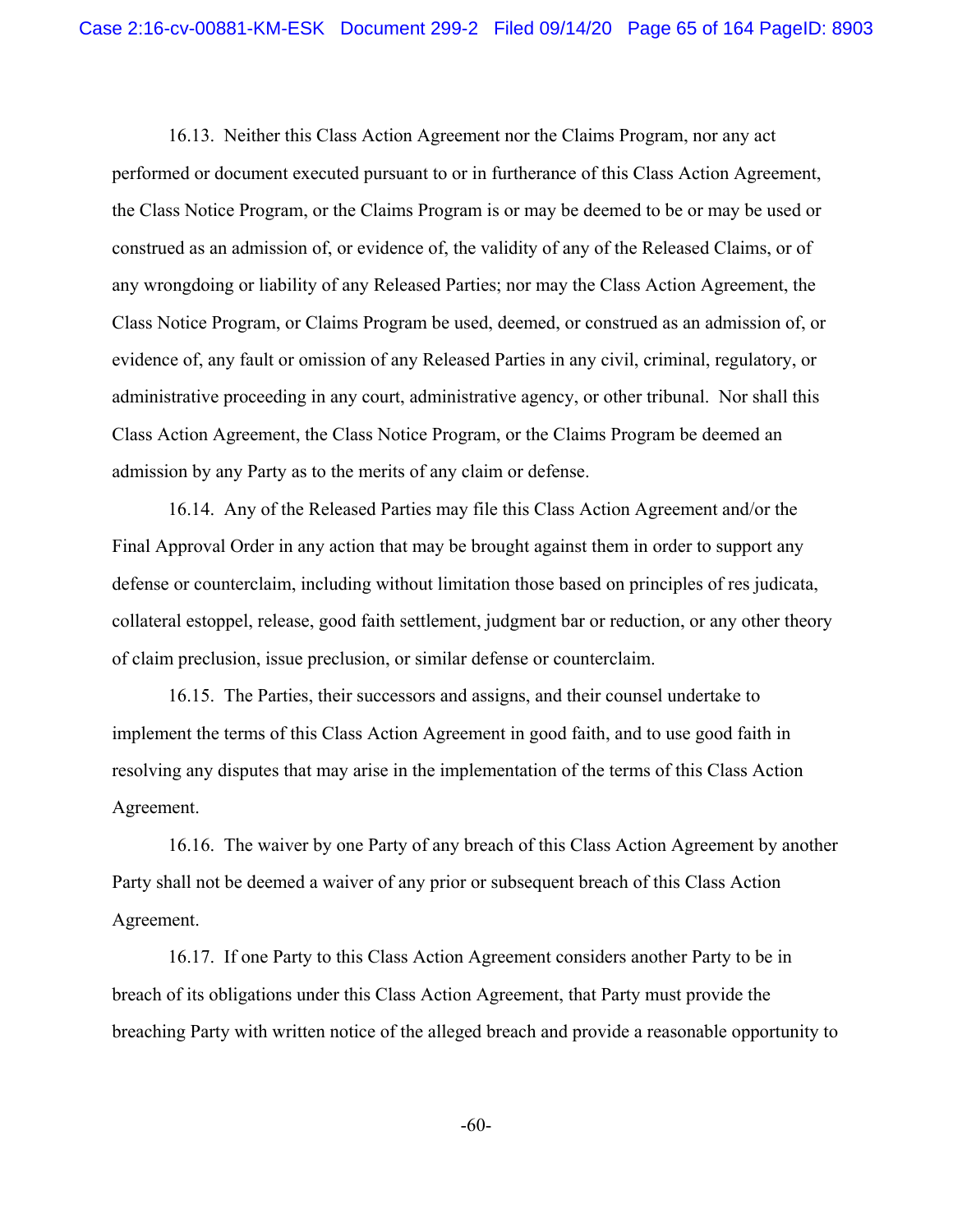cure the breach before taking any action to enforce any rights under this Class Action Agreement.

16.18. This Class Action Agreement may be signed with an electronic or facsimile signature and in counterparts, each of which shall constitute a duplicate original.

16.19. In the event any one or more of the provisions contained in this Class Action Agreement shall for any reason be held to be invalid, illegal, or unenforceable in any respect, such invalidity, illegality, or unenforceability shall not affect any other provision if the Mercedes Defendants' Lead Counsel on behalf of the Mercedes Defendants, and Class Counsel, on behalf of Settlement Class Representatives and Class Members, mutually agree in writing to proceed as if such invalid, illegal, or unenforceable provision had never been included in this Class Action Agreement. Any such agreement shall be reviewed and approved by the Court before it becomes effective.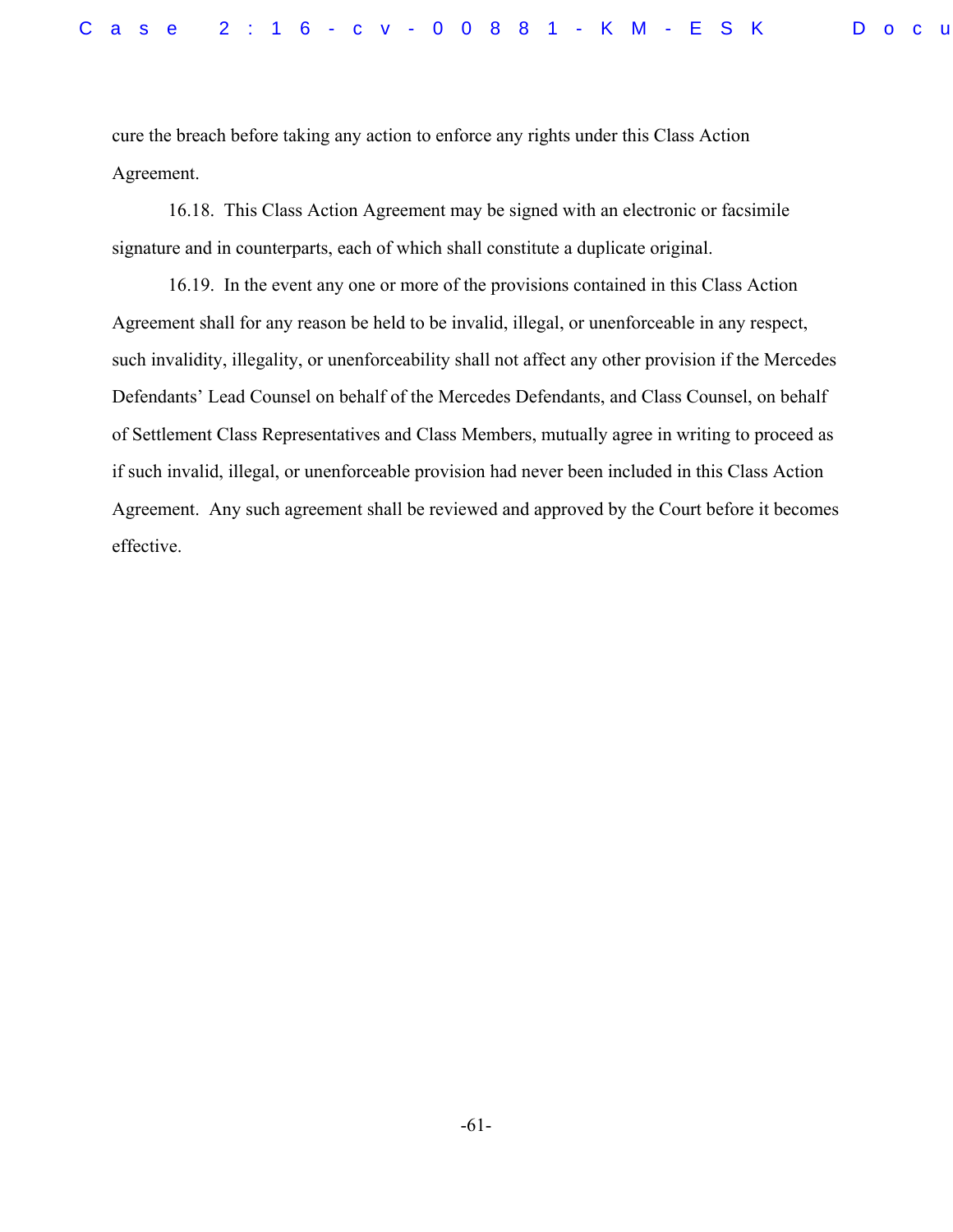Case 2:16-cv-00881-KM-ESK Document 299-2 Filed 09/14/20 Page 67 of 164 PageID: 8905

# **COUNSEL FOR PLAINTIFFS:**

Date: September 14, 2020

James E. Cecchi

Caroline F. Bartlett Donald A. Ecklund CARELLA, BYRNE, CECCHI, OLSTEIN, BRODY, & AGNELLO, P.C. 5 Becker Farm Rd. Roseland, NJ 07068 Tel: (973) 994-1700

Steve W. Berman Sean R. Matt HAGENS BERMAN SOBOL SHAPIRO LLP 1301 2nd Ave., Suite 2000 Seattle, WA 98101 Tel: (206) 623-7292

Christopher A. Seeger **SEEGER WEISS LLP** 55 Challenger Road, 6th Floor Ridgefield Park, NJ 07660 Tel: (973) 639-9100 Fax: (973) 639-9393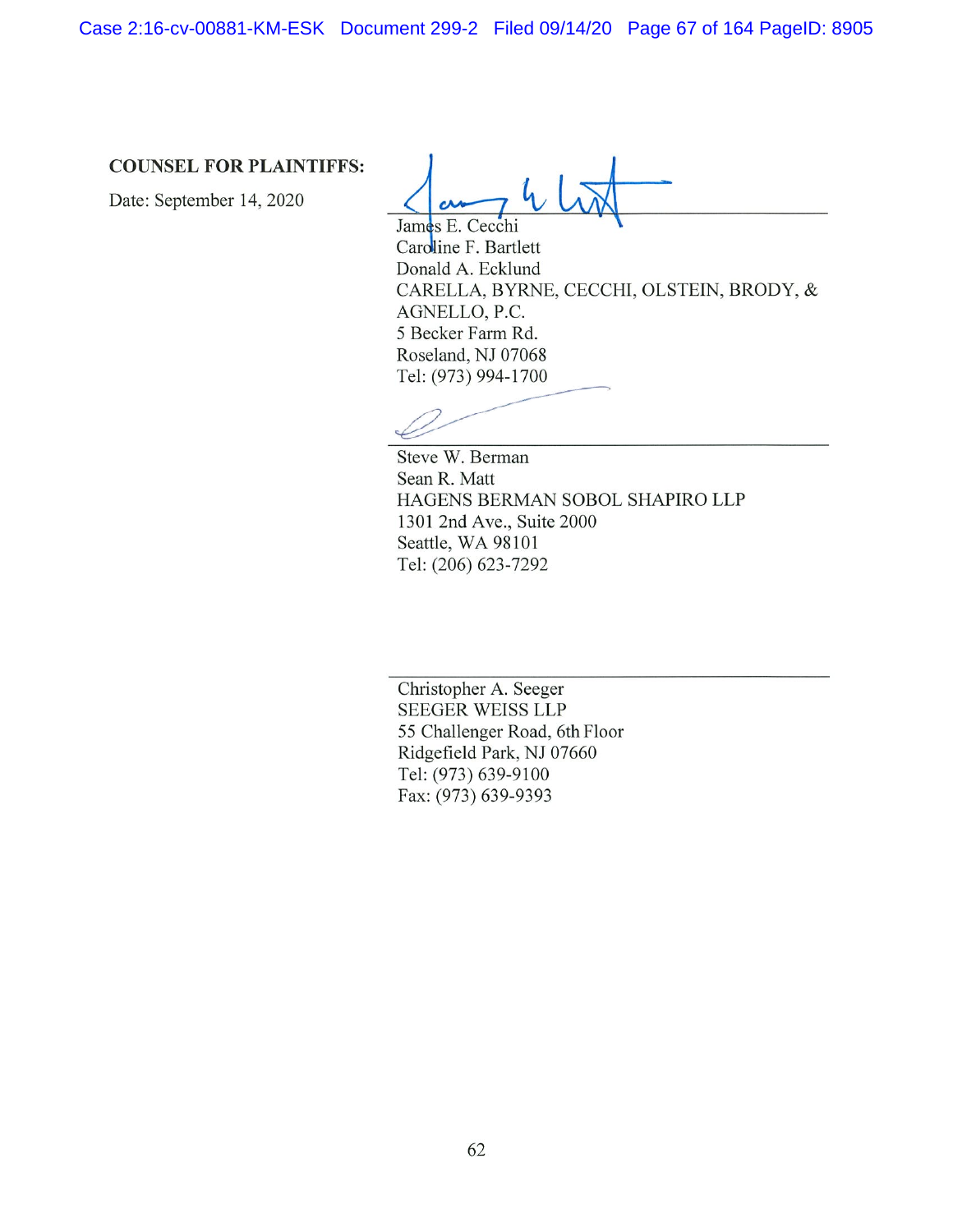Case 2:16-cv-00881-KM-ESK Document 299-2 Filed 09/14/20 Page 68 of 164 PageID: 8906

### **COUNSEL FOR PLAINTIFFS:**

Date: September 14, 2020

James E. Cecchi Caroline F. Bartlett Donald A. Ecklund CARELLA, BYRNE, CECCHI, OLSTEIN, BRODY, & AGNELLO, P.C. 5 Becker Farm Rd. Roseland, NJ 07068 Tel: (973) 994-1700

Steve W. Berman Sean R. Matt HAGENS BERMAN SOBOL SHAPIRO LLP 1301 2nd Ave., Suite 2000 Seattle, WA 98101 Tel: (206) 623-7292

Christopher A. Seeger SEEGER WEISS LLP 55 Challenger Road, 6th Floor Ridgefield Park, NJ 07660 Tel: (973) 639-9100 Fax: (973) 639-9393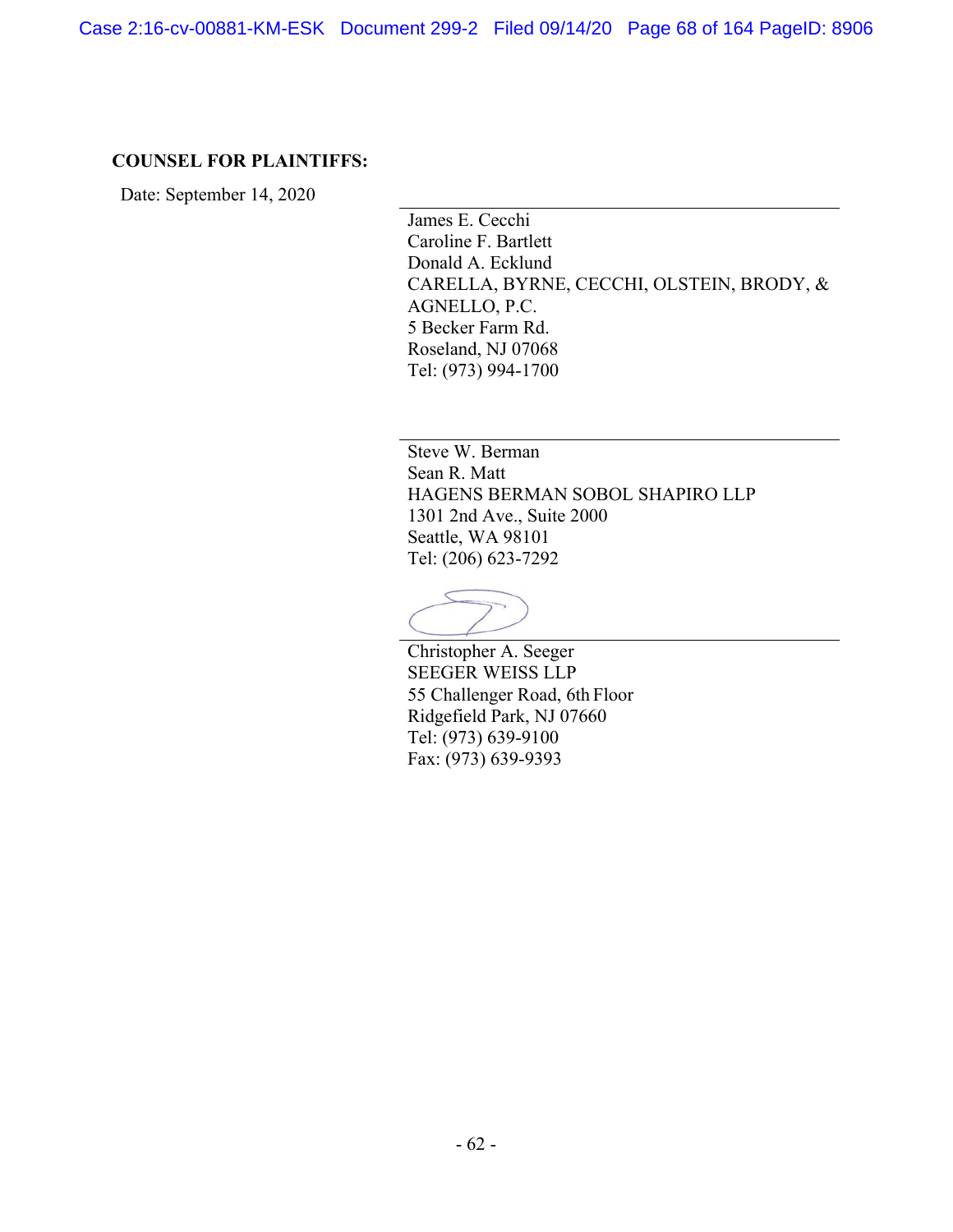Case 2:16-cv-00881-KM-ESK Document 299-2 Filed 09/14/20 Page 69 of 164 PageID: 8907

# **COUNSEL FOR THE MERCEDES DEFENDANTS:**

والأنو

Date: September 14, 2020

 $\mathscr{M}$ 

Daniel W. Nelson Geoffrey M. Sigler Lucas C. Townsend Chantale Fiebig Gibson, Dunn & Crutcher LLP 1050 Connecticut Avenue, N.W. Washington, D.C. 20036-5306 Tel: (202) 887-3731 Fax: (202) 530-4254

Troy M. Yoshino Matthew J. Kemner Eric J. Knapp Squire Patton Boggs (US) LLP 275 Battery Street, Suite 2600 San Francisco, CA 94111 Tel: (415) 743-2441 Fax: (415) 989-0932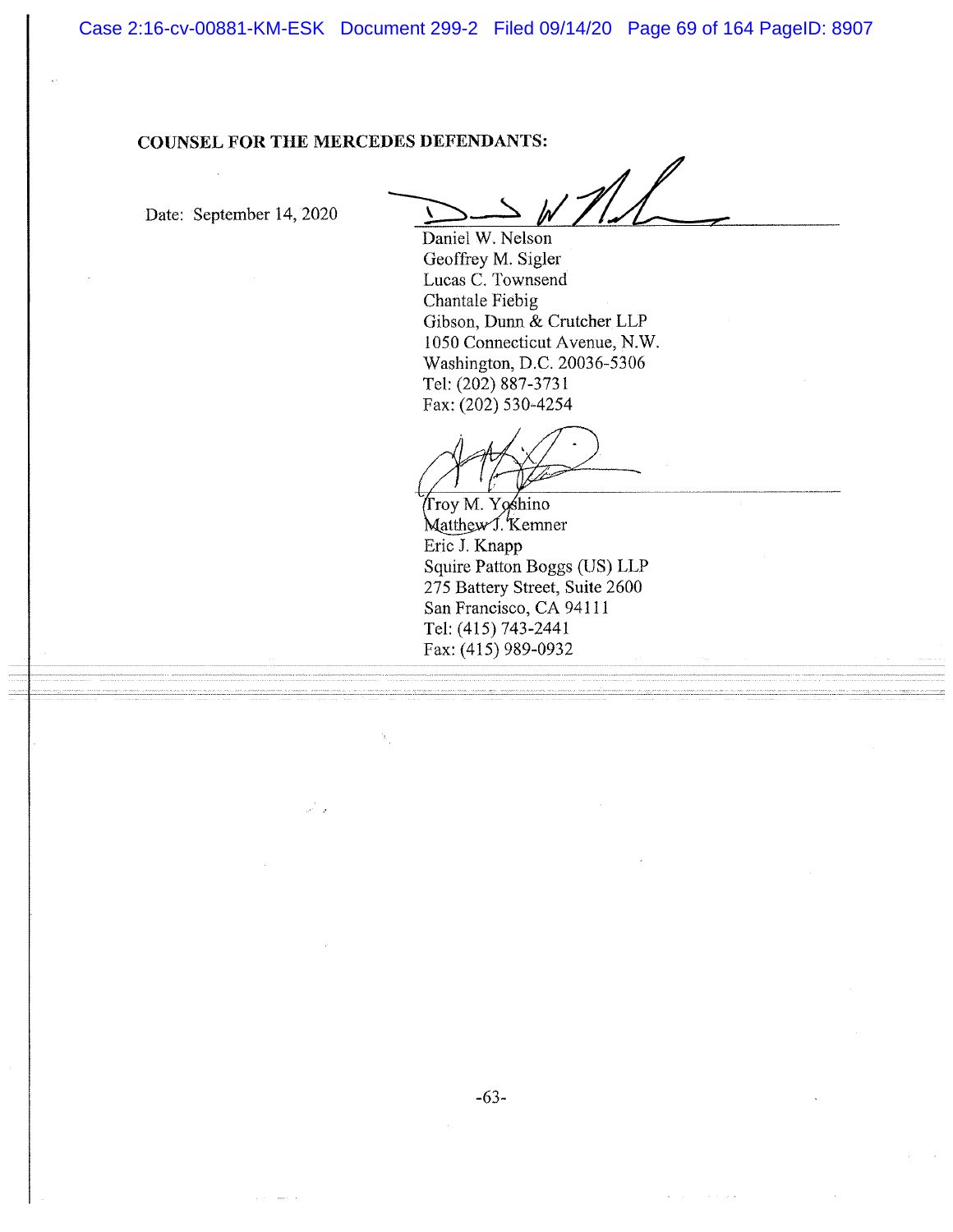Case 2:16-cv-00881-KM-ESK Document 299-2 Filed 09/14/20 Page 70 of 164 PageID: 8908

## FOR DAIMLER AG:

Date: September 14, 2020

**DV**. Thomas Laubert Vice President and Group General Counsel Daimler AG

A

Paul Hecht Associate General Counsel / Director, Global Litigation Daimler AG